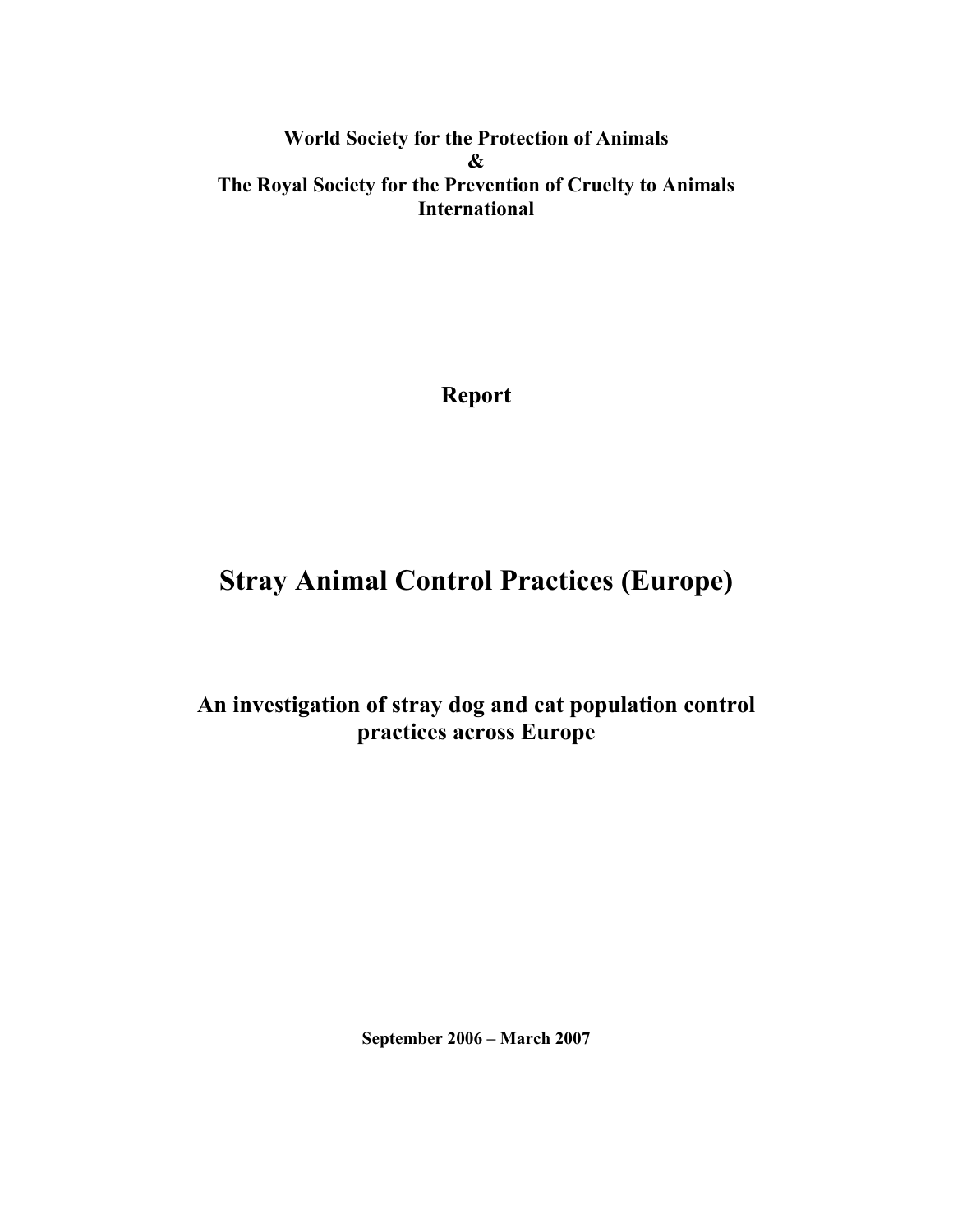

**World Society for the Protection of Animals** World Society for the Protection of Animals<br>
25 years of animal welfare 1981-2006<br> **World Society for the Protection of Animals**<br> **RSPCA International Department**<br> **Wilberforce Way**<br>
Wilberforce Way **89 Albert Embankment London Horsham** 

**Tel: +44 (0)20 7557 5000 Tel: + 44 (0)870 7540 373** 



**14th Wilberforce Way**<br> **14th Southwater West Sussex** 

**Fax: + 44 (0)20 77030208 Fax: + 44 (0)870 7530 059** 

**Email: wspa@wspa.org.uk Email: international@rspca.org.uk** 

**www.wspa.org.uk www.rspca.org.uk**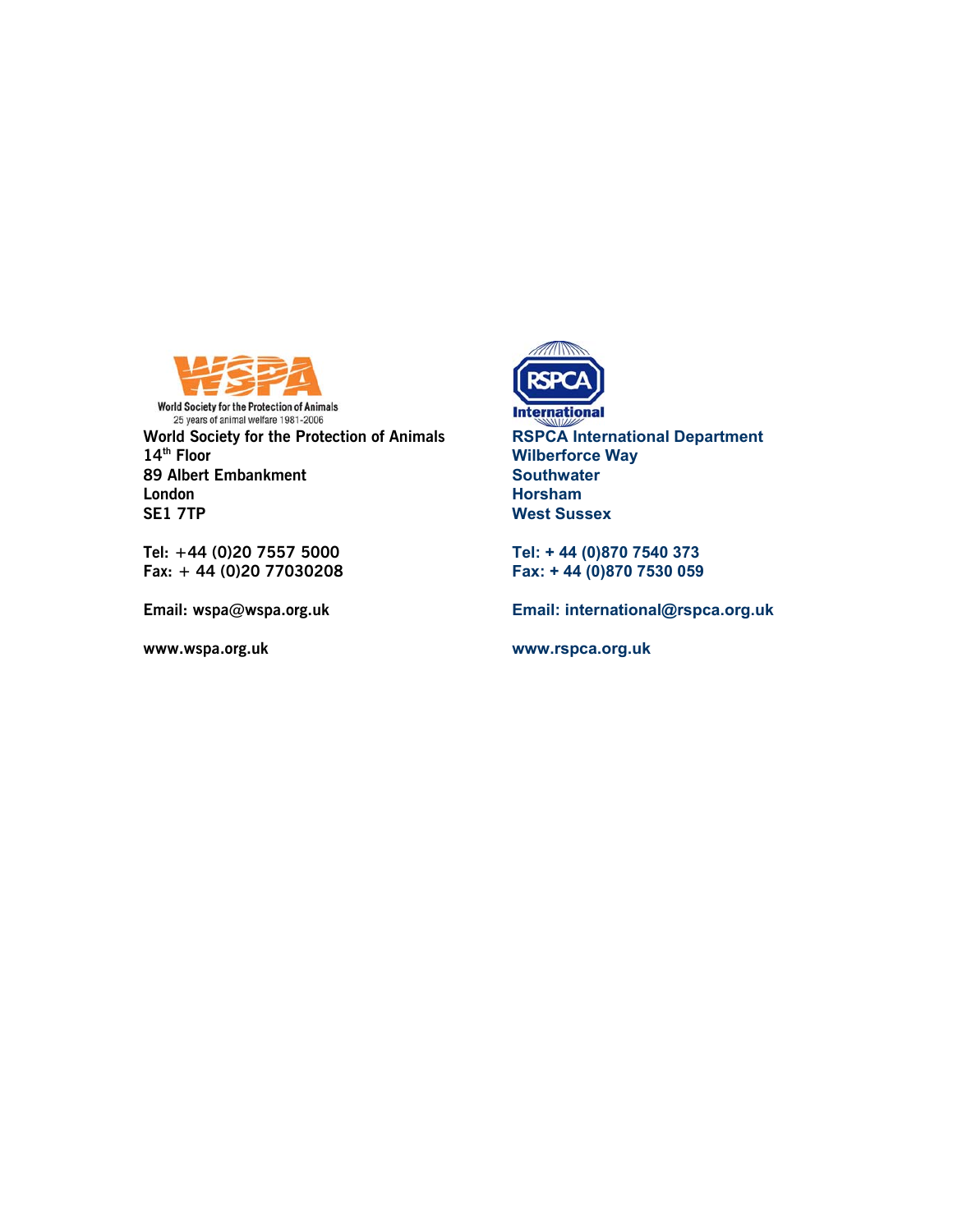A report into the strategies for controlling stray dog and cat populations adopted in thirty European countries

# **Stray Animal Control Practices (Europe)**

## **An investigation of stray dog and cat population control practices across Europe**

By

Louisa Tasker, MSc, BSc (Hons.)

This report was complied on behalf of:

*The World Society for the Protection of Animals (WSPA)* 

*Royal Society for the Prevention of Cruelty to Animals – International (RSPCA)* 

March 2007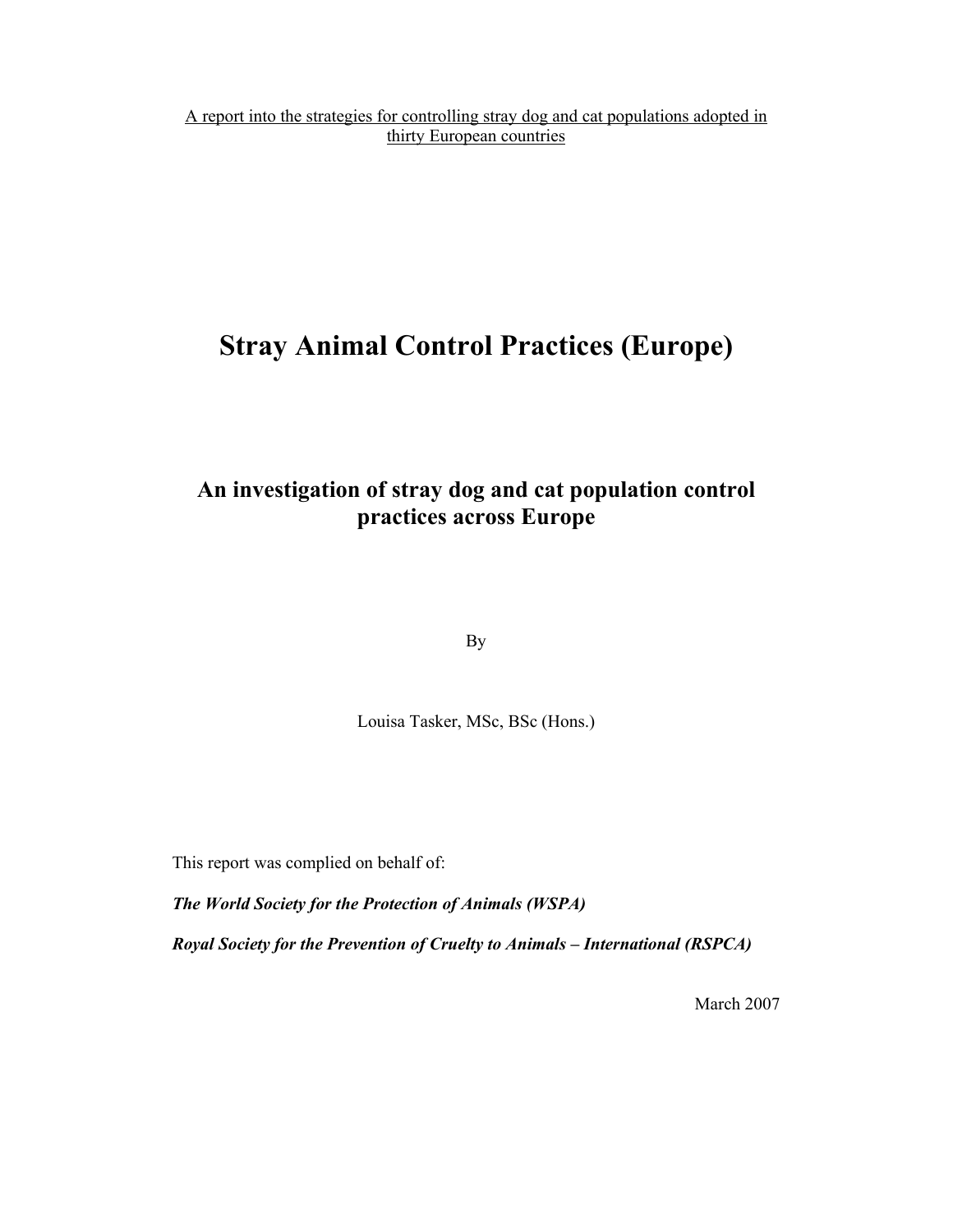## **Acknowledgements**

This study was jointly commissioned by World Society for the Protection of Animals (WSPA) and Royal Society for the Prevention of Cruelty to Animals – International (RSPCA International). I am sincerely grateful to Dr Elly Hiby (WSPA) and David Bowles (RSPCA International) for their management of the project.

Particular appreciation must be expressed to the WSPA member societies and RSPCA International affiliates that completed questionnaires regarding stray dog and cat population control in their countries:

| Albania                   | Protection and Preservation of the Natural Environment in Albania<br>(PPNEA)               |
|---------------------------|--------------------------------------------------------------------------------------------|
| Azerbaijan<br>Republic    | <b>Azerbaijan Society for the Protection if Animals (AZSPA)</b>                            |
| <b>Belarus</b>            | <b>Society for the Protection of Animals "Ratavanne"</b>                                   |
| Belgium                   | <b>Chaine Bleue Mondiale</b>                                                               |
| $Bosnia -$<br>Herzegovina | Society for the Prevention of Cruelty to Animals, SOS, Sarajevo                            |
| Bulgaria                  | Society for the Protection of Animals; VARNA                                               |
| Croatia                   | Drustvo Za Zastitu Zivotinja Rijeka;<br><b>Society for Animal Protection Rijeka</b>        |
| Denmark                   | <b>Dyrenes Beskyttelse; Danish Animal Welfare Society</b>                                  |
| Estonia                   | <b>Estonian Society for the Protection of Animals</b>                                      |
| Finland                   | Suomen Elainsuojeluyhdistys SEY ry;<br><b>Finish Society for the Protection of Animals</b> |
|                           | Helsingin Elainsuojeluyhdstys re;<br><b>Helsinki Humane Society</b>                        |
| Germany                   | <b>Bundesverband Tierschutz e.V.</b>                                                       |
| Greece                    | <b>Greek Animal Welfare Society</b>                                                        |
| Hungary                   | <b>Rex Dog Shelter Foundation</b>                                                          |
| Ireland                   | Irish Society for the Prevention of Cruelty to Animals (ISPCA)                             |
| Italy                     | <b>Lega Pro Animale</b>                                                                    |
| Lithuania                 | <b>Lithuanian Society for the Protection of Animals (LiSPA)</b>                            |
| Malta                     | <b>SPCA Malta</b>                                                                          |
| Moldova                   | <b>TRISAN Association of Nature and Animal Protection</b>                                  |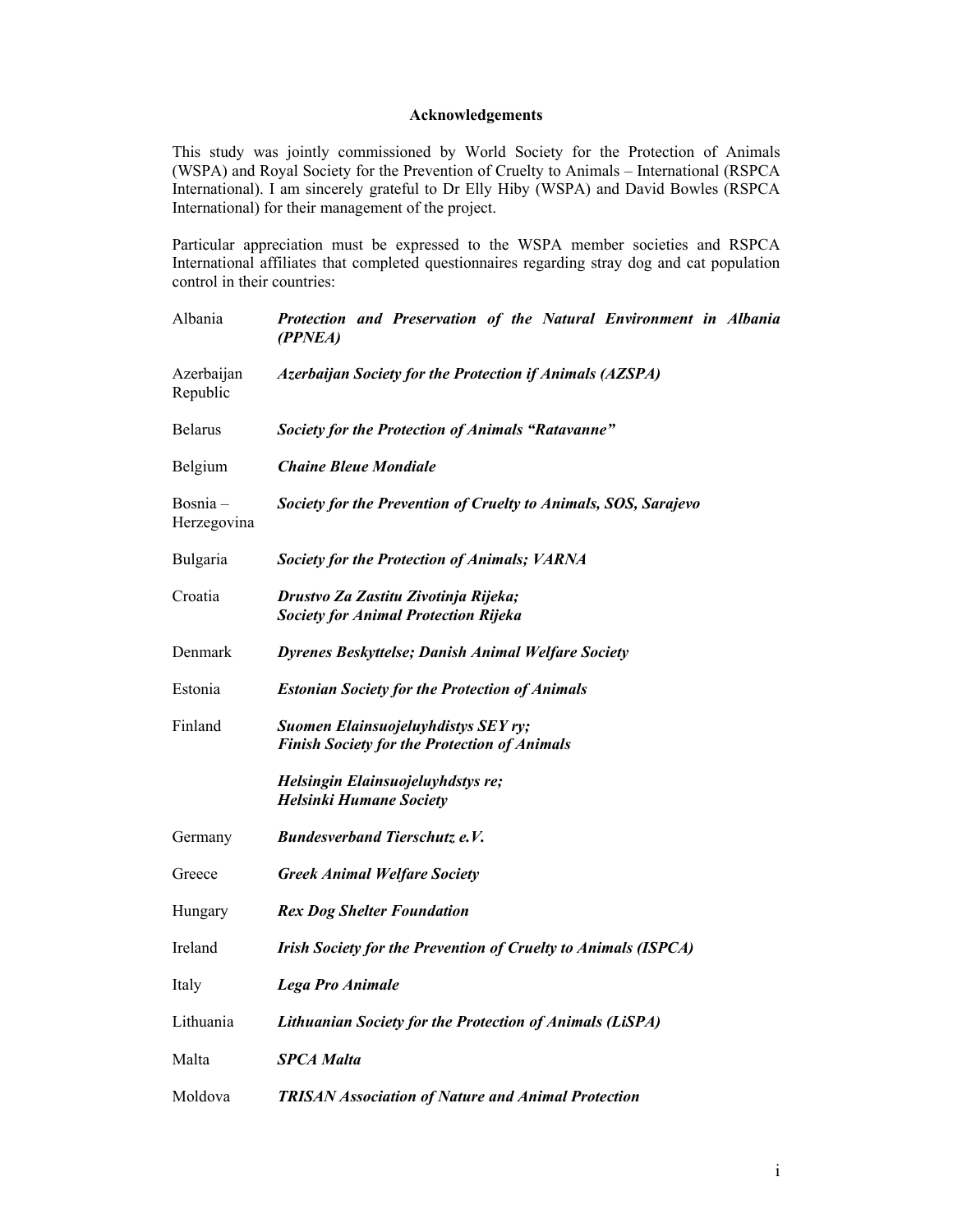| The<br>Netherlands       | <b>Nederlandse Vereniging Tot Bescherming van Dieren;</b><br><b>Dutch Society for the Protection of Animals</b> |
|--------------------------|-----------------------------------------------------------------------------------------------------------------|
| Norway                   | Norwegian Animal Welfare Alliance (NAWA)                                                                        |
| Poland                   | Ogólnopolskie Towarzystwo Ochrony Zwierząt (OTOZ) Animals                                                       |
| Portugal                 | <i>ANIMAL</i>                                                                                                   |
| Serbia and<br>Montenegro | Drustvo Prijatelja Zivottinja (Ljubimic)<br>The Society for the Protection of Animals - Pancevo                 |
| Slovenia                 | Society for the Protection of Animals Ljubljana                                                                 |
| Spain                    | <i>FAADA</i>                                                                                                    |
| Sweden                   | Djurskyddet Sverige; Animal Welfare Sweden<br>Svenska Djurkyddsforeningen                                       |
| Switzerland              | <b>Schweizer Tierschutz STS; Swiss Animal Protection (SAP)</b>                                                  |
| Ukraine                  | <b>CETA Centre for the Ethical Treatment of Animals "LIFE"</b>                                                  |
| United<br>Kingdom        | <b>Royal Society for the Prevention of Cruelty to Animals (RSPCA)</b><br><b>Dogs Trust</b>                      |

The following people and organisations are gratefully acknowledge for their assistance with gathering information on the progression of case study countries to effective stray population control:

| Slovenia          | Urska Markelj, Society for the Protection of Animals, Ljubljana                                                                |
|-------------------|--------------------------------------------------------------------------------------------------------------------------------|
| Sweden            | Lena Hallberg, Animal Welfare Sweden<br><b>Aurora Sodberg, Manamalis</b><br>Johan Beck-Friis, Swedish Veterinary Association   |
| Switzerland       | Dr. Eva Waiblinger, Schweizer Tierschutz STS                                                                                   |
| United<br>Kingdom | <b>Royal Society for the Prevention of Cruelty to Animals (RSPCA)</b><br><b>Chris Laurence and Emma West at the Dogs Trust</b> |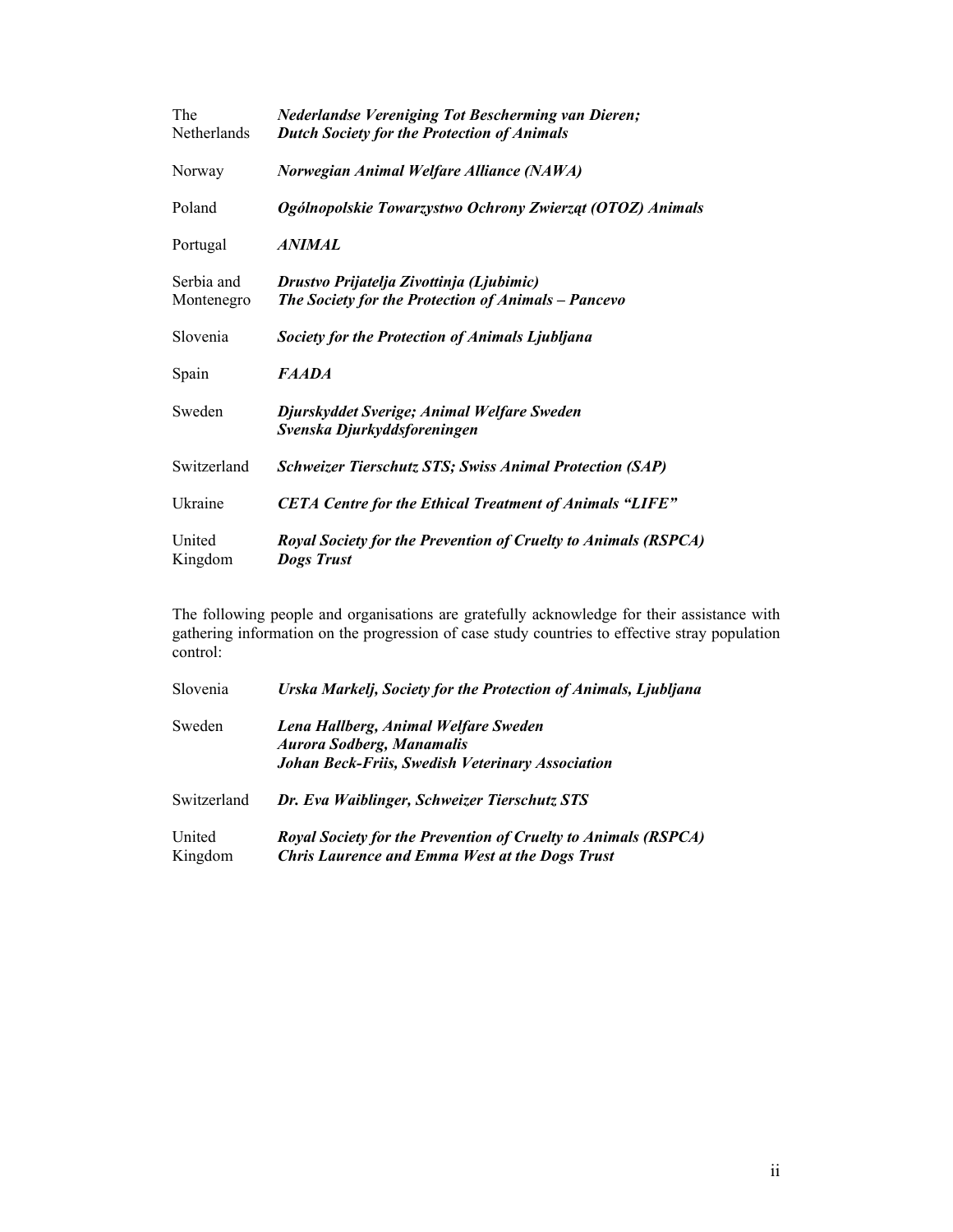## **TABLE OF CONTENTS**

| <b>ACKNOWLEDGEMENTS</b>                                                                                                                                                                                                                                                                                                                                                                                                                                                                                                                                                                                               | i                                                                                                       |
|-----------------------------------------------------------------------------------------------------------------------------------------------------------------------------------------------------------------------------------------------------------------------------------------------------------------------------------------------------------------------------------------------------------------------------------------------------------------------------------------------------------------------------------------------------------------------------------------------------------------------|---------------------------------------------------------------------------------------------------------|
| <b>TABLE OF CONTENTS</b>                                                                                                                                                                                                                                                                                                                                                                                                                                                                                                                                                                                              | iii                                                                                                     |
| <b>PREFACE</b>                                                                                                                                                                                                                                                                                                                                                                                                                                                                                                                                                                                                        | 1                                                                                                       |
| <b>1. INTRODUCTION</b>                                                                                                                                                                                                                                                                                                                                                                                                                                                                                                                                                                                                | 1                                                                                                       |
| 1.1. Definitions of stray dogs and cats                                                                                                                                                                                                                                                                                                                                                                                                                                                                                                                                                                               | 1                                                                                                       |
| 1.2. Problems associated with stray dogs and cats                                                                                                                                                                                                                                                                                                                                                                                                                                                                                                                                                                     | 1                                                                                                       |
| 1.3. The need for control                                                                                                                                                                                                                                                                                                                                                                                                                                                                                                                                                                                             | 3                                                                                                       |
| 1.4. Introduction to the report                                                                                                                                                                                                                                                                                                                                                                                                                                                                                                                                                                                       | 3                                                                                                       |
| 1.4.1. Aim of the questionnaire survey                                                                                                                                                                                                                                                                                                                                                                                                                                                                                                                                                                                | $\mathfrak{Z}$                                                                                          |
| 1.4.2. Specific objectives                                                                                                                                                                                                                                                                                                                                                                                                                                                                                                                                                                                            | 3                                                                                                       |
| 2. METHODOLOGY                                                                                                                                                                                                                                                                                                                                                                                                                                                                                                                                                                                                        | 5                                                                                                       |
| 2.1. General method                                                                                                                                                                                                                                                                                                                                                                                                                                                                                                                                                                                                   | 5                                                                                                       |
| 2.2. Contents of the questionnaire                                                                                                                                                                                                                                                                                                                                                                                                                                                                                                                                                                                    | 5                                                                                                       |
| 2.3. Selection of countries for more detailed investigation                                                                                                                                                                                                                                                                                                                                                                                                                                                                                                                                                           | 5                                                                                                       |
| <b>3. RESULTS</b><br>3.1. Response rate<br>3.2. Legislation<br>3.2.1. Pet ownership<br>3.2.2. Breeding and selling<br>3.2.3. Abandonment, stray animals, stray collection<br>3.2.4. Dangerous dogs<br>3.3. Stray control<br>3.3.1. Dogs<br>3.3.1.i. Population trends<br>3.3.1.ii. Source of stray dogs<br>3.3.1.iii. Methods of stray dog control<br>3.3.2. Cats<br>3.3.2.i. Population trends<br>3.3.2.ii. Source of stray cats<br>3.3.2.iii. Methods of stray cat control<br>3.4. Euthanasia<br>3.5. Neutering<br>3.6. Owner education<br>3.7. Characteristics of European countries surveyed and their approaches | 7<br>7<br>7<br>7<br>8<br>8<br>8<br>11<br>11<br>11<br>14<br>14<br>15<br>15<br>15<br>15<br>18<br>18<br>18 |
| to stray dog control<br>3.8. Comparisons to the previous study undertaken in 1999<br>3.8.1. Changes in legislation<br>3.8.2. Changes in compulsory registration or licensing of dogs and<br>dog identification<br>3.8.3. Responsibility for stray control                                                                                                                                                                                                                                                                                                                                                             | 22<br>24<br>24<br>24<br>24                                                                              |
| 3.9. Case studies: Examples of successful control                                                                                                                                                                                                                                                                                                                                                                                                                                                                                                                                                                     | 25                                                                                                      |
| 3.9.1. Slovenia                                                                                                                                                                                                                                                                                                                                                                                                                                                                                                                                                                                                       | 25                                                                                                      |
| 3.9.1.1. The situation in Slovenia                                                                                                                                                                                                                                                                                                                                                                                                                                                                                                                                                                                    | 25                                                                                                      |
| 3.9.1.2. Legislation                                                                                                                                                                                                                                                                                                                                                                                                                                                                                                                                                                                                  | 25                                                                                                      |
| 3.9.1.3. Registration and licensing                                                                                                                                                                                                                                                                                                                                                                                                                                                                                                                                                                                   | 26                                                                                                      |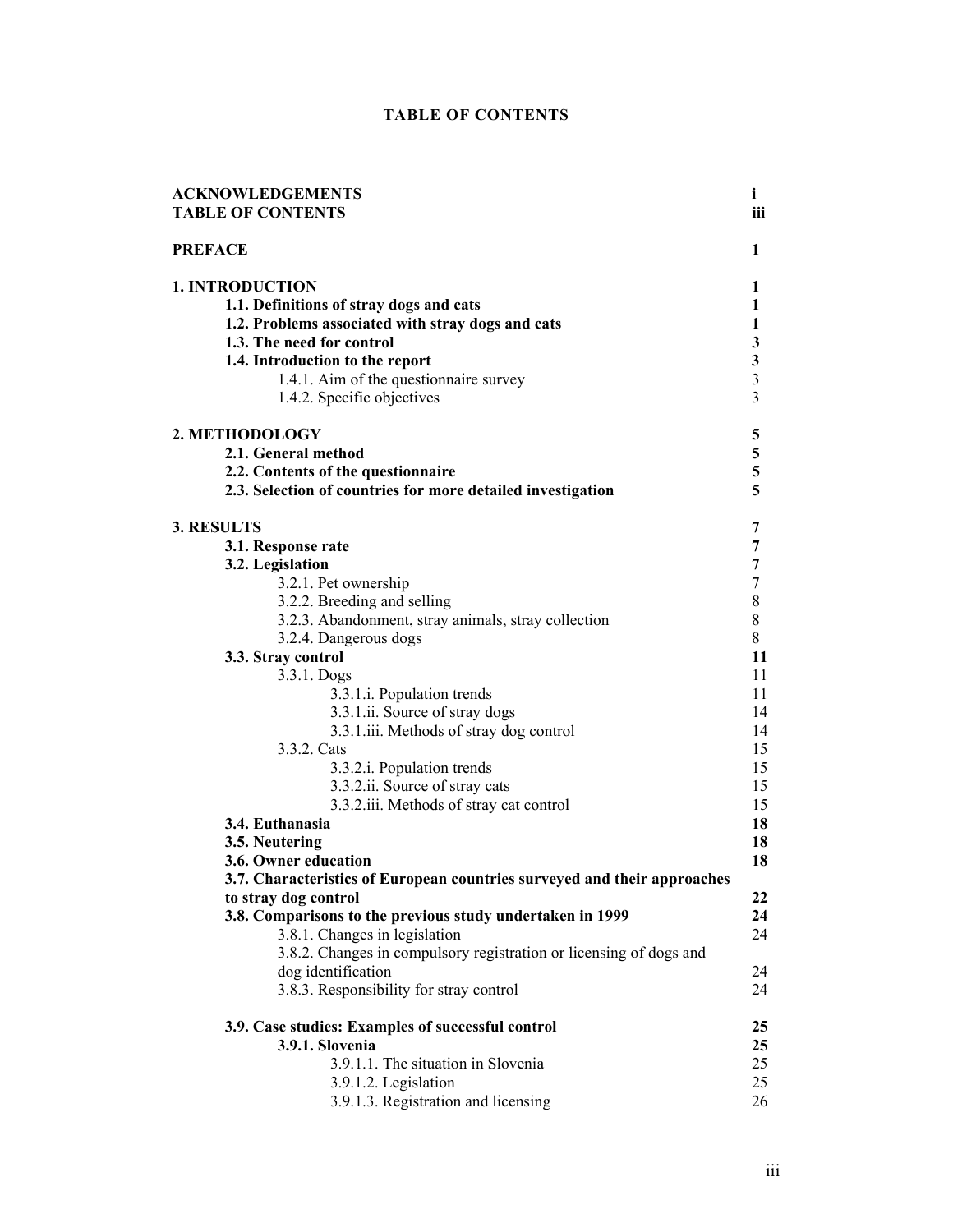|                                               | 3.9.1.4. Responsibility for strays                                                  | 26 |
|-----------------------------------------------|-------------------------------------------------------------------------------------|----|
|                                               | 3.9.1.5. The owned dog population                                                   | 26 |
|                                               | 3.9.1.6. Origins of the "stray" dog population                                      | 26 |
|                                               | 3.9.1.7. Additional factors                                                         | 27 |
|                                               | 3.9.1.8. Concluding remarks                                                         | 27 |
| 3.9.2. Sweden                                 |                                                                                     | 28 |
|                                               | 3.9.2.1. The situation in Sweden                                                    | 28 |
|                                               | 3.9.2.2. Legislation                                                                | 28 |
|                                               | 3.9.2.3. Registration and licensing                                                 | 28 |
|                                               | 3.9.2.4. Responsibility for strays                                                  | 28 |
|                                               | 3.9.2.5. The owned dog population                                                   | 28 |
|                                               | 3.9.2.6. Origins of the "stray" dog population                                      | 29 |
|                                               | 3.9.2.7. Additional factors                                                         | 29 |
|                                               | 3.9.2.8. Concluding remarks                                                         | 29 |
| 3.9.3. Switzerland                            |                                                                                     | 29 |
|                                               | 3.9.3.1. The situation in Switzerland                                               | 29 |
|                                               | 3.9.3.2. Legislation                                                                | 29 |
|                                               | 3.9.3.3. Registration and licensing                                                 | 30 |
|                                               | 3.9.3.4. Responsibility for strays                                                  | 30 |
|                                               | 3.9.3.5. The owned dog population                                                   | 30 |
|                                               | 3.9.3.6. Origins of the "stray" dog population                                      | 30 |
|                                               | 3.9.3.7. Additional factors                                                         | 31 |
|                                               |                                                                                     | 31 |
|                                               | 3.9.3.8. Concluding remarks                                                         | 31 |
| 3.9.4. United Kingdom                         |                                                                                     |    |
|                                               | 3.9.4.1. The situation in the United Kingdom                                        | 31 |
|                                               | 3.9.4.2. Legislation                                                                | 31 |
|                                               | 3.9.4.3. Registration and licensing                                                 | 33 |
|                                               | 3.9.4.4. Responsibility for strays                                                  | 34 |
|                                               | 3.9.4.5. The owned dog population                                                   | 34 |
|                                               | 3.9.4.6. Origins of the "stray" dog population                                      | 35 |
|                                               | 3.9.4.7. Additional factors                                                         | 36 |
|                                               | 3.9.4.8. Concluding remarks                                                         | 37 |
| <b>4. REFERENCES</b>                          |                                                                                     | 37 |
|                                               |                                                                                     |    |
| 5. APPENDIX                                   |                                                                                     | 39 |
|                                               | Appendix 1.1.1: Initial email contact to WSPA Member Societies and                  |    |
| <b>RSPCA</b> International Affiliates         |                                                                                     | 39 |
|                                               |                                                                                     |    |
|                                               | Appendix 1.1.2: Letter to accompany questionnaire; sent as an email attachment 40   |    |
|                                               | <b>Appendix 1.1.3:</b> Questionnaire sent as an email attachment: Stray dog and cat |    |
|                                               | control in Europe: WSPA/RSPCA Questionnaire                                         | 41 |
|                                               | Appendix 1.1.4: RSPCA International stray dog postal questionnaire 1999             | 46 |
|                                               |                                                                                     |    |
| practices in Europe, 1999                     | Appendix 1.1.5: Results of RSPCA International postal survey of stray dog control   | 48 |
| that responded to the questionnaire           | Appendix 1.1.6: WSPA Member Societies and RSPCA International Affiliates            | 50 |
| Shelters for Homeless Animals $(2001 – 2005)$ | Appendix 1.1.7: The Results of the Polish Chief Veterinary Officer on Polish        | 55 |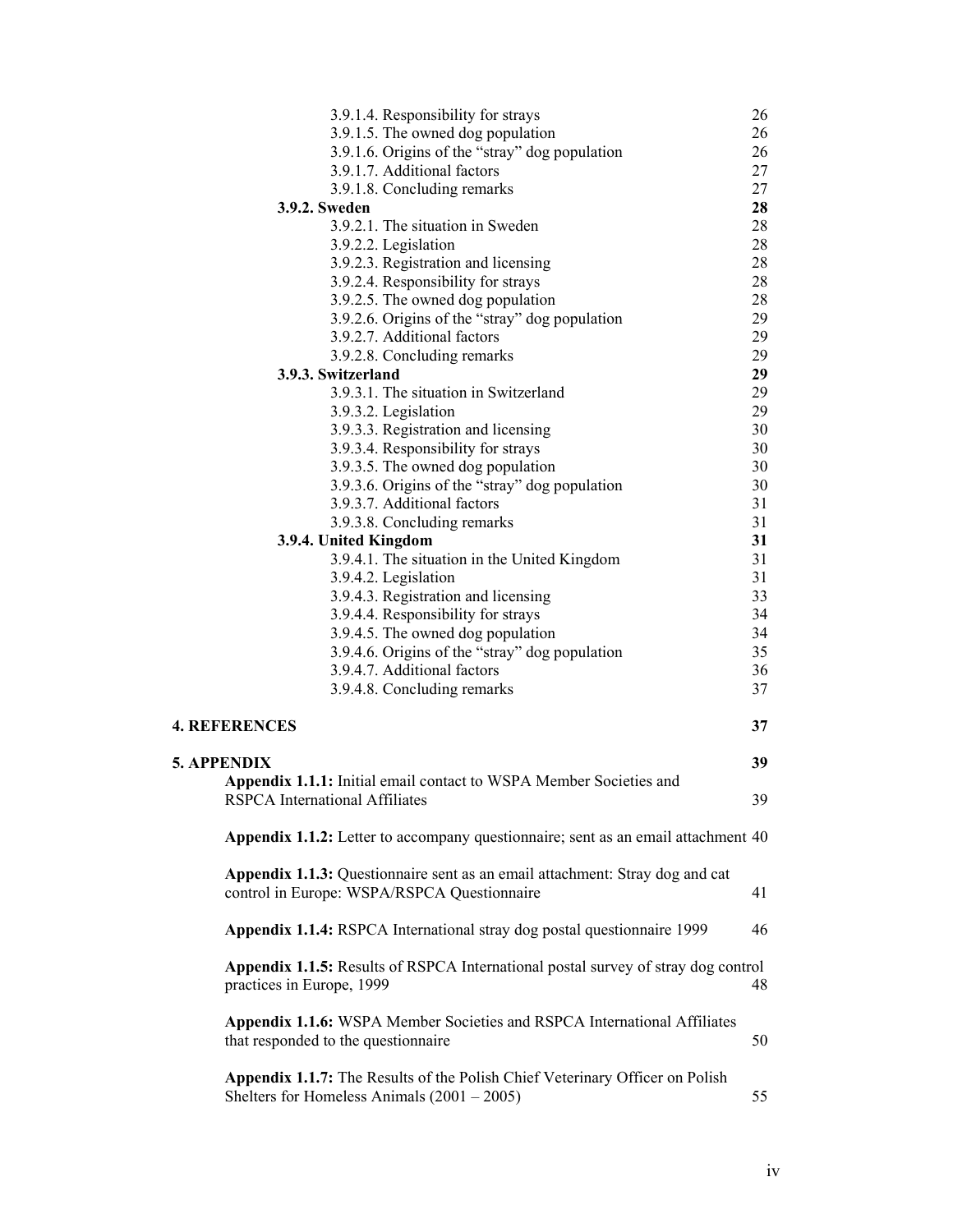#### **PREFACE**

This project was commissioned by the World Society for the Protection of Animals (WSPA) and the Royal Society for the Prevention of Cruelty to Animals International (RSPCA International). It was intended to update an existing study of dog population control practices across Europe conducted by RSPCA International, in 1999. Furthermore the present survey also included questions on the control of stray cats. In addition to the questionnaire, a small number of case study countries were reviewed in an attempt to document their progression towards successful stray dog control.

#### **1. INTRODUCTION**

#### **1.1. Definitions of stray dogs and cats**

#### **a) Stray dogs**

Definitions of stray dogs are inherently problematic and judgements regarding when a dog is considered to be a stray varies from country to country and may be subject to local and national regulations (see Table 1, for three classifications of dogs considered "stray"). Any dog, found unaccompanied by a responsible person in a public place may be considered in some countries to be stray and collected accordingly. Conversely, at the other end of the scale, unwanted dogs; dogs, whose owners have revoked all care giving responsibilities, may, if they survive for long enough, be able to reproduce and rear young. Though this generation of dogs may be considered to be genuinely ownerless and in some instances feral, their survival rates are invariably low and their reproductive success is poor, this is extremely rare and they are therefore not considered to be the main source of overpopulation. Somewhere between the two examples, dogs may be cared for by one or more members of a community, allowed to roam and permitted to reproduce. Nevertheless, they are genuinely dependent upon human caregivers, as they provide access to the resources essential for their survival. The reproduction rates of these dogs and their rearing success has the potential to be high because care given by humans offers the necessary protection for puppy survival.

 In summary, feral dogs, those that are truly independent of human care givers are rarely considered to be salient contributors to the problem of strays.

#### **b) Stray cats**

The relationship between cats and their caretakers is intrinsically different to dogs, although the same set of associations may apply but to varying degrees (Table 1). Indeed cats, can and will change lifestyles during their lifespan.

#### **1.2. Problems associated with stray dogs and cats**

Stray animals, often experience poor health and welfare, related to a lack of resources or provision of care necessary to safeguard each of their five freedoms. Furthermore, they can pose a significant threat to human health through their role in disease transmission. A summary of the problems arising from stray cats and dogs is given in Table 2.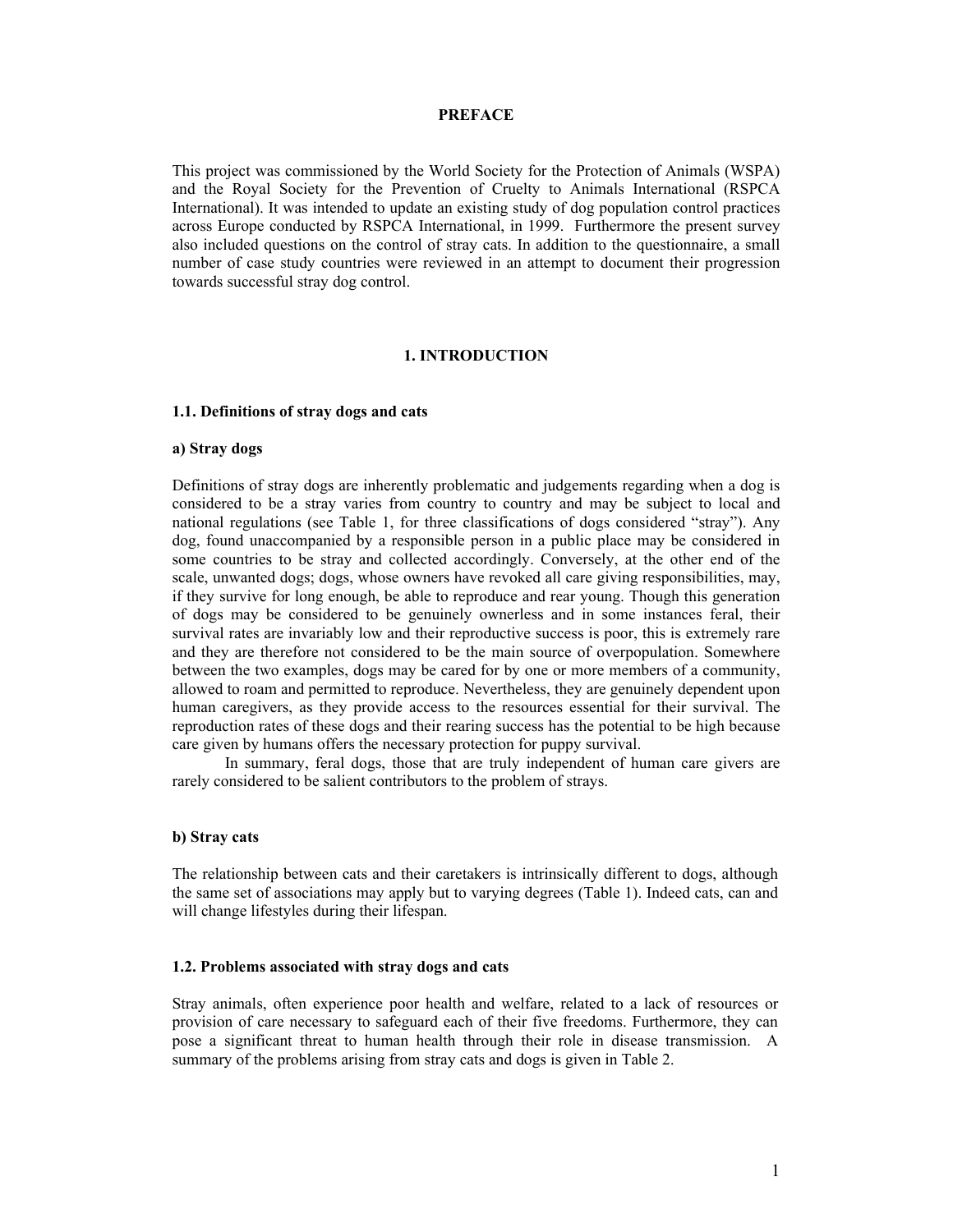| <b>Classification</b>                                     | Dogs                                                                                                             | Cats                                                                                                       |  |  |  |
|-----------------------------------------------------------|------------------------------------------------------------------------------------------------------------------|------------------------------------------------------------------------------------------------------------|--|--|--|
| $STRAY -$                                                 | No owners or caretakers                                                                                          | Un-owned, independent of human control                                                                     |  |  |  |
| The following 3<br>terms may be used<br>to classify stray | Generally derived from dog populations under<br>some degree of human care "gone wild"                            | Poorly socialized to human handling                                                                        |  |  |  |
| dogs and cats:                                            | Found on the outskirts of urban and rural areas                                                                  | Sub-population of free roaming cats (may be<br>offspring from owned or abandoned cats)                     |  |  |  |
| Feral                                                     | Poorly socialized to human handling                                                                              | Survive through scavenging and hunting                                                                     |  |  |  |
|                                                           | Survive by scavenging                                                                                            |                                                                                                            |  |  |  |
|                                                           | Poor survival rates                                                                                              |                                                                                                            |  |  |  |
|                                                           | Low reproductive capacity                                                                                        |                                                                                                            |  |  |  |
| Abandoned/<br>unwanted                                    | Were once dependent on an owner for care                                                                         | Were once dependent on an owner for care                                                                   |  |  |  |
| by their owners                                           | Owner is no longer willing to provide resources                                                                  | The owner is no longer willing to provide<br>resources                                                     |  |  |  |
|                                                           | May or may not be fed by other members of the<br>community<br>delivered<br>(food<br>be<br>may<br>intermittently) | May or may not be fed by other members of<br>the community (food may be delivered<br>intermittently)       |  |  |  |
|                                                           | Survive by scavenging                                                                                            | Survive by scavenging or hunting                                                                           |  |  |  |
|                                                           | Poor survival prospects once there is no longer a<br>caretaker to provide food or shelter?                       | May or may not be socialized to human<br>handling                                                          |  |  |  |
| Owned<br>not controlled                                   | Free-roaming dogs                                                                                                | Free roaming cats                                                                                          |  |  |  |
|                                                           | "Latch-key" dogs                                                                                                 | "Kept" outdoors                                                                                            |  |  |  |
|                                                           | Community or neighbourhood dogs                                                                                  | Either entirely free to roam or may be semi-<br>restricted at particular times of the day                  |  |  |  |
|                                                           | Either entirely free to roam or may be semi-<br>restricted at particular times of the day                        | Dependent upon humans for some of their<br>resources                                                       |  |  |  |
|                                                           | Dependent upon humans for resources                                                                              |                                                                                                            |  |  |  |
|                                                           | May or may not be sterilized                                                                                     | May or may not be sterilized                                                                               |  |  |  |
|                                                           | Potential for high reproductive capacity and<br>rearing rates                                                    | Potential for high reproductive capacity and<br>rearing rates                                              |  |  |  |
| <b>Owned controlled</b>                                   | Totally dependent upon an owner for care and<br>resources                                                        | Totally dependent on an owner for care and<br>resources                                                    |  |  |  |
|                                                           | Generally under close physical control of the<br>owner                                                           | May<br>from<br>totally<br>indoor<br>vary<br>to<br>indoor/outdoor, outdoor but confined to pen or<br>garden |  |  |  |
|                                                           | Confined to the owners property or under control<br>when in public places                                        | In general reproduction may be controlled<br>through sterilization or confinement                          |  |  |  |
|                                                           | Reproduction<br>usually<br>controlled<br>through<br>sterilization, chemical means or confinement                 |                                                                                                            |  |  |  |

Table 1. Classification of dogs and cats by their dependence upon humans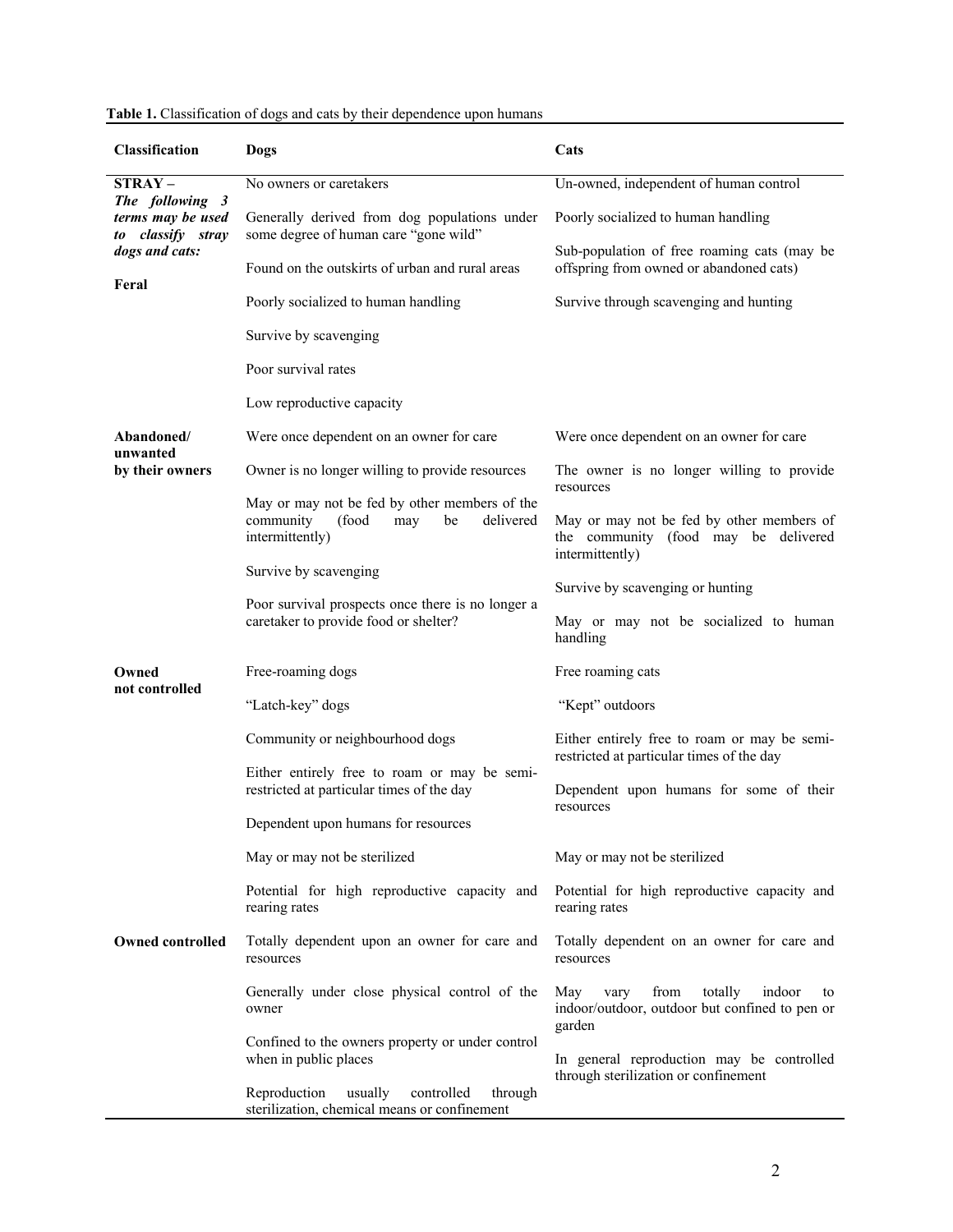#### **1.3. The need for control**

It is important to develop long-term, sustainable strategies to deal effectively with stray animal populations. This is essential not only to protect humans from coming into contact with those animals but to protect the health and welfare of the animals themselves. Experience shows that effective control involves the adoption of more than one approach (WHO/WSPA, 1990). In Western societies, where the concept of "ownership" predominates, it requires a comprehensive, coordinated and progressive programme of owner education, environmental management, compulsory registration and identification, controlled reproduction of pets and the prevention of over production of pets through regulated breeding and selling. All of these elements should be underpinned by effective and enforced legislation. To implement these elements successfully requires the involvement of more than one agency; and in turn is dependent upon the willingness of government departments, municipalities, veterinary agencies and Non Government Organisations (NGO's) to work together.

#### **1.4. Introduction to the project**

Stray cats and dogs may experience poor welfare; scavenging for food, competing for limited resources and lack of veterinary care result in malnutrition, injury and disease. Furthermore, stray animals pose a significant threat to human health by acting as vectors of disease. It is important therefore, to adopt approaches that deal effectively with stray animal populations.

 The World Society for the Protection of Animals (WSPA) in collaboration with the Royal Society for the Prevention of Cruelty to Animals International (RSPCA International) proposed a survey of European stray animal control measures. The purpose of this investigation was to produce a document that describes how Europe is currently tackling its stray dog and cat populations. The specific aim and objectives of the project are detailed below:

#### **1.4.1. Aim of the questionnaire survey**

 (1) To produce a report that documents the methods of stray dog and cat population control in Europe.

## **1.4.2. Specific objectives**

 (1) To update an existing RSPCA International document outlining stray animal control measures in Europe.

 (2) To select a limited number of the most successful European Countries for more detailed case studies.

 (3) To describe in detail the selected countries progression towards and methods adopted for effective stray population control.

 (4) To identify the most important elements of stray animal control programmes that ensure they are effective and sustainable.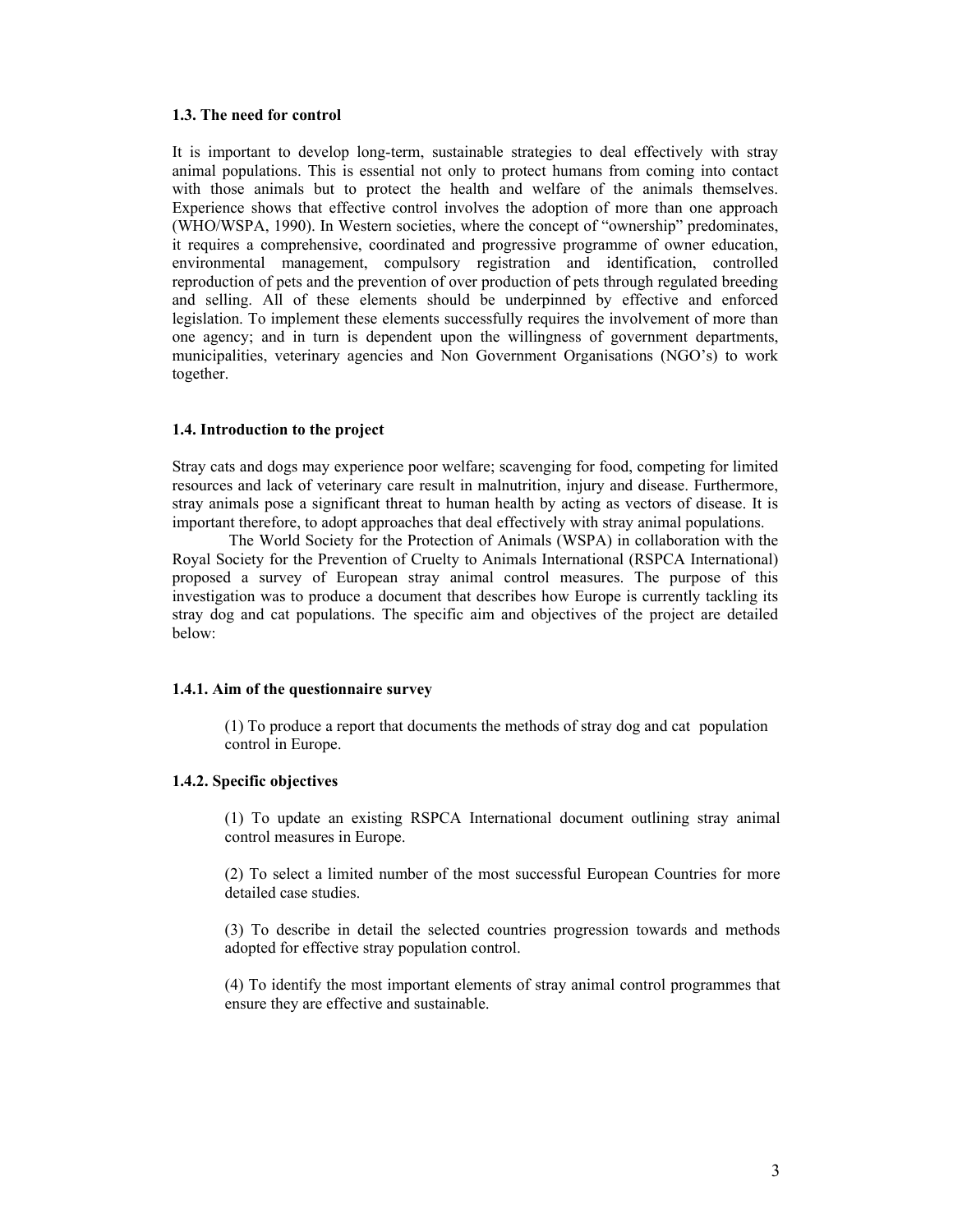**Table 2.** Problems associated with stray dogs and cats

| Factor                                           | Dogs                                                                                                                                                            | Cats                                                                                                                                                                                         |
|--------------------------------------------------|-----------------------------------------------------------------------------------------------------------------------------------------------------------------|----------------------------------------------------------------------------------------------------------------------------------------------------------------------------------------------|
| <b>Public Health</b><br>1. Zoonosis<br>- Disease | > 100 zoonotic disease identified; pathogens<br>transmitted from dog to human                                                                                   | Similarities to zoonotic diseases in dogs                                                                                                                                                    |
| transmission                                     | - varying degrees of severity                                                                                                                                   |                                                                                                                                                                                              |
|                                                  | - varies with location                                                                                                                                          |                                                                                                                                                                                              |
| 2. Bite incidence                                | Dogs may be responsible for bite occurrences -<br>varies from region to region, varies from level<br>of ownership and severity of bite - rabies<br>transmission | Cats may be responsible for bite occurrences -<br>especially if they are not used to being handled<br>by humans - rabies transmission and Bartonella<br>henselae through bites and scratches |
| Environmental<br>contamination                   | Deposition of excreta near or in areas inhabited<br>by people                                                                                                   | Deposition of excreta near or in areas inhabited<br>by people                                                                                                                                |
|                                                  | Genetic contaminators of wild Canidae<br>populations?                                                                                                           |                                                                                                                                                                                              |
| <b>Nuisance factors</b>                          | Noise: Barking, howling, aggressive<br>interactions                                                                                                             | Noise: Vocalization (fighting and reproduction)                                                                                                                                              |
|                                                  | Odour/aesthetics: Territorial urine marking,<br>faecal contamination and deposition of urine<br>during elimination in the environment                           | Odour/aesthetics: Territorial urine spraying,<br>faecal and urine contamination of the<br>environment.                                                                                       |
| Wildlife                                         | Predating smaller wild mammals                                                                                                                                  | Proposed impact on bird and small mammal<br>populations; predated upon by cats                                                                                                               |
| Damage to                                        | Result from accidents                                                                                                                                           | Digging in gardens                                                                                                                                                                           |
| property &<br>livestock                          | Predation of livestock or game                                                                                                                                  | Territorial urine spraying and scratching                                                                                                                                                    |
| <b>Animal welfare</b>                            | Injury resulting from car accidents                                                                                                                             | Injuries resulting from car accidents                                                                                                                                                        |
|                                                  | Injury from aggressive confrontation during<br>competition for limited resources                                                                                | Cat bite injuries                                                                                                                                                                            |
|                                                  | Malnutrition due to limited availability of<br>suitable food sources                                                                                            | Malnutrition due to limited availability of<br>suitable food sources                                                                                                                         |
|                                                  | Disease susceptibility                                                                                                                                          | Disease susceptibility                                                                                                                                                                       |
|                                                  | Inhumane culling methods, stray control<br>measures                                                                                                             | Inhumane culling methods, stray control<br>measure                                                                                                                                           |
|                                                  | Persecution/deliberate abuse by members of the<br>community                                                                                                     | Persecution/deliberate abuse by members of the<br>community                                                                                                                                  |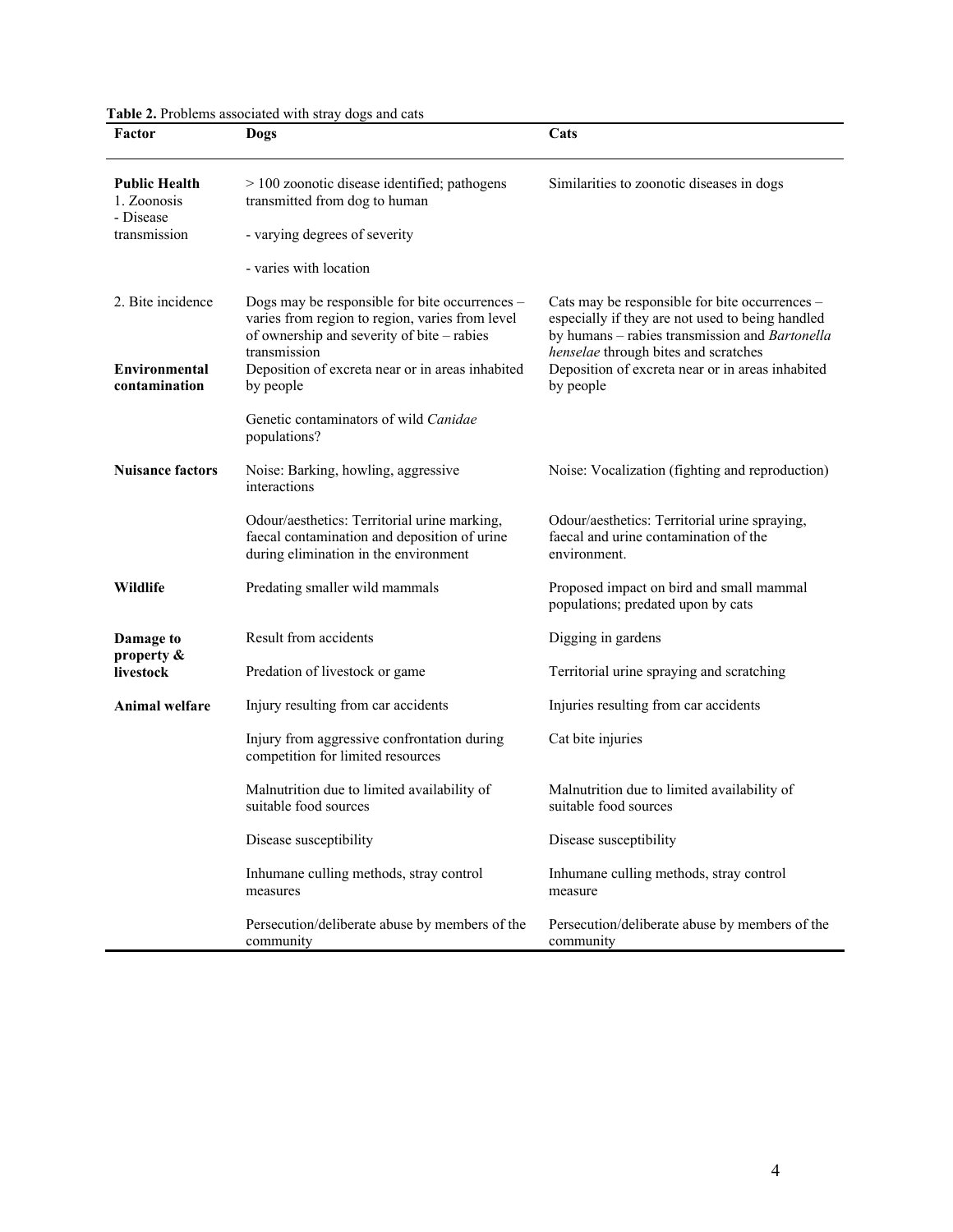## **2. METHODOLOGY**

## **2.1. General method**

Seventy-two, WSPA member societies and RSPCA International affiliates, located in forty European countries were contacted by email and asked for information on stray dog and cat control in their country (Appendix 1.1.1). Each group was asked to complete a questionnaire detailing current stray control practices. An explanation of the study and instructions for completion of the questionnaire was outlined in a letter that accompanied email contact (Appendix 1.1.2). The groups were asked to return their completed questionnaires within three weeks, this was followed up by phone and email requests for outstanding responses after the initial deadline.

#### **2.2. Contents of the questionnaire**

The questionnaire was modified from an existing survey, last used in 1999 by RSPCA International (Appendix 1.1.4), to determine the extent of stray dogs and cats, and problems relating to their control in Europe. Table 3 contains the type of information requested from groups; a complete copy of the questionnaire is presented in the appendix (Appendix 1.1.3).

#### **2.3. Selection of countries for more detailed investigation**

In response to information provided by questionnaire respondents, no counties could be identified on the basis of their effective control of stray or feral cats. Therefore the case studies focussed entirely on the control of stray dogs.

 Initially, six countries were identified for further investigation to enable the researcher to chart their progress towards, and success in achieving, effective stray dog population control. However, upon more detailed discussions with member societies and because of difficulties of gaining accurate information in the field this number was reduced to four (Table 4).

| <b>Case study Country</b> | <b>Reasons for inclusion</b>                                                                                                                               |
|---------------------------|------------------------------------------------------------------------------------------------------------------------------------------------------------|
| <b>Slovenia</b>           | Reported consistently low numbers of stray dogs,<br>progressive legislation and strategies being<br>adopted and recent traceable history of<br>progression |
| Sweden                    | Traditionally no stray dogs, long history of<br>effective control and responsible dog ownership                                                            |
| Switzerland               | Extended history of no stray dogs, progression<br>towards strict dog control measures and<br>ownership constraints                                         |
| United Kingdom            | Improving situation, ease of gaining information<br>from a number of agencies involved in stray<br>control                                                 |

**Table 4.** Countries selected for further investigation for inclusion as case studies.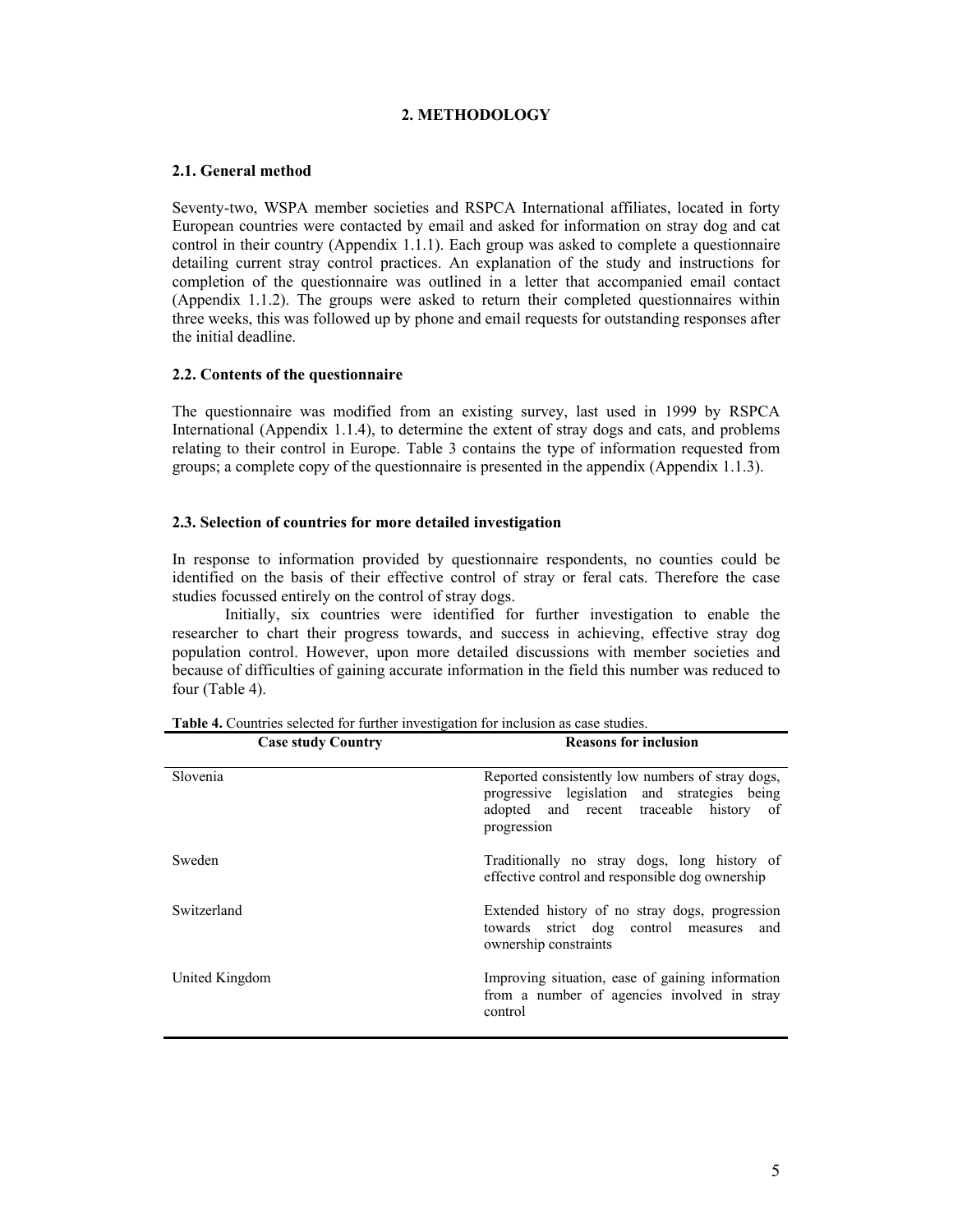| Stray dog and cat population control factors | Type of information requested                                                                                                                                                                                 |
|----------------------------------------------|---------------------------------------------------------------------------------------------------------------------------------------------------------------------------------------------------------------|
| Legislation                                  | Animal welfare legislation<br>Pet ownership legislations or codes of practice<br>Stray animal collection and control<br>Euthanasia<br>Animal shelters<br>Dangerous dogs<br>Breeding and sale of dogs and cats |
| Registration and licensing                   | Existence of a register or licensing scheme for<br>dogs and cats and whether it is voluntary or<br>compulsory<br>Operated by<br>Method of identification                                                      |
| Dog and cat population                       | Estimation of current population<br>Population trends                                                                                                                                                         |
| Neutering                                    | Subsidised neutering schemes                                                                                                                                                                                  |
| <b>Shelters</b>                              | Number of shelters in existence<br>Operated by                                                                                                                                                                |
| <b>Strays</b>                                | Trends in stray population<br>Monitoring of strays<br>Source of strays                                                                                                                                        |
| Control of stray dogs and cats               | Methods of control<br>Responsibility for capture                                                                                                                                                              |
| Euthanasia                                   | Methods of culling<br>Methods of euthanasia adopted by animal shelters<br>and pounds<br>Selection of animals for euthanasia                                                                                   |
| Owner education                              | Programmes on responsible pet ownership                                                                                                                                                                       |
| Future strategies and proposals              | Outline of plans for controlling stray dogs and<br>cats that have been proposed                                                                                                                               |

**Table 3.** Contents of the questionnaire circulated to groups in Europe to gather information on methods of stray animal control.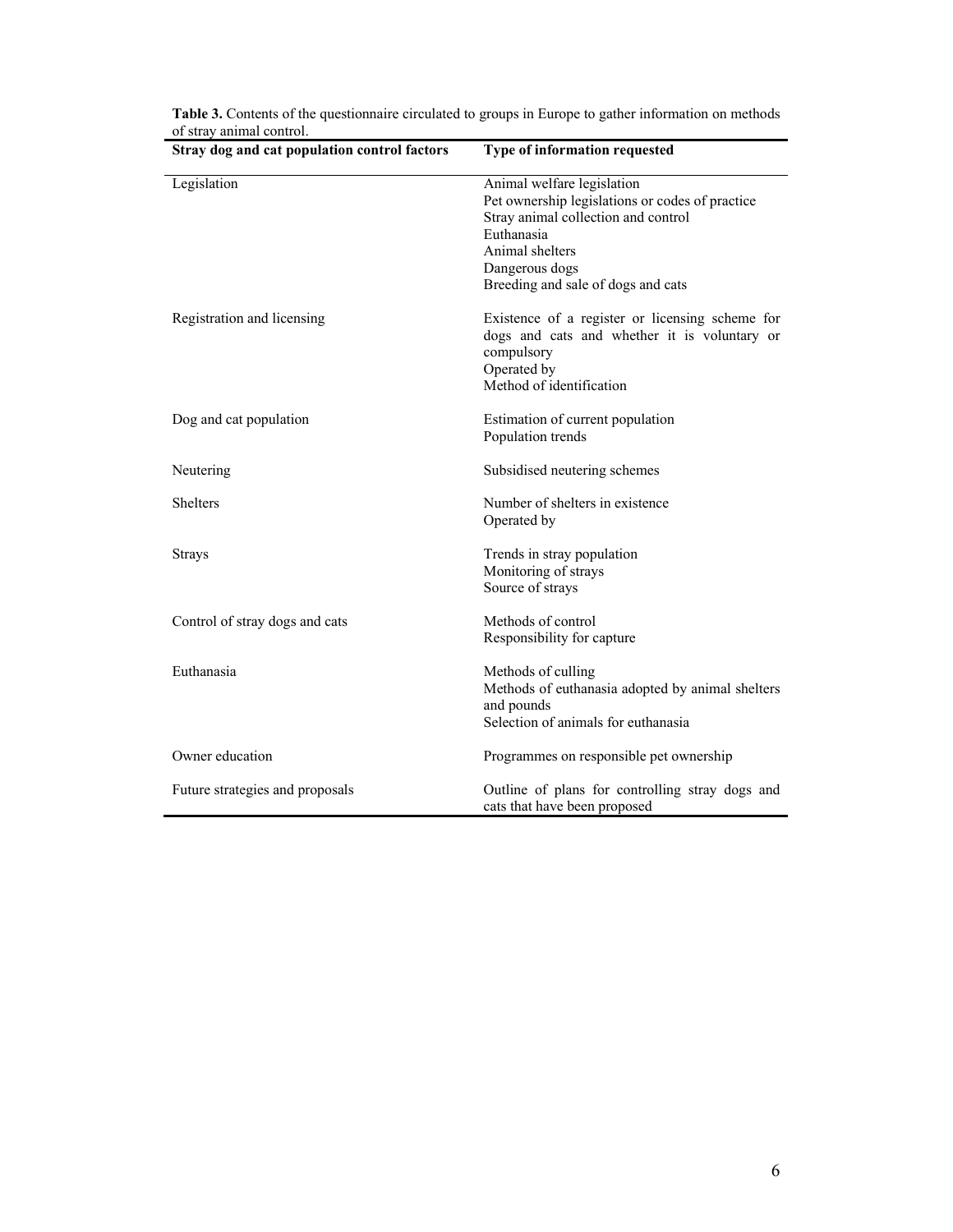#### **3. RESULTS**

#### **3.1. Response rate**

Thirty-two animal welfare groups, operating in thirty European counties, responded to the questionnaire (Appendix 1.1.5). They successfully provided information on the control of stray dogs and cats in their country. Groups operating in ten countries did not respond to our request for assistance. The survey covered a broad range of issues relating to stray dog and cat populations and their management. Ten subject headings were used in the questionnaire (Appendix 1.1.3.) and these have been used to provide structure to the results section of the report.

#### **3.2. LEGISLATION**

Twenty-six (87%) of the countries surveyed, have legislation that covers animal welfare and the protection of animals, including prohibiting animal cruelty (Table 5). Three countries (Belarus, Bulgaria, and Spain) reported that this was at the municipal level only; therefore variation existed in the inception of legislation between regions. One country (Bosnia-Herzegovina) reported that animal welfare was only addressed in veterinary legislation and thus limited in scope to the regulation of veterinary procedures. Three countries; Albania, Armenia and Azerbaijan Republic had no specific legislation designed to safeguard animal welfare. Similarly, these countries lacked additional regulations to control pet ownership, stray collection or the breeding and sale of pets. Consequently, these countries reported poor stray control; typified by measures such as municipal contracted culls, which involved the shooting of strays. Member societies in these three countries reported that this approach had little or no impact on their increasing stray population.

#### **3.2.1. Pet ownership**

Only ten (35%) out of the thirty countries surveyed had legislation that specifically addressed pet ownership i.e. who could own a pet (Table 5). With the exception of Switzerland, current regulations stipulated the age at which a person or persons could be considered responsible for an animal. In most instances the legislation required owners to be over 16 years of age. Switzerland, however, has adopted extraordinary legislation; from early 2007 all dog owners will be required to undertake practical and theoretical courses in responsible dog ownership including dog training and behaviour.

 In sixty percent of countries (*N*=18), legislation relating to pets, outlined requirements for their care and husbandry (Table 5). However, this was only vaguely addressed in the current regulations and poorly, if ever enforced in, eight of those countries. In the remaining ten countries, specific details of owner responsibilities and animal needs were outlined. Furthermore, four of those countries are improving/updating their legislation, being more explicit in outlining the husbandry needs of pets, these include the UK (Animal Welfare Act 2006, comes into effect in 2007), Switzerland (Animal Protection Ordinance to be updated in 2007/2008), Serbia (Animal Welfare Law being read in the National Assembly) and Estonia (Animal Protection Act, supplemental decrees being reviewed in parliament).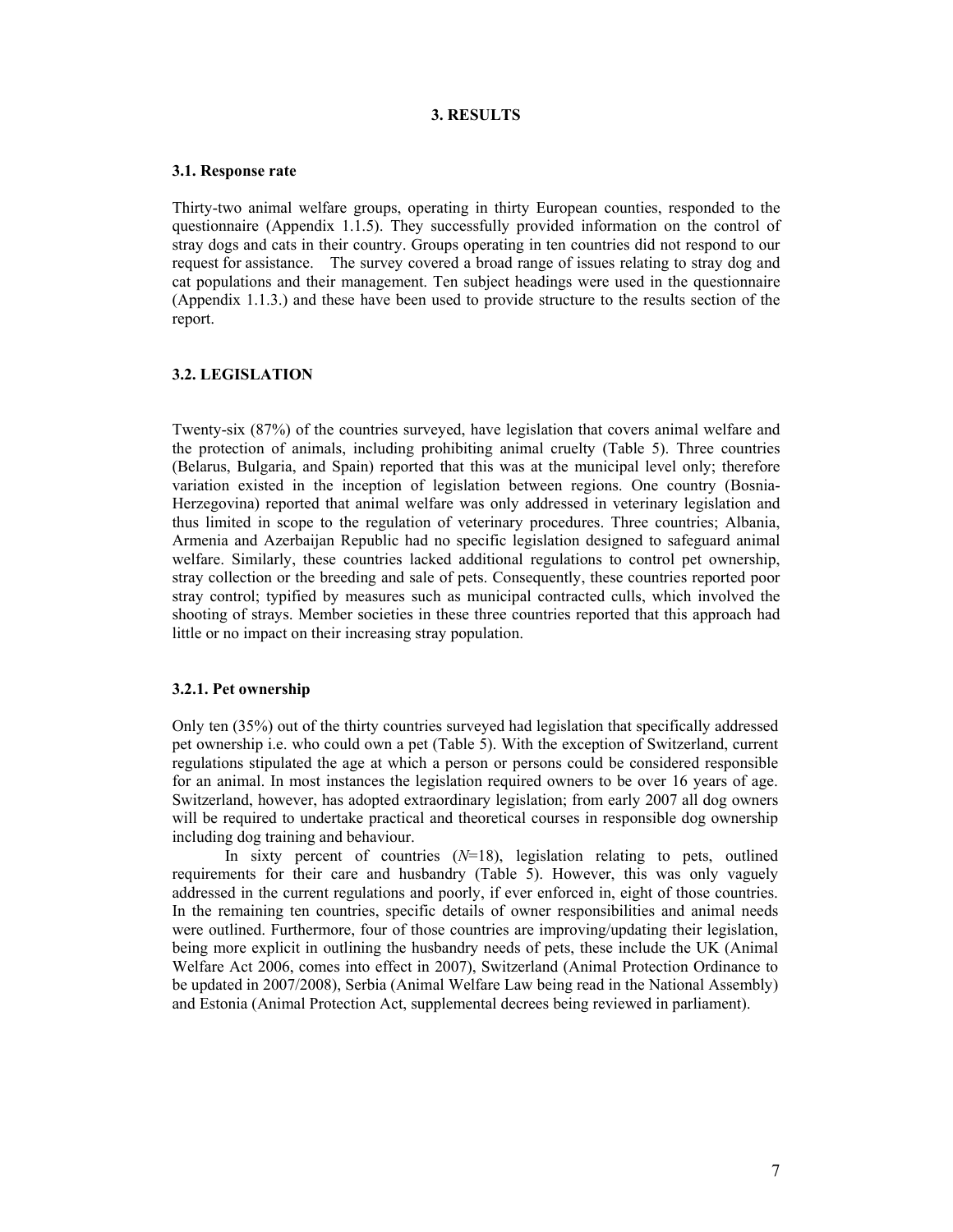#### **3.2.2. Breeding and selling**

Half of all countries surveyed outlined restrictions in the breeding and selling of dogs and cats in their national legislation (Table 5). However, laws controlling breeding were exclusively related to commercial practices, unless certain breeds of dogs were considered to be dangerous. The breeding and sale of prohibited breeds was covered in the dangerous dog legislation in seven countries rather than general legislation relating to pet sales.

 The sale of dogs and cats was regulated in fourteen countries (48%). In general, the legislation prohibited the sale of pet animals in certain locations such as at markets and in the street. Some countries did aim to regulate the sale of animals through pet shops, for instance; Bulgaria, Germany, Greece, Ireland, Norway, Portugal, Slovenia, UK and Switzerland. Although the degree to which this was successful was not determined in the questionnaire.

#### **3.2.3. Abandonment, stray animals, stray collection**

In 70% of countries  $(N=21)$  abandoning pets was illegal. However, nine member societies reported that this was hardly ever enforced in their countries, they included; Bulgaria, Denmark, Greece, Hungary, Italy, Malta, Moldova, Portugal and the Ukraine. Legislation relating to stray animals was declared in twenty-four countries (80%), yet specific regulations relating to the collection of strays was reportedly absent in four of them. In Bosnia – Herzegovina legislation relating to strays was outlined under hunting laws, thus permitting the shooting of stray animals, but there was no specific legislation relating to the collection of strays for re-homing etc. Three of the respondents reported that there were no stray dogs, only stray cats in their country and the collection of stray cats was not specified in the legislation; they were Finland, the Netherlands and Slovenia.

## **3.2.4. Dangerous dogs**

Eleven out of the twenty-two countries that have legislation relating to dangerous or aggressive dogs are reported to have some form of prohibited breeds list, including; Belgium, Bosnia – Herzegovina, Denmark, Germany, Ireland, Italy, Malta, Norway, Poland Switzerland and the UK.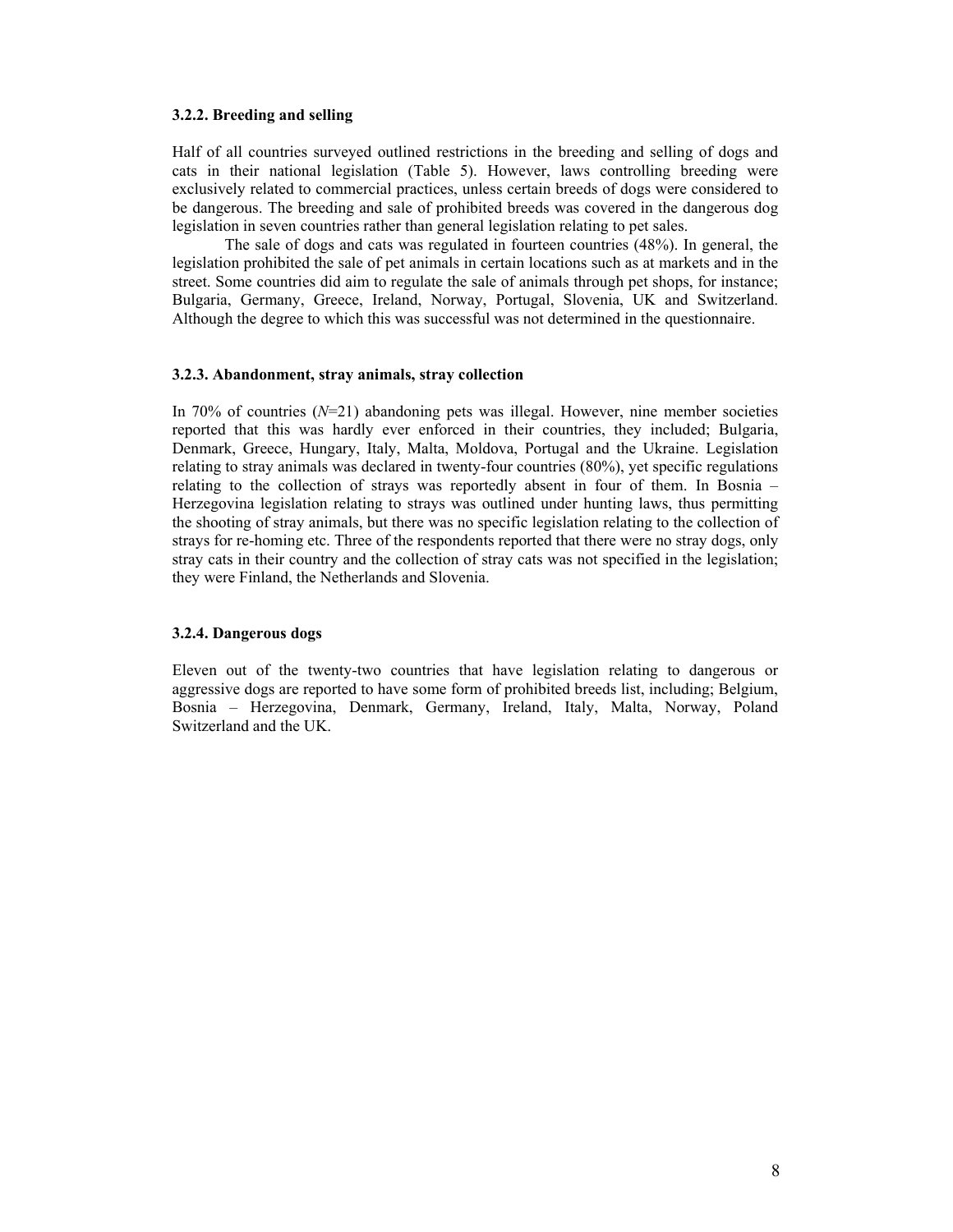**Table 5:** Legislation in Europe

| Country        | Legislation         |                |                           |                                  |                      |                |                            |                           |                           |                                            |                |  |  |  |
|----------------|---------------------|----------------|---------------------------|----------------------------------|----------------------|----------------|----------------------------|---------------------------|---------------------------|--------------------------------------------|----------------|--|--|--|
|                | Animal<br>Welfare   | Abandonment    | Pet<br>Ownership          | Pet<br>Care                      | Euthanasia           | <b>Strays</b>  | <b>Stray</b><br>Collection | Animal<br><b>Shelters</b> | <b>Dangerous</b><br>Dogs  | <b>Breeding</b>                            | Sale           |  |  |  |
| Alb            | $\pmb{\times}$      | $\pmb{\times}$ | $\boldsymbol{\mathsf{x}}$ | $\pmb{\times}$                   | $\pmb{\times}$       | $\sqrt{NM}$    | $\pmb{\times}$             | $\pmb{\times}$            | $\boldsymbol{\mathsf{x}}$ | $\pmb{\times}$                             | $\pmb{\times}$ |  |  |  |
| Arm            | $\pmb{\times}$      | $\mathbf{x}$   | $\pmb{\times}$            | $\pmb{\times}$                   | $\pmb{\times}$       | $\pmb{\times}$ | $\pmb{\times}$             | $\pmb{\times}$            | $\mathbf{x}$              | ×                                          | $\pmb{\times}$ |  |  |  |
| Az.Rep         | $\pmb{\times}$      | $\mathbf{x}$   | $\pmb{\times}$            | $\pmb{\times}$                   | $\mathbf{x}$         | $\pmb{\times}$ | $\pmb{\times}$             | $\pmb{\times}$            | $\mathbf{x}$              | $\overline{\checkmark}$<br><b>Business</b> | $\pmb{\times}$ |  |  |  |
| Bela           | $\sqrt{M}$          | ×              | $\sqrt{N}$<br>Loose       | $\checkmark$ M<br>Not<br>adhered | ${\sqrt{M}}$         | $\sqrt{M}$     | $\sqrt{M}$                 | $\pmb{\times}$            | $\sqrt{M}$                | ×                                          | $\pmb{\times}$ |  |  |  |
| <b>Belg</b>    | $\sqrt{N}$          | $\sqrt{N}$     | $\sqrt{NM}$               | $\sqrt{N}$                       | $\sqrt{NM}$          | $\sqrt{NM}$    | $\sqrt{NM}$                | $\sqrt{NM}$               | $\sqrt{NM}$               | $\sqrt{N}$                                 | $\sqrt{N}$     |  |  |  |
| $Bos -$<br>Her | $\sqrt{N}$<br>(Vet) | $\pmb{\times}$ | $\pmb{\times}$            | $\sqrt{NM}$<br>Not<br>adhered    | $\sqrt{M}$           | $\sqrt{M}$     | $\pmb{\times}$             | $\pmb{\times}$            | $\sqrt{M}$                | $\pmb{\times}$                             | $\pmb{\times}$ |  |  |  |
| Bul            | $\sqrt{M}$ Ltd.     | $\sqrt{M}$     | $\sqrt{M}$                | $\sqrt{N}$<br>Vague              | $\sqrt{N}$           | $\sqrt{NM}$    | $\sqrt{M}$                 | $\pmb{\times}$            | $\sqrt{N}$                | $\sqrt{N}$                                 | $\sqrt{N}$     |  |  |  |
| <b>Cro</b>     | $\sqrt{N}$          | $\pmb{\times}$ | $\pmb{\times}$            | $\pmb{\times}$                   | $\sim$               | $\sqrt{M}$     | $\sqrt{N}$                 | $\omega$                  | $\sim$                    | $\omega$                                   | $\blacksquare$ |  |  |  |
| Den            | $\sqrt{N}$          | $\sqrt{N}$     | $\pmb{\times}$            | $\pmb{\times}$                   | $\sqrt{N}$           | $\sqrt{N}D$    | $\sqrt{N}$ D               | $\sqrt{N}$ D              | $\sqrt{N}$                | $\pmb{\times}$<br>Ex. DD                   | $\sqrt{N}$     |  |  |  |
| Est            | $\sqrt{NM}$         | $\sqrt{N}$     | $\pmb{\times}$            | $\sqrt{N}$                       | $\sqrt{N}$           | $\sqrt{N}$     | $\sqrt{N}$                 | $\sqrt{N}$                | $\sqrt{NM}$               | $\pmb{\times}$                             | $\pmb{\times}$ |  |  |  |
| Fin            | $\sqrt{N}$          | $\sqrt{N}$     | $\pmb{\times}$            | $\sqrt{N}$                       | $\sqrt{N}$           | $\sqrt{N}$     | $\pmb{\times}$             | $\sqrt{N}$                | $\pmb{\times}$            | $\sqrt{N}$                                 | $\sqrt{N}$     |  |  |  |
| Ger            | $\sqrt{N}$          | $\sqrt{N}$     | $\sqrt{N}$                | $\sqrt{N}$                       | $\sqrt{N}$           | $\sqrt{N}$     | $\sqrt{M}$                 | $\sqrt{NM}$               | $\sqrt{M}$                | $\sqrt{N}$                                 | $\sqrt{N}$     |  |  |  |
| Gre            | $\sqrt{N}$          | $\sqrt{N}$     | $\pmb{\times}$            | $\sqrt{N}$<br>Not<br>adhered     | $\sqrt{N}$<br>Prohib | $\sqrt{N}$     | $\sqrt{M}$                 | $\sqrt{N}$                | $\sqrt{N}$                | $\pmb{\times}$                             | $\sqrt{N}$     |  |  |  |
| Hun            | $\sqrt{N}$          | $\sqrt{M}$     | $\pmb{\times}$            | $\sqrt{N}$                       | $\sqrt{N}$           | $\sqrt{N}$     | $\sqrt{N}$                 | $\sqrt{N}$                | $\sqrt{N}$                | $\sqrt{N}$                                 | $\sqrt{N}$     |  |  |  |
| Ire            | $\sqrt{N}$          | $\sqrt{N}$     | $\sqrt{N}$                | $\pmb{\times}$                   | $\sqrt{N}$           | $\sqrt{N}$     | $\sqrt{N}$                 | $\sqrt{N}$                | $\sqrt{N}$                | $\pmb{\times}$                             | $\sqrt{N}$     |  |  |  |

<sup>9</sup>: Yes; 8: No; **N**: National; **M**: Municipal; **Ex DD**: Except Dangerous Dogs; **DD**: Dangerous Dogs only; **Prohib**: Prohibited; **D**: Dogs Only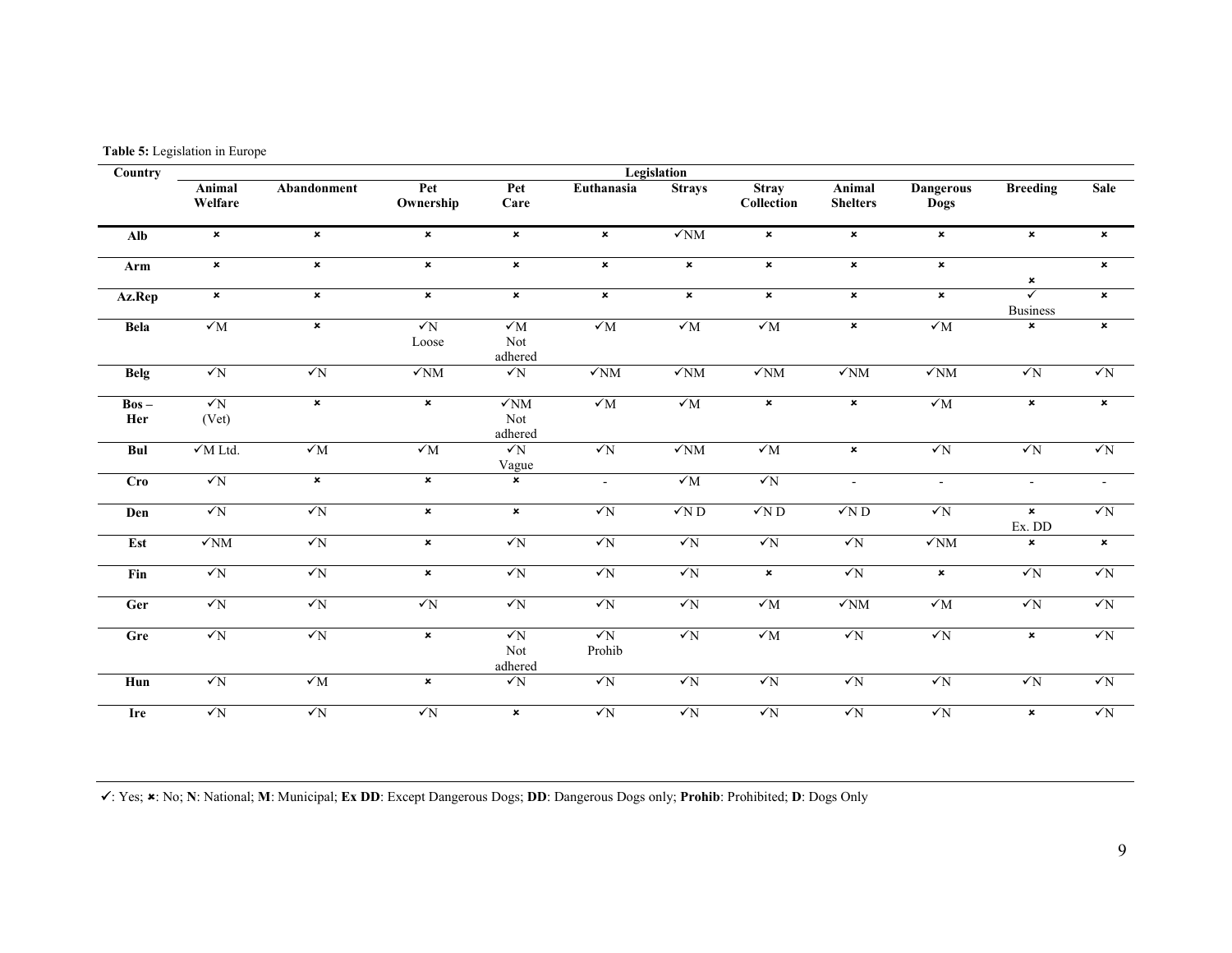**Table 5 (ctd):** Legislation in Europe

| Country                   |                   |                   |                      |                           |              | Legislation               |                            |                           |                           |                          |                           |
|---------------------------|-------------------|-------------------|----------------------|---------------------------|--------------|---------------------------|----------------------------|---------------------------|---------------------------|--------------------------|---------------------------|
|                           | Animal<br>Welfare | Abandonment       | Pet<br>Ownership     | Pet<br>Care               | Euthanasia   | <b>Strays</b>             | <b>Stray</b><br>Collection | Animal<br><b>Shelters</b> | <b>Dangerous</b><br>Dogs  | <b>Breeding</b>          | Sale                      |
| Lith                      | $\sqrt{NM}$       | $\sqrt{NM}$       | $\sqrt{N}$           | $\sqrt{NM}$<br>Vague      | $\sqrt{NM}$  | $\sqrt{NM}$               | ${\sqrt{M}}$               | $\checkmark_N$            | $\sqrt{NM}$               | ${\cal V}{\rm M}$        | $\sqrt{NM}$               |
| Mal                       | $\sqrt{N}$        | $\sqrt{N}$        | ×                    | $\boldsymbol{\mathsf{x}}$ | $\sqrt{N}$   | $\boldsymbol{\mathsf{x}}$ | $\pmb{\times}$             | $\pmb{\times}$            | $\sqrt{N}$                | $\pmb{\times}$<br>Ex. DD | $\pmb{\times}$            |
| Moldo                     | $\sqrt{N}$        | ×                 | ×                    | $\pmb{\times}$            | $\sqrt{N}$   | $\boldsymbol{\mathsf{x}}$ | $\pmb{\times}$             | $\pmb{\times}$            | $\boldsymbol{\mathsf{x}}$ | ×                        | $\pmb{\times}$            |
| <b>Neth</b>               | $\sqrt{N}$        | $\sqrt{N}$        | ×                    | $\pmb{\times}$            | $\sqrt{N}$   | $\sqrt{N}$                | $\pmb{\times}$             | $\sqrt{N}$                | $\sqrt{NM}$               | $\sqrt{N}$               | $\sqrt{N}$                |
| <b>Nor</b>                | $\sqrt{N}$        | ×                 | ×                    | $\pmb{\times}$            | $\sqrt{N}$   | $\boldsymbol{\mathsf{x}}$ | $\pmb{\times}$             | $\pmb{\times}$            | $\sqrt{N}$                | $\pmb{\times}$           | $\pmb{\times}$            |
| Pol                       | $\sqrt{N}$        | $\sqrt{N}$        | ×                    | $\sqrt{N}$                | $\sqrt{N}$   | $\sqrt{N}$                | $\sqrt{N}$                 | $\sqrt{N}$                | $\sqrt{N}$                | $\pmb{\times}$           | $\pmb{\times}$            |
| Por                       | $\sqrt{N}$        | $\sqrt{N}$        | $\sqrt{N}$           | $\sqrt{N}$<br>Vague       | $\sqrt{N}$   | $\sqrt{NM}$               | ${\sqrt{M}}$               | $\checkmark_N$            | $\sqrt{N}$                | $\pmb{\times}$           | $\sqrt{N}$                |
| $Ser -$<br>Mon            | $\sqrt{N}$        | $\sqrt{N}$        | $\sqrt{NM}$          | $\sqrt{N}$                | $\sqrt{NM}$  | $\sqrt{NM}$               | $\sqrt{NM}$                | $\sqrt{N}$                | $\sqrt{NM}$               | $\sqrt{N}$               | $\sqrt{N}$                |
| <b>Slov</b>               | $\sqrt{N}$        | $\sqrt{N}$        | ×                    | $\sqrt{N}$                | $\sqrt{N}$   | $\sqrt{N}$                | $\pmb{\times}$             | $\sqrt{N}$                | $\pmb{\times}$            | $\sqrt{N}$               | $\sqrt{N}$                |
| Spa                       | $\sqrt{M}$        | $\sqrt{M}$        | ×                    | $\sqrt{M}$<br>Vague       | $\sqrt{M}$   | $\sqrt{M}$                | $\sqrt{M}$                 | $\sqrt{M}$                | $\sqrt{NM}$               | $\pmb{\times}$           | $\pmb{\times}$            |
| <b>Swe</b>                | $\sqrt{N}$        | $\sqrt{N}$        | ×                    | $\sqrt{NM}$               | $\sqrt{N}$   | $\boldsymbol{\mathsf{x}}$ | $\pmb{\times}$             | $\pmb{\times}$            | $\sqrt{N}$                | $\sqrt{N}$               | $\pmb{\times}$            |
| Swi                       | $\checkmark$ NM   | $\checkmark_N$    | $\sqrt{N}$<br>(Part) | In prep                   | In prep      | In prep                   | $\pmb{\times}$             | $\checkmark_N$            | $\sqrt{NM}$               | $\sqrt{N}$               | $\pmb{\times}$            |
| Ukr                       | $\sqrt{N}$        | ${\cal V}{\rm M}$ | ×                    | $\pmb{\times}$            | ${\sqrt{M}}$ | ${\cal N}$ M              | ${\cal N}{\rm M}$          | $\pmb{\times}$            | $\pmb{\times}$            | $\pmb{\times}$           | $\boldsymbol{\mathsf{x}}$ |
| $\overline{\mathbf{U}}$ K | $\sqrt{N}$        | $\sqrt{N}$        | $\sqrt{N}$           | In prep                   | $\sqrt{N}$   | $\sqrt{N}$                | $\sqrt{N}$                 | $\gamma$                  | $\sqrt{N}$                | $\sqrt{N}$               | $\sqrt{N}$                |

<sup>9</sup>: Yes; 8: No; **N**: National; **M**: Municipal; **Ex DD**: Except Dangerous Dogs; **DD**: Dangerous Dogs only; **Prohib**: Prohibited; **D**: Dogs Only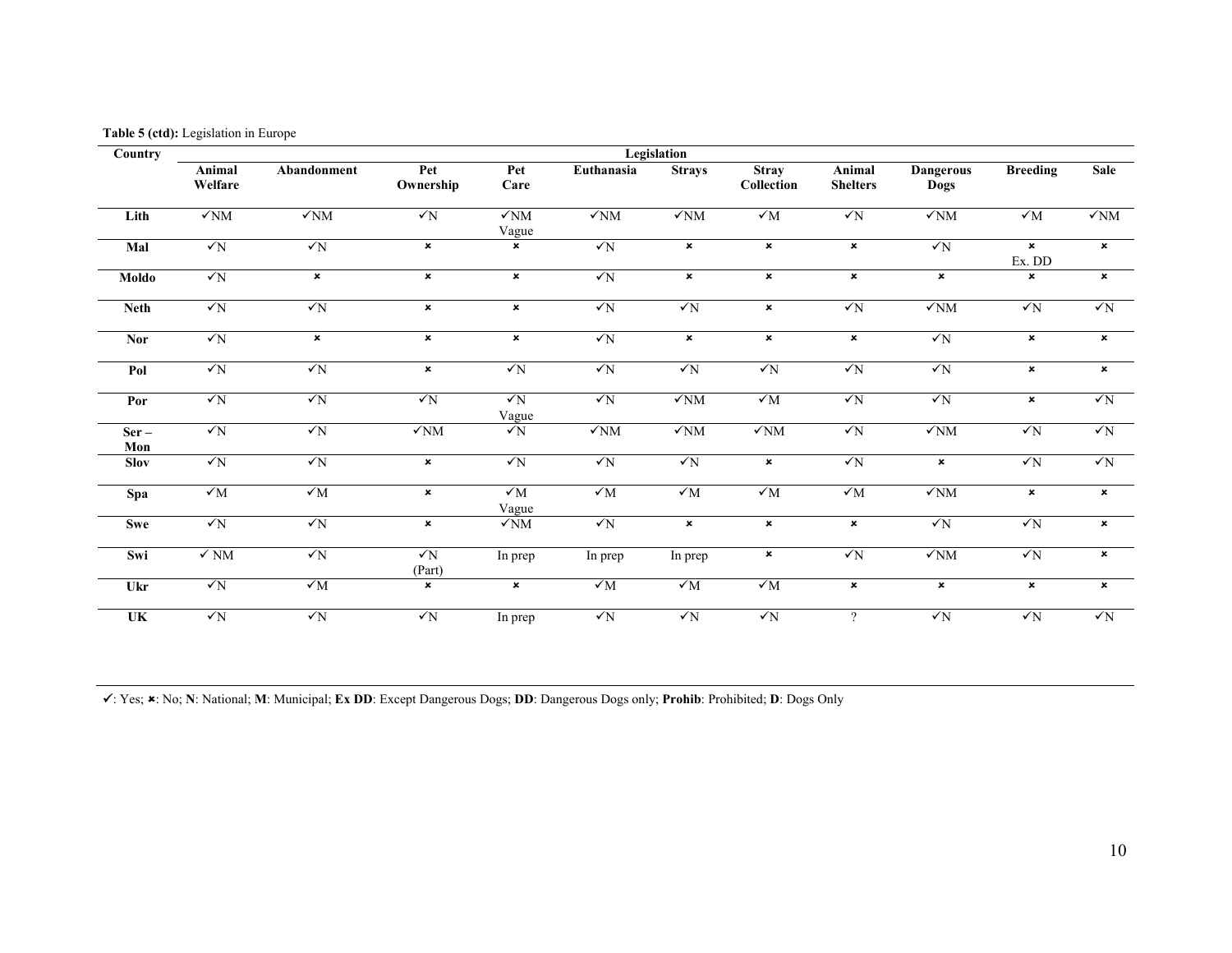#### **3.3. STRAY CONTROL**

## **3.3.1. Dogs**

#### **a) Licensing and registration**

In nineteen countries (63%) it is compulsory for dogs to either be licensed or registered (Table 6). However, this was considered ineffective in helping to reduce stray numbers in twelve of those countries because the law was neither enforced nor adhered to by owners. Consequently, unidentified dogs found straying could not be reunited with their owners. Four countries (14%) surveyed, reported that they had no schemes in place, whilst the remaining seven countries (24%) outlined voluntary schemes.

#### **b) Identification**

In general, countries had more than one identification system in place; the implantation of a microchip was the most popular system as cited in twenty-two countries (73%). However, this was most often used in combination with an identification tag worn on a collar (Table 6). In fifteen countries (50%), permanent identification was achieved by tattooing dogs. In cases where more than one mode of dog identification was given by respondents, the questionnaire did not ask which system predominated, i.e. which type of identification was used most often by owners.

#### **3.3.1.i. Population trends**

#### **a) National dog population**

No country surveyed, reported that it centrally monitored its national dog population, demographics or trends in ownership via regular census. Although, seventeen countries (57%) did give estimates of the numbers of dogs nationally, these were figures generally collected by external agencies (kennel clubs or pet food manufacturers) rather than central government and its animal health departments. Therefore owned dog population data was not always collected annually and was either based upon the number of registrations with breed organisations (purebred dogs only) or pet food sales.

 Consequently, as a result of the paucity of this fundamental data, trends or changes in pet populations over time (5 years) were estimates, based upon the perceptions of groups operating in each country. Therefore their response may not be an accurate reflection of changing population demographics. Nevertheless, sixteen countries (53%) reported an increase in owned dog numbers over the last five years. Yet this parameter is not a reliable indicator of poor dog control in those countries, on the contrary seven of those countries reporting increases have an extended history of consistently low or no stray dogs; Belgium, Finland, Germany, the Netherlands, Norway, Sweden, Switzerland. Worryingly, nine out of the sixteen countries still had ongoing, unresolved problems relating to stray dog control. Indeed, five countries (Albanian, Armenia, Croatia, Moldova, and Serbia) had both increasing owned dog populations and stray dog populations, this appeared to be related to a lack of legislation across all spectrums, relevant to stray control; animal welfare, control of breeding, sale and ownership of dogs and lack of a coordinated strategy for dealing with strays.

 Only two countries (7%); Bulgaria and the United Kingdom, reported decreases in their national, owned dog population. This was also the case for their national, stray dog numbers. The remaining eight countries (27%) reported that owned dog numbers remained constant over the intervening five years. These included countries that had both increasing or "unacceptably" high stray numbers (Azerbaijan Republic, Estonia, Greece, Italy, Lithuania, Portugal) and consistently low or no stray dogs (Ireland, Denmark).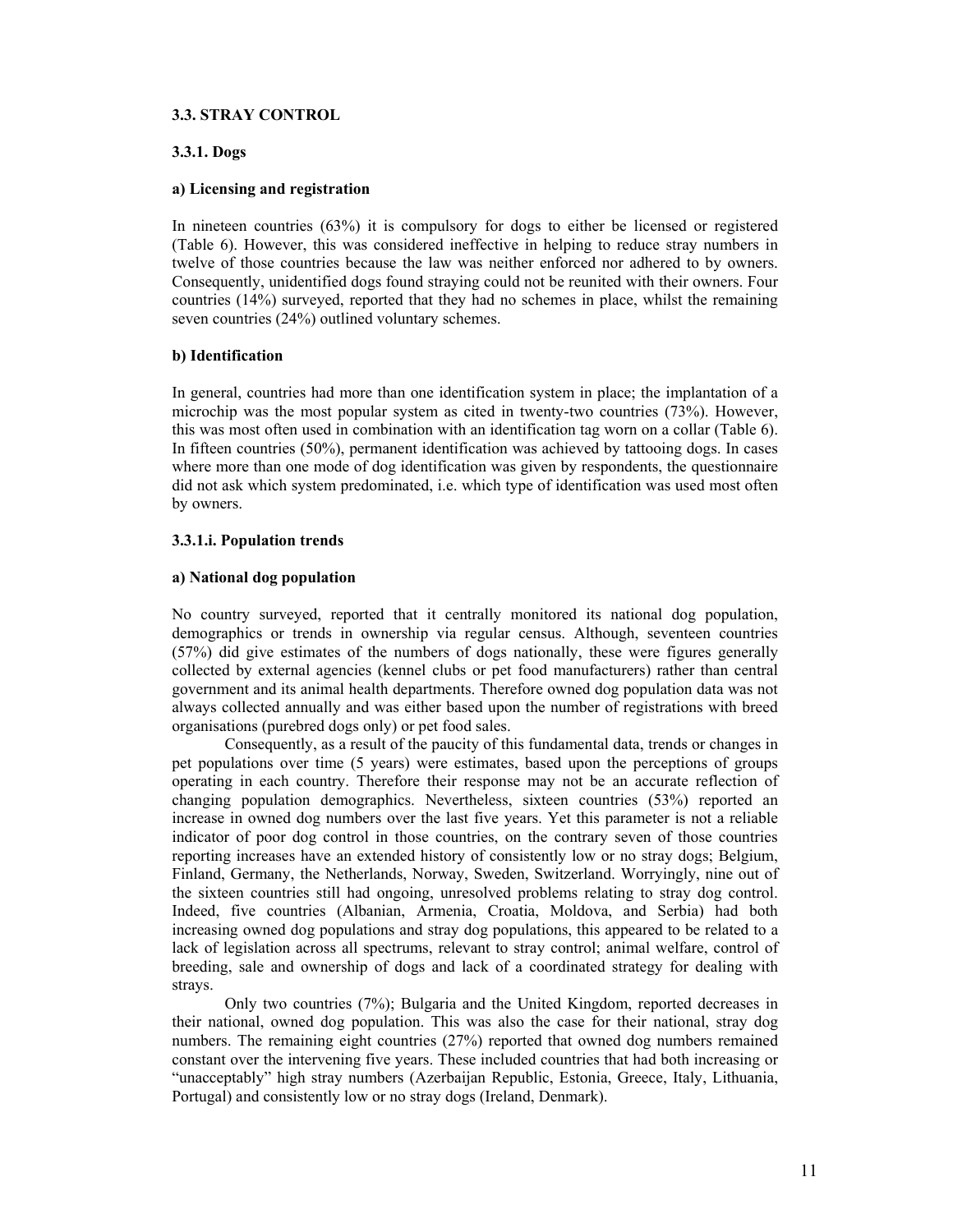| Country     | <b>Licensing/Registration</b><br>ID |                        |                           | <b>Help to</b>      | <b>Population figures</b>        |                 |               |                     | <b>Source</b>                | <b>Methods</b>                        | <b>Responsibility</b><br><b>Strays</b> |                                      | <b>Shelters</b>             |                                       |
|-------------|-------------------------------------|------------------------|---------------------------|---------------------|----------------------------------|-----------------|---------------|---------------------|------------------------------|---------------------------------------|----------------------------------------|--------------------------------------|-----------------------------|---------------------------------------|
|             |                                     |                        |                           |                     | reduce                           | <b>National</b> |               | <b>Strays</b>       |                              | of                                    | of stray                               | for strays                           | $\text{kept}\left(d\right)$ |                                       |
|             | Com/Vol                             | Cost                   | Run                       |                     | strays?                          | <b>Estimate</b> | <b>Trends</b> | <b>Estimate</b>     | <b>Trends</b>                | strays                                | control                                |                                      |                             |                                       |
| Alb         | No                                  |                        |                           | Mchp                | $\blacksquare$                   | U/K             | Increase      | U/K                 | Increase                     | N/O                                   | <b>Culled</b><br>shot                  | Contractors(M)                       | No<br>restrictions          | $\mathbf{0}$                          |
| Arm         | Vol                                 | $\blacksquare$         | <b>VD</b>                 | N/S                 | $\rm No$                         | U/K             | Increase      | $U/K$               | Increase                     | U/K                                   | <b>Culled</b><br>shot                  | Contractors(M)                       | No<br>restrictions          | $\mathbf{1}$<br>$100\%$ M             |
| Az. Rep     | N <sub>o</sub>                      | $\mathbf{r}$           | $\omega$                  | No                  | $\omega$                         | U/K             | Constant      | U/K                 | Constant                     | 99 N/O                                | <b>Culled</b><br>shot                  | Contractors(M)                       | N/S                         | $\bf{0}$                              |
| <b>Bela</b> | Com                                 | $2 - 15$<br><b>USD</b> | M                         | Tag                 | N <sub>0</sub>                   | U/K             | U/K           | U/K                 | U/K                          | 60%Roam                               | $\overline{C}$ <i>aught</i>            | Contractors(M)                       | 5                           | $\mathbf{1}$<br>100%AWO               |
| <b>Belg</b> | Com                                 | 50<br>Euros            | G                         | Tag<br>Tatt<br>Mchp | $\overline{NO}$<br><b>STRAYS</b> | 1.6<br>million  | Increase      | $\boldsymbol{0}$    | Constant                     | $\sim$                                | $\mathbf{L}$                           | <b>AWO</b>                           | 15                          | 60<br>100%AWO                         |
| Bos-He      | Com                                 | 15<br>Euros            | M                         | Tag<br>Tatt<br>Mchp | $\overline{No}$                  | U/K             | U/K           | U/K                 | U/K                          | U/K                                   | <b>Culled</b><br>shot<br>Caught        | Contractors(M)                       | $\mathfrak{Z}$              | $\mathbf{3}$<br>66%AWO<br>33%M        |
| Bul         | $\overline{No}$                     |                        | $\sim$                    | $\overline{No}$     | $\omega$                         | U/K             | Decrease      | U/K                 | Decrease                     | U/K                                   | <b>Culled</b><br>CNR<br>Caught         | Contractors(M)                       | 14                          | $\overline{10}$<br>70%AWO<br>30%M     |
| <b>Cro</b>  | Vol                                 | $\blacksquare$         | $\ensuremath{\mathsf{V}}$ | Tatt<br>Mchp        | N <sub>0</sub>                   | U/K             | Increase      | U/K                 | Increase                     | 40% U/W<br>30%N/O<br>$29\%$ Lost      | Caught                                 | Vet. Hygiene<br>Services             | 30                          | 10<br>70%AWO<br>30%M                  |
| Den         | Com                                 | £25                    | ${\bf G}$                 | Tatt<br>Mchp        | Yes                              | 600,000         | Constant      | $\mathbf{0}$        | $\overline{\text{Constant}}$ |                                       | $\overline{a}$                         | $\sim$                               | $\sim$                      | N/S                                   |
| Est         | Vol                                 | 40<br>Euro             | M                         | Tag<br>Tatt<br>Mchp | N <sub>0</sub>                   | 30,000          | Constant      | U/K                 | Constant                     | 50%U/W<br>30%Lost<br>10%Roam          | Caught                                 | Municipality                         | 14                          | $\overline{9}$<br>100%M               |
| Fin         | Vol                                 | $\overline{a}$         | KC                        | Tag<br>Tatt<br>Mchp | $\overline{NO}$<br><b>STRAYS</b> | 500,000         | Increase      | U/K                 | Constant                     | 90%Lost<br>5%Roam<br>5%U/W            | Caught                                 | Contractors(M)                       | 15                          | 200<br>90%CO<br>10%AWO                |
| Ger         | Com                                 | $\mathbb{Z}^+$         | <b>AWO</b>                | Tag<br>Tatt<br>Mchp | Yes                              | 5.3<br>million  | Increased     | NO<br><b>STRAYS</b> | Constant                     | 65% U/W<br>20%Lost<br>5%Roam          | Caught                                 | Municipality<br><b>AWO</b><br>Police | 21                          | 70%AWO<br>20%M<br>5%CO<br>5%VA        |
| Gre         | Com                                 | 50<br>Euros            | <b>VA</b>                 | Tag<br>Mchp         | N <sub>o</sub>                   | U/K             | Constant      | U/K                 | Constant                     | $\mathcal{L}_{\mathcal{A}}$           | CNR                                    | Municipality<br><b>AWO</b>           | $\sim$                      | $\sim$                                |
| Hun         | Com                                 | $\mathbb{Z}^+$         | M                         | Tag<br>Tatt<br>Mchp | N <sub>o</sub>                   | 2 million       | Increased     | U/K                 | Constant                     | 50%U/W<br>35%N/O<br>10%Roam<br>5%Lost | $\overline{C}$ aught                   | (Municipality)<br>Dog wardens        | 14                          | 60<br>75%AWO<br>15%M<br>$10\%{\rm P}$ |
| Ire         | Com                                 | 12.70<br>Euros         | M                         | Tag<br>Mchp         | $\rm No$                         | 1.5<br>million  | Constant      | U/K                 | Decrease                     | 40%Roam<br>40%U/W<br>10%Lost          | Caught                                 | Dog warden (M)                       | 5                           | 25 (strays)<br>75%M<br>25%AWO         |
| Ita         | Com                                 | $0 - 10$<br>Euros      | <b>VS</b>                 | Mchp                | N <sub>o</sub><br>$<$ 30% reg    | 2.8<br>million  | Constant      | U/K                 | Constant                     | Roam<br>$\mathrm{U}/\mathrm{W}$       | Caught<br>CNR                          | Contractors(M)                       | 60                          | U/K                                   |

12Com: Compulsory; Vol: Voluntary; VD: Veterinary Department; M: Municipality; G: Government; V: Private Veterinary Practice; VA: Veterinary Association; AWO: Animal Welfare Organisation; LA: Local Authority; CO: Commercial Organisation; KC: Kennel Club; Tag: Tag placed on a collar; Tatt: Tattoo; Mchp: Microchip; U/K: Unknown; N/S: Not Stated; Culled: Dogs are killed in the "field"; Caught: Dogs are caught and held at facilities be rehoming or euthanasia CNR: Captured, Neutered and then Released; N/O: Dogs that were Never Owned; Roam: Dogs found Roaming; U/W: Dogs unwanted and abandoned; Lost: Dogs that are lost, but owned; P: Privately Owned; **O:** Other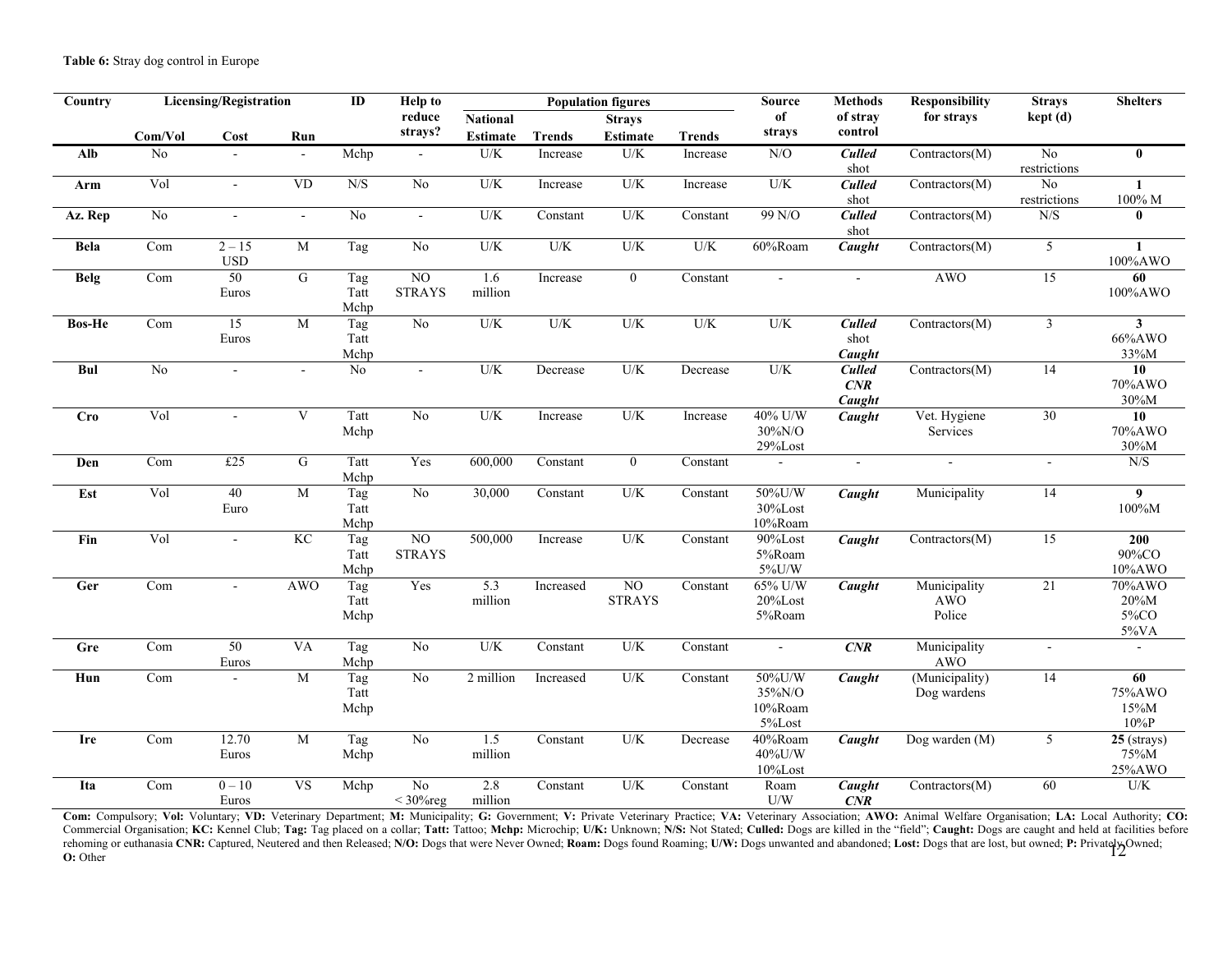**Table 6 (ctd):** Stray dog control in Europe

| Country                |         | <b>Licensing/Registration</b> |                                       | $\mathbf{ID}$       | <b>Help to</b>    |                                     | <b>Population figures</b> |                                   |               | Source of                                  | <b>Methods</b>                    | <b>Responsibility</b>  | <b>Strays</b>   | <b>Shelters</b>                          |
|------------------------|---------|-------------------------------|---------------------------------------|---------------------|-------------------|-------------------------------------|---------------------------|-----------------------------------|---------------|--------------------------------------------|-----------------------------------|------------------------|-----------------|------------------------------------------|
|                        | Com/Vol | Cost                          | Run                                   |                     | reduce<br>strays? | <b>National</b><br><b>Estimates</b> | <b>Trends</b>             | <b>Strays</b><br><b>Estimates</b> | <b>Trends</b> | strays                                     | of stray<br>for strays<br>control |                        | kept (d)        |                                          |
| Lith                   | Com     | 2 GBP                         | CO<br>$\mathbf M$                     | Tatt<br>Mchp        | N <sub>o</sub>    | 350,000                             | Constant                  | U/K                               | Constant      | 92%Roam<br>5%Lost<br>$2\%N/O$<br>$1\%$ U/W | Caught                            | Shelters               | $3 - 10$        | 40%M<br>30%AWO<br>30%CO                  |
| Malta                  | Com     | Maltese<br>Lira               | G                                     | Tag<br>Tatt<br>Mchp | No                | U/K                                 | Increase                  | U/K                               | Constant      | $\blacksquare$                             | Caught<br>CNR                     | <b>AWO</b>             | $\tau$          | $\overline{5}$<br>100%AWO                |
| Moldova                | Vol     | $\mathbf{0}$                  | M, VA                                 | Tatt<br>Tag         | Yes               | U/K                                 | Increase                  | U/K                               | Increase      | U/K                                        | <b>Culled</b><br>Shot<br>Poison   | Municipality           | $\overline{0}$  | $\bf{0}$                                 |
| <b>Neth</b>            | No      | $\overline{a}$                | $\sim$                                | N/S                 | $\blacksquare$    | 1.8 million                         | Increase                  | $\overline{No}$ strays            | Constant      | 75%Lost<br>25%U/W                          | Caught                            | Municipality           | 14              | 100<br>47%O<br>43%AWO                    |
| <b>Nor</b>             | Vol     | 10<br>Euros                   | $\overline{CO}$                       | Mchp                | Yes               | 414,000                             | Increase                  | No strays                         | Constant      | U/K                                        | Caught                            | Dog warden<br>(M)      | 14              | 30<br>100%AWO                            |
| Pol                    | Com     | $\overline{a}$                | <b>AWO</b><br>$\mathbf M$<br>CG       | Tag<br>Tatt<br>Mchp | No                | $6 - 7$<br>million                  | Increase                  | 75,000<br>$(U/W \&$<br>strays)    | Increase      | U/K                                        | Caught                            | Municipality           | $\sim$          | 142<br>55% M<br>30% AWO<br>15% CO        |
| Port                   | Com     | 20<br>Euro                    | ${\bf G}$<br>M                        | Tag                 | N <sub>0</sub>    | $\mathbf{r}$                        | Constant                  | 500,000                           | Constant      | U/K                                        | Caught                            | Municipality           | 8               | 40<br>100%AWO                            |
| <b>Serb</b>            | Com     |                               | <b>AWO</b><br>$\rm CO$<br>$\mathbf M$ | Tatt<br>Mchp        | Yes               | 800,000                             | Increase                  | U/K                               | Increase      | 58%Lost<br>31%U/W<br>10%Roam               | CNR<br>Caught                     | Municipality           | 5               | 45<br>50%M<br>30%CO<br>20%AWO            |
| Slov                   | Com     | $\boldsymbol{0}$              | $\overline{G}$                        | Mchp                | Yes               | 260,000                             | U/K                       | U/K                               | U/K           | U/K                                        | Caught                            | Shelters               | $\overline{30}$ | $\overline{11}$<br>73%O<br>18%AWO<br>9%M |
| Spa                    | Com     | $6 - 30$<br>Euros             | M                                     | Tag<br>Mchp         | N <sub>o</sub>    | U/K                                 | Increase                  | U/K                               | Constant      | 70%U/W<br>20%Lost                          | CNR<br>Caught                     | Contractors(M)         | $10 - 20$       | 300<br>80%AWO<br>20%O                    |
| Swe                    | Com     | 70 SKr                        | G                                     | Tatt<br>Mchp        | Yes               | 950,000                             | Increase                  | $U/K$                             | No strays     | $\sim$                                     | Caught                            | Municipality<br>Police | $\tau$          | 200<br>100%AWO                           |
| Swit                   | Com     | $40 -$<br>400CHF              | $\overline{G}$                        | Tatt<br>Mchp        | Yes               | 480,000                             | Increase                  | No strays                         | Constant      | $\sim$                                     | $\overline{\phantom{a}}$          | $\Delta \phi$          | $\sim$          | 284<br>100%AWO                           |
| Ukr                    | Com     | 30<br>Cent/month              | $\overline{M}$                        | $\mathbf{r}$        | N <sub>o</sub>    | U/K                                 | U/K                       | 500,000<br>Killed<br>annually     | Constant      | $15\%$ Lost<br>5%Roam<br>70%N/O            | <b>Culled</b><br>Poison<br>Shot   | Municipality           | $0 - 7$         | 10<br>30%AWO<br>70%O                     |
| $\overline{\text{UK}}$ | Vol     | $\overline{a}$                | CO<br>$\rm LA$                        | Tag<br>Mchp<br>Tatt | $\overline{a}$    | 6.8<br>million                      | Decrease                  | 105,201                           | Decrease      |                                            | Caught                            | Dog wardens<br>Police  | $\tau$          | 100%AWO                                  |

13Com: Compulsory; Vol: Voluntary; VD: Veterinary Department; M: Municipality; G: Government; V: Private Veterinary Practice; VA: Veterinary Association; AWO: Animal Welfare Organisation; LA: Local Authority; CO: Commercial Organisation; KC: Kennel Club; Tag: Tag placed on a collar; Tatt: Tattoo; Mchp: Microchip; U/K: Unknown; N/S: Not Stated; Culled: Dogs are killed in the "field"; Caught: Dogs are caught and held at facilities be rehoming or euthanasia CNR: Captured, Neutered and then Released; N/O: Dogs that were Never Owned; Roam: Dogs found Roaming; U/W: Dogs unwanted and abandoned; Lost: Dogs that are lost, but owned; P: Privately Owned; **O:** Other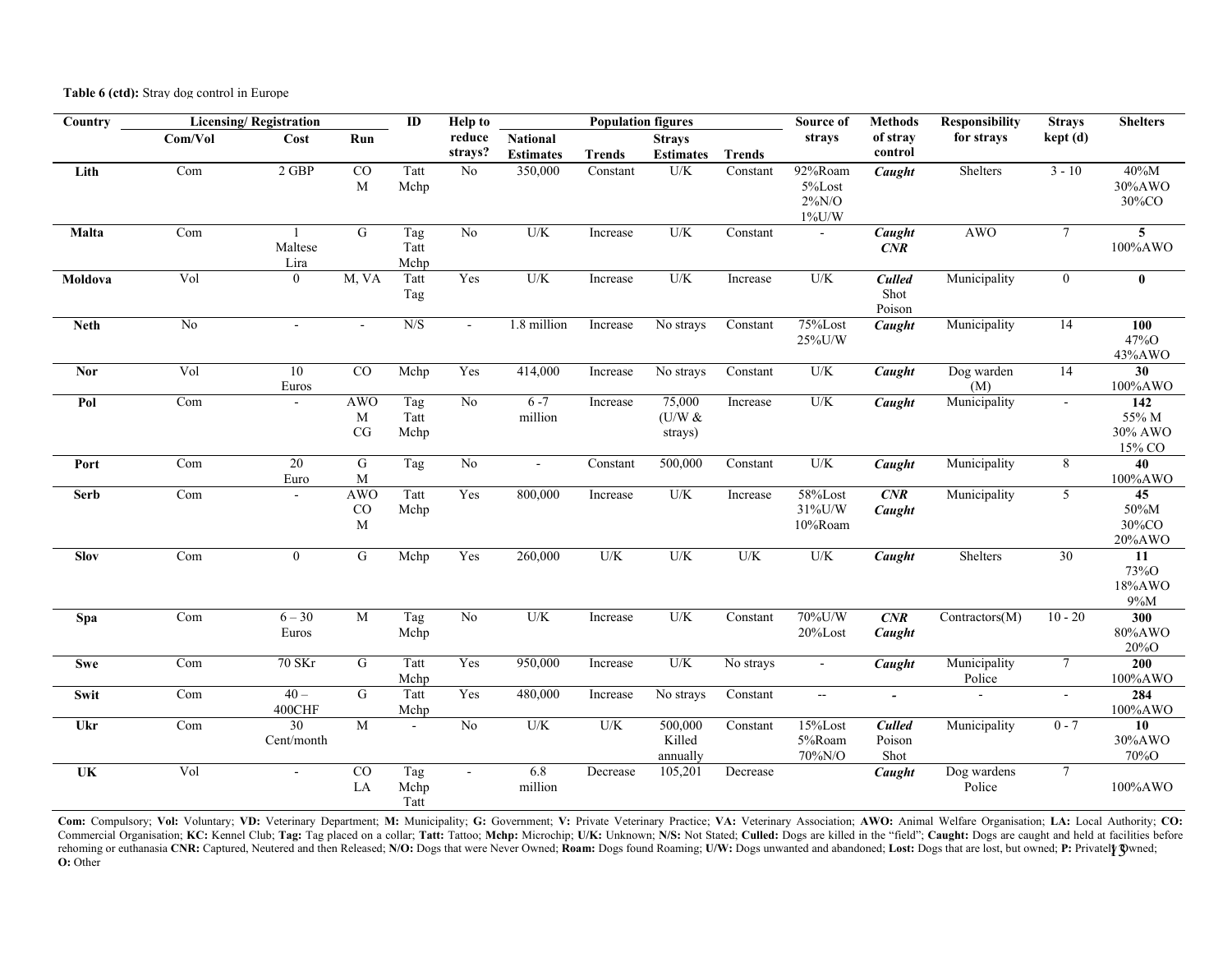#### **b) National stray dog population**

Surprisingly, only one of the respondents reported that the numbers of stray dogs were collected and monitored nationally in their country. Since, 2000, the chief veterinary inspector of Poland has annually reported the number of unwanted dogs and cats entering animal shelters either as strays or relinquished by their owners (Appendix 1.1.6).

 All but four countries (Poland, Portugal, Ukraine and the United Kingdom) failed to provide an estimate on the numbers of stray dogs in existence. Six (20%) countries reported increases in their stray dog population over the last five years (Albania, Armenia, Croatia, Moldova, Poland and Serbia), whilst the remainder reported no change (*N*=17: 57%) and decreasing numbers respectively (*N*=3: 10%; Bulgaria, Ireland, United Kingdom). It should be noted that no change in stray numbers was reported by those countries both successful (Belgium, Denmark, Finland, Germany, the Netherlands, Norway, Switzerland) and unsuccessful (Azerbaijan Republic, Greece, Hungary, Italy, Lithuania, Malta, Portugal, Spain, Ukraine) at controlling stray dogs

#### **3.3.1.ii. Source of stray dogs**

Thirteen countries (43%) provided estimates of the source of stray dogs in their countries. However, because of the lack of objective, centrally collected census data in any of the countries these estimates should be interpreted with care. Only three countries (10%) reported that the majority of captured stray dogs had never been owned; Albania, Azerbaijan Republic; 99%, Ukraine; 70%. The remainder (*N*=12: 40% countries), reported with varying degrees, the contribution that owned dogs made to captured populations be they; owned dogs but not under close control of an owner or caretaker, genuinely lost, or intentionally dumped (no longer wanted).

#### **3.3.1.iii. Methods of stray dog control**

Dogs were culled (shot) in five countries (17%) (Albania, Armenia, Azerbaijan Republic, Moldova and Ukraine) by municipal hired contractors, as a method of choice for stray control. However, this approach clearly did little to reduce stray numbers, indeed in all countries where this practice was undertaken the numbers of stray dogs had increased. One country exclusively practiced catch, neuter, release of dogs (Greece). This approach was reported to be problematic because it appeared to result in owners "dumping" their dogs in areas "where they knew they would be looked after". A further five countries (17%) (Bulgaria, Malta, Italy, Serbia and Spain) operated catch, neuter, release in a limited number of locations, although the reasons for this were unclear, as were the problems encountered when adopting this approach.

 In twenty-one countries (70%) the principal method of stray control was to catch dogs found not to be under the close control of an owner at the time of capture. Statutory holding periods for the dogs that have been captured varied greatly from country to country; the median number of holding days was 12 (range  $3 - 60$  days). This approach necessitates some form of short or long term housing facility. In all instances animal shelters were operating in these countries, although short term housing in veterinary accommodation was used in one country (Croatia). Nevertheless countries that operate a catching policy for strays did vary in their adoption of euthanasia protocols for captured dogs (c Section 3.4).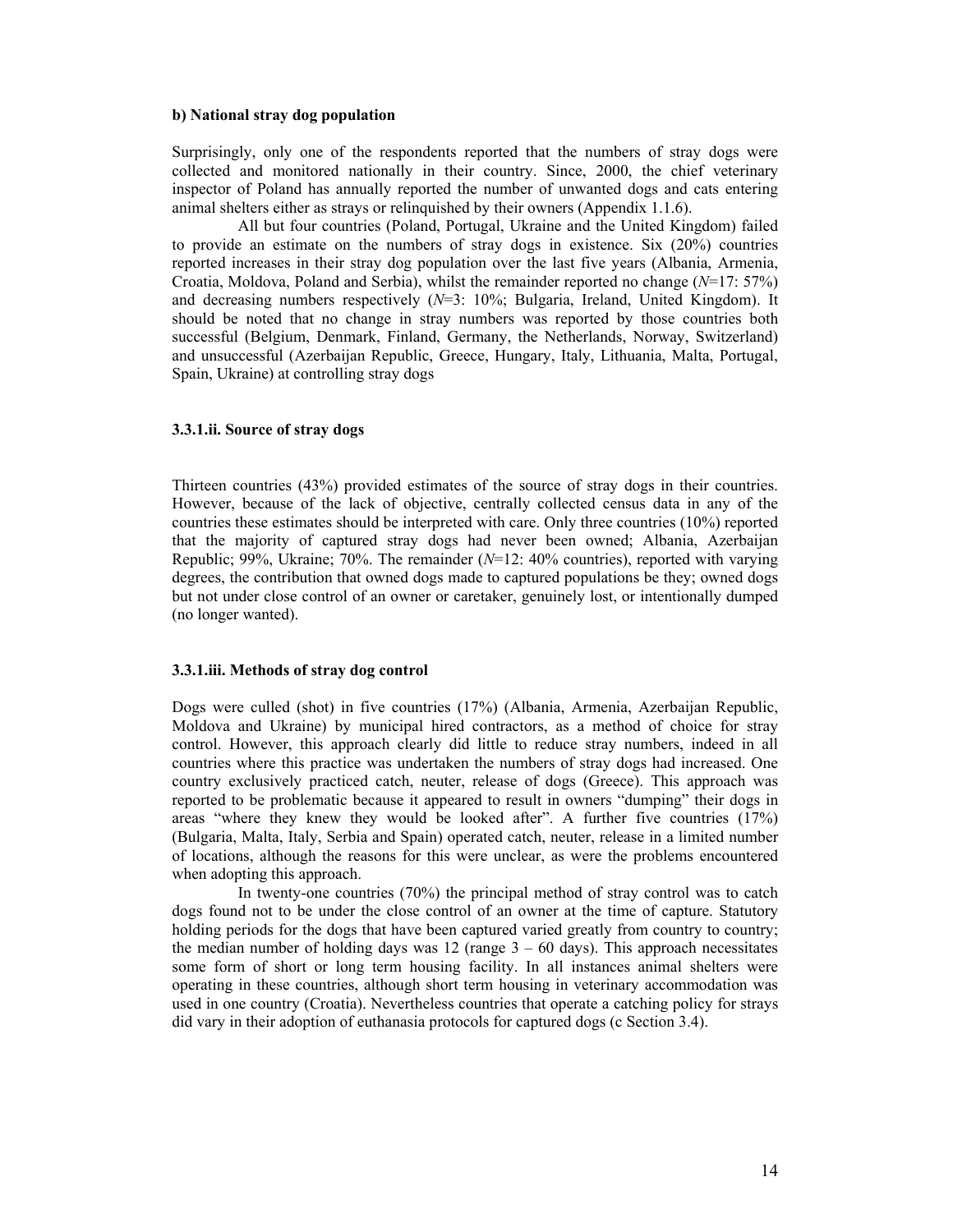## **3.3.2. Cats**

## **a) Licensing and registration**

Compulsory registration for cats was reportedly low, and present in only five countries (17%) (Table 7). In addition seven countries (23%) had a voluntary scheme in operation. No respondents reported that registration systems were successful in reducing stray numbers.

## **b) Identification**

In common, with dogs, microchipping was the most popular method of identification, as reported in nineteen countries (63%), although this was not always accompanied by wearing a collar and tag (*N*=7 countries) (Table 7).

## **3.3.2.i. Population trends**

## **a) National cat population**

There was a lack national census surveys of owned cats; no country collected data on the numbers and trends of cat ownership. However, fifteen countries (50%) did record estimates of owned cat populations (Table 7). In general cat ownership has increased over the last five years across eighteen European countries (60%), there were no reports of a decrease in numbers and in seven counties (23%) the numbers of owned cats remained constant.

## **b) National stray population**

Unsurprisingly, numbers of stray cats were never monitored. Furthermore, all respondents failed to estimate the number of stray cats in their country. Therefore changes in stray populations should be interpreted with care, because they are based on the subjective perceptions of the group completing the questionnaire. Based on the information provided by respondents none of the twenty-nine European countries have adopted successful strategies that have lead to a reduction in the numbers of stray cats.

## **3.3.2.ii. Source of stray cats**

Sixteen countries (53%) were unable to give estimates for the source of stray cats. However, eight countries (27%) reported that the majority of stray cats were presumed to be the previous generation of strays i.e. they had never been owned.

## **3.3.2.iii. Methods of stray cat control**

Cats were culled (shot, poisoned) in seven counties (23%) (Albanian, Armenia, Azerbaijan Republic, Bulgaria, Croatia, Moldova and the Ukraine) by municipality contractors. Belgium and Greece were the only countries to exclusively practice catch, neuter, release (CNR) in an attempt to control stray cats. However, the majority of countries were reported to use a combination of methods; mainly CNR in conjunction with catch and remove to an animal shelter depending upon the animals' suitability for re-homing (*N*=10: 33%). Six countries (20%) caught stray cats, and did not practice CNR or culling (Portugal, Norway, Lithuania, Germany, Estonia and Belarus).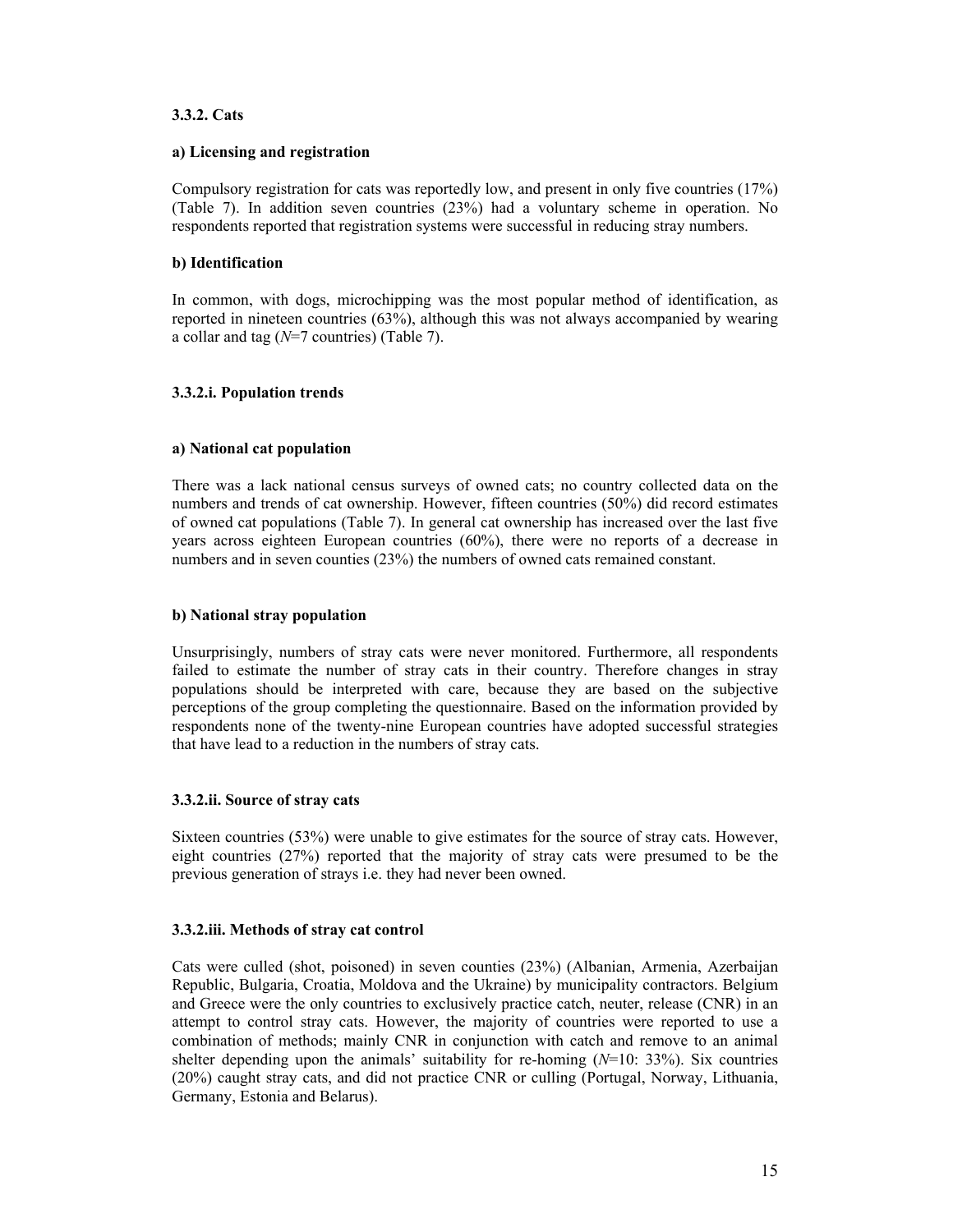#### **Table 7:** Stray cat control in Europe

| Country                 | Licensing/      | ID                  | <b>Population figures</b> |                 |               |                 | Source of                                     | <b>Methods</b> of                             | <b>Responsibility for</b>                   |
|-------------------------|-----------------|---------------------|---------------------------|-----------------|---------------|-----------------|-----------------------------------------------|-----------------------------------------------|---------------------------------------------|
|                         | Registration    |                     | <b>National</b>           |                 | <b>Stray</b>  |                 | strays                                        | stray control                                 | strays                                      |
|                         |                 |                     | <b>Trends</b>             | <b>Estimate</b> | <b>Trends</b> | <b>Estimate</b> |                                               |                                               |                                             |
| Alb                     | N <sub>0</sub>  | Mchp                | U/K                       | Increased       | U/K           | Increased       | Majority -N/O                                 | <b>Culled</b>                                 | Hunters/City hall                           |
| Arm                     | $\overline{No}$ | $\omega$ .          | 20,000                    | Increased       | U/K           | Increased       |                                               | <b>Culled</b>                                 | Municipality                                |
| Az. Rep                 | $\overline{No}$ | $\blacksquare$      | U/K                       | Increased       | U/K           | Increased       | 99% N/O                                       | <b>Culled</b>                                 | Municipality                                |
| <b>Bela</b>             | $\rm No$        |                     |                           |                 |               |                 | 60% Roam<br>20% U/W<br>10% Lost<br>$10\%$ N/O | Caught                                        | Municipality                                |
| Belg                    | Vol             | Tag<br>Tatt<br>Mchp | 2.3 million               | Increased       | U/K           | Increased       |                                               | CNR                                           | <b>AWO</b>                                  |
| <b>Bos-Her</b>          | Com             | Tag<br>Mchp         | U/K                       | U/K             | U/K           | $U/K$           | $\omega$                                      | $\omega$                                      | $\blacksquare$                              |
| Bul                     | $\overline{No}$ | $\omega$            | U/K                       | Increased       | U/K           | Increased       | $\blacksquare$                                | <b>Culled</b>                                 | Municipality                                |
| <b>Cro</b>              | No              | Mchp                | U/K                       | Increased       | U/K           | Increased       | 50% Roam<br>30% U/W<br>10% Lost<br>$10\%$ N/O | <b>Culled</b><br>Poison<br>CNR<br>Caught      | Vet. Hygiene<br>Services                    |
| Den                     | Vol             | Tatt<br>Mchp        | 750,000                   | Increased       | U/K           | Constant        | $\overline{a}$                                | $CNR$ (low no's)                              | $\sim$                                      |
| Est                     | N <sub>o</sub>  | Tag<br>Tatt<br>Mchp | 50,000                    | Constant        | U/K           | Constant        | 70% N/O<br>15% U/W<br>10% Roam<br>5% Lost     | Caught (low<br>no's)                          | Municipality                                |
| Fin                     | Vol             | Tag<br>Tatt<br>Mchp | 500,000                   | Constant        | U/K           | Constant        | 40% U/W<br>25% Lost<br>25% Roam<br>$10\%$ N/O | <b>Culled</b><br>Shot<br>Euthanized<br>Caught | Municipality                                |
| $\overline{\text{Ger}}$ | Vol             | Tag<br>Tatt<br>Mchp | 7.5 million               | Increased       | U/K           | $\mathrm{U/K}$  | 55% U/W<br>30% Lost<br>20% Roam<br>$5\%$ N/O  | Caught                                        | <b>AWO</b><br>Municipality                  |
| Gre                     | No              | a.                  | U/K                       | Constant        | U/K           | Constant        |                                               | CNR                                           | <b>AWO</b>                                  |
| $_{\text{Hun}}$         | $\overline{No}$ | Tag<br>Tatt         | 3 million                 | Increased       | U/K           | Constant        | $60\%$ U/W<br>25% N/O<br>10% Roam<br>5% Lost  | CNR<br>Caught                                 | Municipality                                |
| Ire                     | $\rm No$        | Tag<br>Mchp         | $\mathrm{U/K}$            | U/K             | U/K           | $\mathrm{U/K}$  | $\blacksquare$                                | CNR<br>Caught                                 | <b>AWO</b>                                  |
| Ita                     | No              | ÷.                  | U/K                       | Constant        | U/K           | Constant        | V. High Roam<br>High U/W                      | $CNR$ (small<br>no's)                         | Municipality                                |
| Lith                    | Com             | Tatt<br>Mchp        | U/K                       | Constant        | U/K           | Constant        | 70% N/O<br>24% Roam<br>5% Lost<br>1% U/W      | Caught                                        | <b>AWO</b><br>(Contractors)<br>Municipality |

Com: Compulsory; Vol: Voluntary; AWO: Animal Welfare Organisation; Tag: Tag placed on a collar; Tatt: Tattoo; Mchp: Microchip; U/K: Unknown; N/S: Not Stated; Culled: Cats are killed in the "field"; Caught? Cats are caught and held at facilities before rehoming or euthanasia CNR: Captured, Neutered and then Released; N/O: Cats that were Never Owned; Roam: Cats found Roaming; U/W: Cats unwanted and abandoned; Lost: Cats that are lost, but own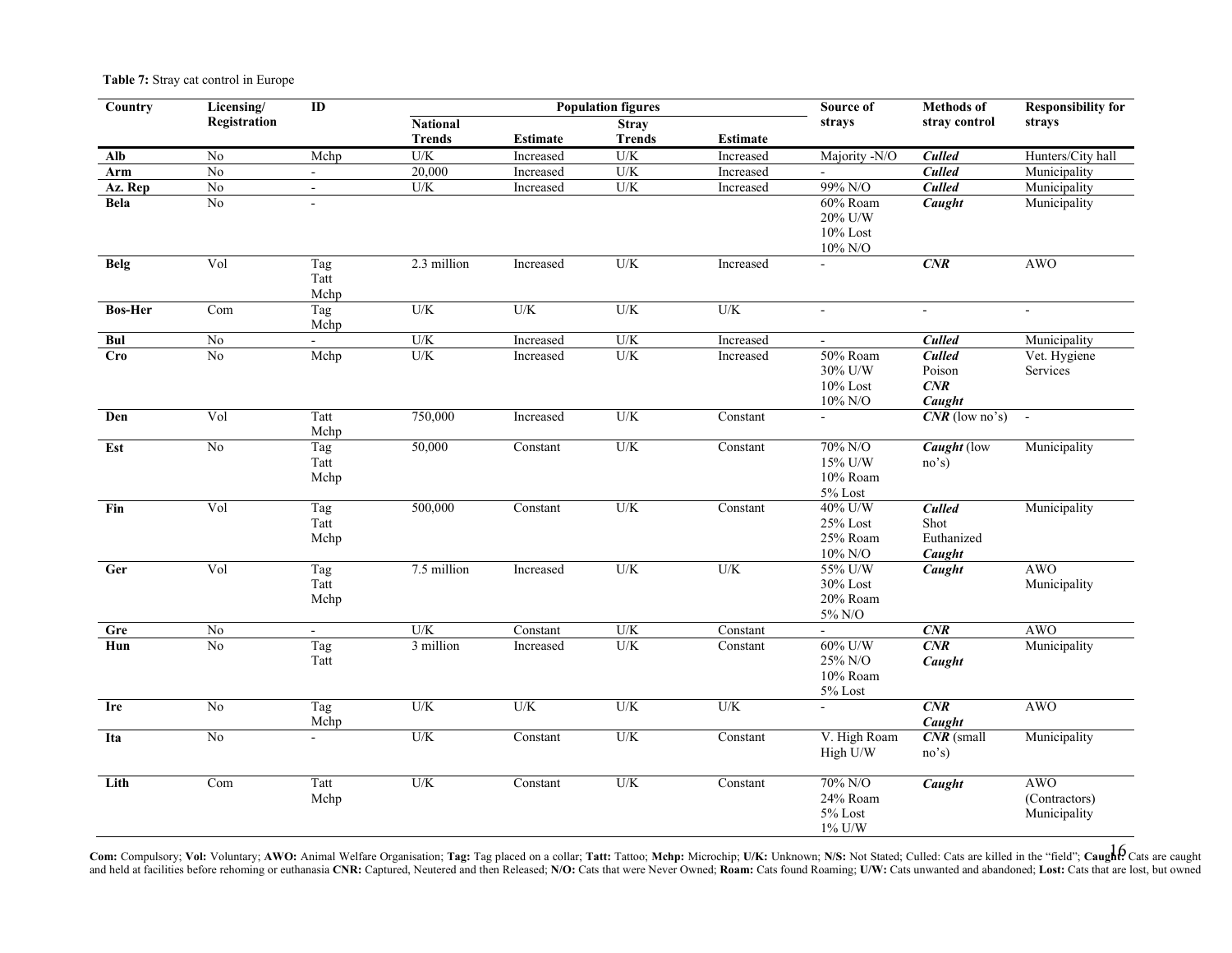|  | Table 7 (ctd.): Stray cat control in Europe |
|--|---------------------------------------------|
|--|---------------------------------------------|

| Country                   | Licensing/     | $\overline{ID}$          |                  |               | <b>Population figures</b> |                | Source of                                    | <b>Methods</b> of                             | <b>Responsibility for</b>                                   |
|---------------------------|----------------|--------------------------|------------------|---------------|---------------------------|----------------|----------------------------------------------|-----------------------------------------------|-------------------------------------------------------------|
|                           | Registration   |                          | <b>National</b>  |               | <b>Stray</b>              |                | strays                                       | stray control                                 | stray control                                               |
|                           |                |                          | <b>Estimates</b> | <b>Trends</b> | <b>Estimates</b>          | <b>Trends</b>  |                                              |                                               |                                                             |
| Malta                     | No             | $\sim$                   | U/K              | Increased     | U/K                       | Constant       | $\blacksquare$                               | CNR<br>Caught                                 | <b>AWO</b>                                                  |
| Mold                      | Vol            | Tag<br>Tatt              | $U/K$            | Increased     | U/K                       | Increased      | $\blacksquare$                               | <b>Culled</b><br>Shot<br>Poison<br>Euthanized | Municipality<br>Hunters                                     |
| <b>Neth</b>               | N <sub>0</sub> | Tag<br>Mchp              | 3.3 million      | Increased     | U/K                       | Increased      | 30% Lost<br>30% N/O<br>25% Roam<br>15% U/W   | <b>Culled</b><br>Shot<br>CNR<br>Caught        | <b>MOP</b><br><b>AWO</b>                                    |
| Nor                       | Vol            | Tatt<br>Mchp             | 535,000          | Increased     | $U/K$                     | Increased      | $\overline{a}$                               | Caught                                        | Animal shelters<br>Police                                   |
| Pol                       | N <sub>0</sub> | Tag<br>Tatt<br>Mchp      | 7 million        | Increased     | U/K                       | Decreased      | $\mathbf{r}$                                 | CNR<br>Caught                                 | Municipality                                                |
| Port                      | $\rm No$       | $\blacksquare$           | 500,000          | Constant      | U/K                       | Constant       | $\overline{a}$                               | Caught                                        | Municipality<br>Veterinary<br>Authorities                   |
| <b>Serb</b>               | Com            | Mchp                     | 750,000          | Increased     | U/K                       | Increased      | 60% Lost<br>25% Roam<br>14% U/W<br>$1\%$ N/O | CNR<br>Caught                                 | Municipal animal<br>control                                 |
| <b>Slov</b>               | N <sub>0</sub> | Mchp                     | U/K              | Constant      | U/K                       | Constant       | $\sim$                                       | CNR<br>Caught                                 | AWO/shelters                                                |
| Spa                       | Com            | $\overline{Tag}$<br>Mchp | $U/K$            | Increased     | U/K                       | Increased      | 55% N/O<br>40% U/W<br>2% Roam<br>3% Lost     | CNR<br>Caught                                 | Contractors<br>(municipality)                               |
| Swe                       | Vol            | Mchp                     | 1.6 million      | Increased     | U/K                       | U/K            |                                              | <b>Culled</b><br>Caught                       | Police<br>Municipal Hunters<br>Animal welfare<br>Inspectors |
| Swit                      | N <sub>0</sub> | Tag<br>Tatt<br>Mchp      | 1.5 million      | $U/K$         | U/K                       | Constant       | $\sim$                                       | CNR<br>Caught                                 | <b>AWO</b>                                                  |
| Ukrain                    | Com            | $\equiv$                 | $\mathrm{U/K}$   | U/K           | U/K                       | Constant       | 15% Lost<br>5% Roam<br>5% U/W<br>70% N/O     | <b>Culled</b><br>Shot<br>Poison<br>Euthanized | Municipality                                                |
| $\overline{\mathbf{U}}$ K | N <sub>0</sub> | Tag<br>Mchp              | 9.8 million      | Increased     | U/K                       | $\mathrm{U/K}$ | $\blacksquare$                               | CNR<br>Caught                                 | <b>AWO</b>                                                  |

Com: Compulsory; Vol: Voluntary; AWO: Animal Welfare Organisation; Tag: Tag placed on a collar; Tatt: Tattoo; Mchp: Microchip; U/K: Unknown; N/S: Not Stated; Culled: Cats are killed in the "field"; Caught: Cats are caught and held at facilities before rehoming or euthanasia CNR: Captured, Neutered and then Released; N/O: Cats that were Never Owned; Roam: Cats found Roaming; U/W: Cats unwanted and abandoned; Lost: Cats that are lost, but own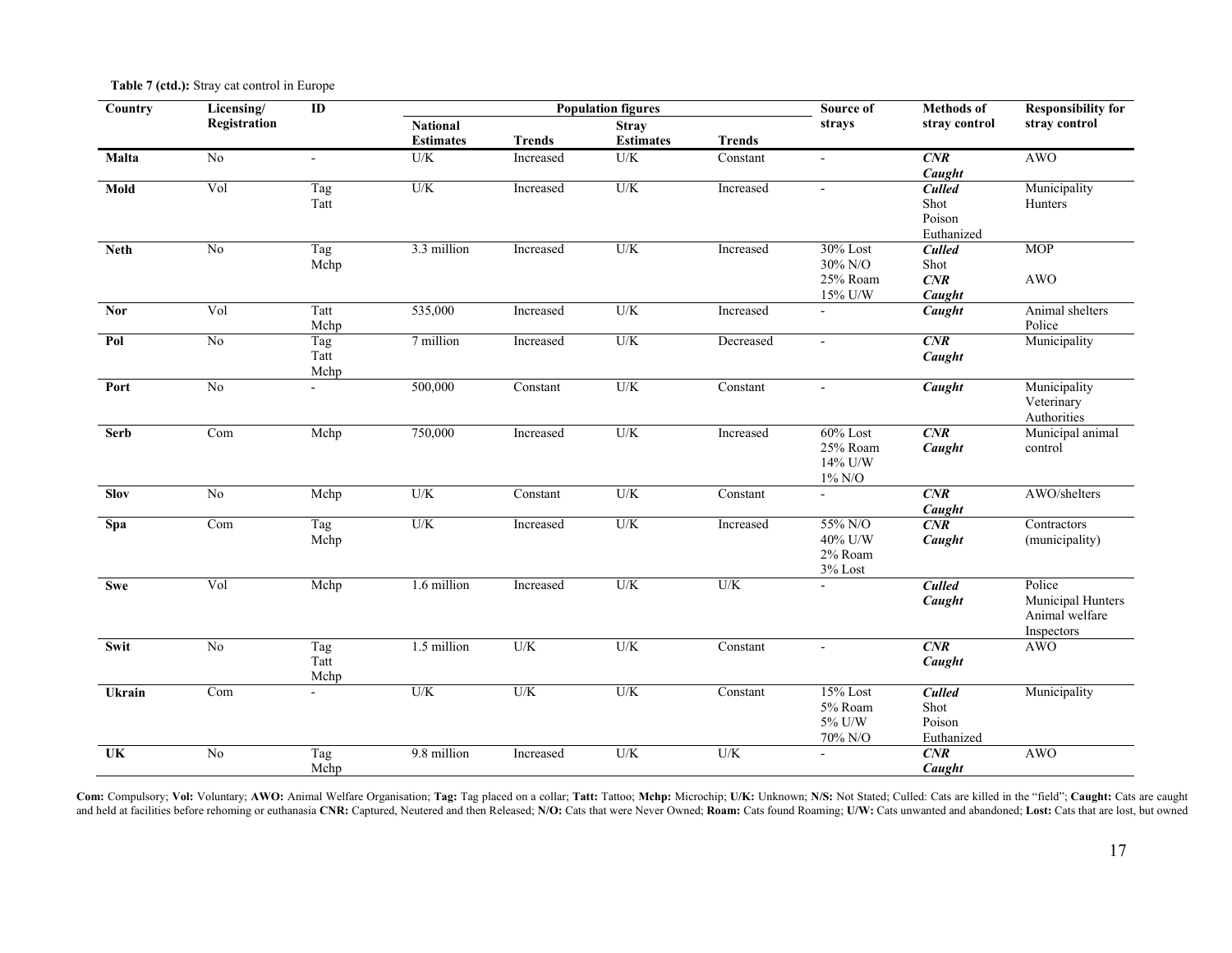#### **3.4. EUTHANASIA**

Three countries (10%) (Germany, Greece and Italy) (Table 8) did not permit the killing of healthy stray dogs, requiring them to be kennelled for life if they are unable to be re-homed, or in the case of Greece re-released, after neutering. In countries where euthanasia was permitted it was cited as a population control measure (*N*=14: 47% countries). Seven countries (23%) euthanatized all captured strays; three countries performed this immediately upon capture, whilst four countries culled any animals that remained unclaimed after the statutory holding period.

 All groups reported that euthanasia was permitted and undertaken on humane grounds if the animal was showing signs of disease or injury. In animal shelters, lethal injection, was used to kill strays, this was without exception conducted under the guidance of a veterinary surgeon. Nevertheless, eight questionnaire responses did not state the chemical agent used to perform euthanasia. The remainder reported that an overdose of barbiturate was used  $(N=13: 43\%$  countries). Yet in six countries  $(20\%)$  the curariform-like chemical, T 61 was the agent of choice, worryingly in three of these countries the use of a sedative or preanaesthesia agent was not reported prior to induction.

## **3.5. NEUTERING**

Eighteen (60%) out of the thirty countries surveyed had some form of subsidized neutering scheme (Table 9), offered to people on low incomes or people with a large number of animals. However, the majority of schemes were available to owners who were resident at specific locations and were not therefore, in operation nationwide. In most instances it was animal welfare organisations that provided this service to owners.

## **3.6. OWNER EDUCATION**

Responsible pet ownership education programmes were run in nineteen countries (63%), however this varied greatly from region to region depending upon the animal welfare organisation running the scheme. Only, six groups reported that educational campaigns had helped to reduce the number of strays. Four reported that a change in owner attitude had resulted in stray reduction; with a further two reporting that owners were more likely to get their pets neutered after particular campaigns. However, in most instances animal welfare organisations did not directly measure the success of educational campaigns in achieving stray reduction. An exception to this was a WSPA member society operating in Hungary, who had monitored the number of strays and found a reduction in their numbers following education programmes aimed at local school children in particular districts.

 It is not surprising that groups were not able to report that educating owners resulted in lowered stray dog numbers. The majority of education programmes outlined in the questionnaires were run by animal welfare groups relying solely on donations to fund their work. This inevitably leads to sporadic campaigns and disparities between regions as nationwide programmes are expensive to run. Furthermore, the effect of such educational programmes upon owners may not be seen immediately. Invariably there's a lag between organisations delivering education to owners and the impact that this has on the numbers of stray dogs in the local area.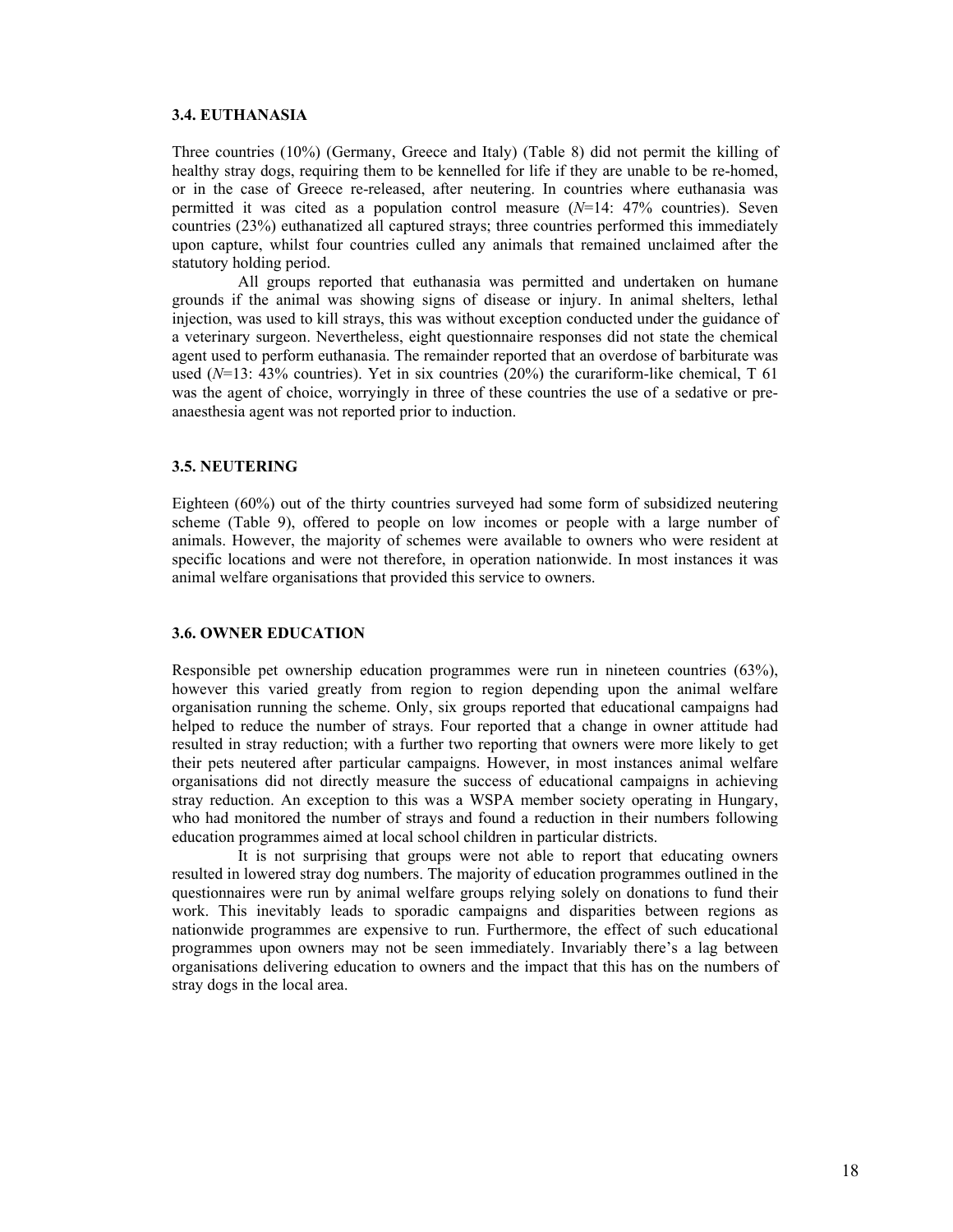| Country               | Is it legal to euthanatize<br>strays? | Method of euthanasia                   | Use of chemical restraint or<br>sedation                | Performed by                       | <b>Reasons for euthanasia</b>                                                             |
|-----------------------|---------------------------------------|----------------------------------------|---------------------------------------------------------|------------------------------------|-------------------------------------------------------------------------------------------|
| <b>Albania</b>        | Yes                                   | Shooting<br>Barbiturate<br>T 61        | Xylazine<br>Ketamine                                    | Hunters/city hall<br>Veterinarians | Population control<br>Diseased                                                            |
| Armenia               | Yes                                   | $\omega$                               |                                                         | $\blacksquare$                     | $\blacksquare$                                                                            |
| <b>Azer. Republic</b> | Not stated in legislation             | $\sim$                                 | $\sim$                                                  |                                    |                                                                                           |
| <b>Belarus</b>        | Yes                                   | T <sub>61</sub>                        | No                                                      | Veterinarians                      | Population control<br>Diseased, Injured<br>Aggressive                                     |
| <b>Belgium</b>        | Yes                                   | Lethal Injection                       | $\overline{No}$                                         | Veterinarians                      | Diseased                                                                                  |
| <b>Bosnia-Herze</b>   | Yes                                   | Shooting<br>Not stated                 | $\overline{a}$                                          | Hunters/dog catchers               | Any dogs not claimed after 3<br>days                                                      |
| <b>Bulgaria</b>       | Yes                                   | Lethal injection                       | $\overline{No}$                                         | Veterinarian                       | Diseased, Injured<br>Aggressive                                                           |
| Croatia               | Yes                                   | Poison bait (cats)<br>Lethal injection | Sedalin gel tablets                                     | Municipality<br>Veterinarian       | Feral cats<br>Not claimed or homed<br>Injured, Diseased<br>Aggressive                     |
| <b>Denmark</b>        | Yes                                   | Barbiturate                            | $\overline{a}$                                          | Veterinarian                       | Diseased, Injured<br>Aggressive, Not re-homed                                             |
| <b>Estonia</b>        | Yes                                   | Lethal injection                       | Cylatan<br>Getamin<br>D 61                              | Veterinarian                       | All animals not reclaimed or<br>re-homed after 14 days<br>Diseased, Injured<br>Aggressive |
| Finland               | Yes                                   | Shooting (cats)                        | $\overline{a}$                                          | Hunters                            | Diseased                                                                                  |
|                       |                                       | Barbiturate                            | Yes                                                     | Veterinarian                       | Severely injured, Aggressive                                                              |
| Germany               | Not for healthy animals               | Lethal injection                       | Yes                                                     | Veterinarian                       | Diseased<br>Severely injured, Aggressive                                                  |
| Greece                | Not for healthy animals               | Barbiturate                            | For fractious or aggressive<br>animals<br>ACP<br>Rompun | Veterinarian                       | Diseased, Injured<br>Aggressive                                                           |
| Hungary               | Yes                                   | T 61                                   | Yes                                                     | Veterinarian                       | Diseased, Injured<br>Aggressive                                                           |
| <b>Ireland</b>        | Yes                                   | Barbiturate                            | No                                                      | Veterinarian                       | Diseased, Injured<br>Aggressive                                                           |
| Italy                 | Not for healthy animals               | T 61                                   | Not always<br>ACP<br>Ketamine                           | Veterinarian                       |                                                                                           |
| Lithuania             | Yes                                   | Shot (rabies outbreak)<br>Barbiturate  | No                                                      | Hunters<br>Veterinarian            | No room for dogs<br>Diseased, Injured<br>Aggressive                                       |
| Malta                 | Yes                                   | Barbiturate                            | Xylazine<br>Ketamine                                    | Veterinarian                       | Diseased, Injured<br>Aggressive                                                           |

## **Table 8:** Euthanasia of stray dogs and cats in Europe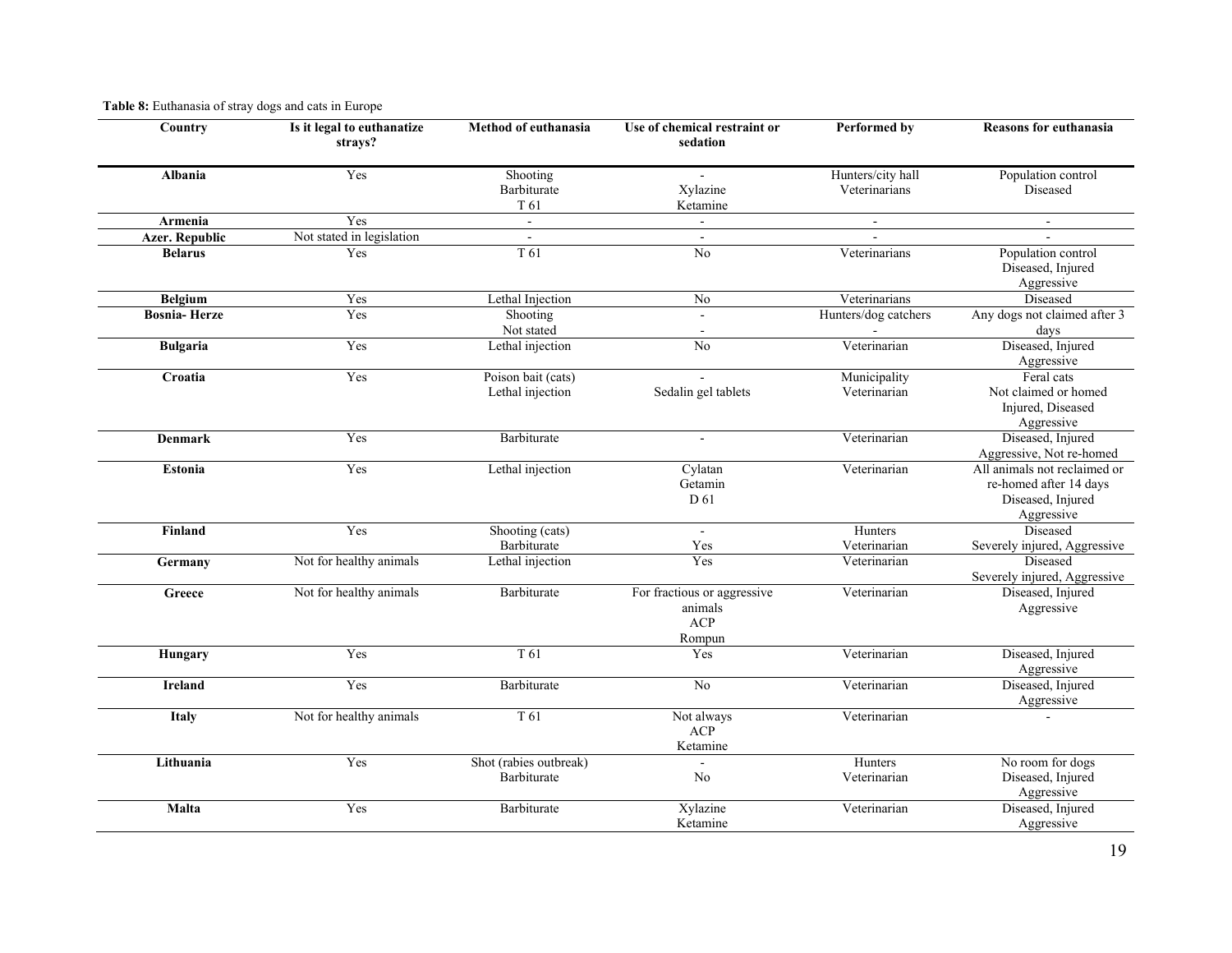## **Table 8 (ctd.):** Euthanasia of stray dogs and cats in Europe

| Country               | Is it legal to euthanize<br>strays?                          | Method of euthanasia                                                             | Use of chemical restraint or<br>sedation | Performed by                       | <b>Reasons for euthanasia</b>                                                                                                           |
|-----------------------|--------------------------------------------------------------|----------------------------------------------------------------------------------|------------------------------------------|------------------------------------|-----------------------------------------------------------------------------------------------------------------------------------------|
| Moldova               | Yes                                                          | Shooting<br>Poisoning<br>Electrocution<br>Gassing<br>Lethal Injection            | N <sub>0</sub>                           | Veterinarian<br>Collection workers | All captured animals                                                                                                                    |
| <b>Netherlands</b>    | Yes                                                          | Lethal injection                                                                 | Sometimes                                | Veterinarian                       | Diseased, Injured<br>Aggressive                                                                                                         |
| Norway                | Yes                                                          | Barbiturate                                                                      |                                          | Veterinarian                       | Diseased, Injured<br>Aggressive                                                                                                         |
| Poland                | Yes                                                          | Barbiturate                                                                      | $\sim$                                   | Veterinarian                       | Diseased, Old, Injured,<br>Aggressive                                                                                                   |
| Portugal              | Yes                                                          | Lethal injection<br>Electrocution                                                | $\sim$                                   | Veterinarian<br>Shelter staff      | Not homed, Diseased<br>Injured, Aggressive                                                                                              |
| Serbia                | Yes                                                          | Barbiturate<br>T 61                                                              | Sometimes                                | Veterinarian<br>Shelter staff      | Diseased, Injured<br>Aggressive                                                                                                         |
| Slovenia              | Yes                                                          | T <sub>61</sub>                                                                  | Sometimes                                | Veterinarian                       | Diseased, Severely injured<br>Aggressive<br>Not homed after 30 days                                                                     |
| <b>Spain</b>          | Not for healthy animals in<br>some autonomous<br>communities | Barbiturate                                                                      | Yes                                      | Veterinarian                       | Diseased, Injured<br>Aggressive                                                                                                         |
| <b>Sweden</b>         | Yes                                                          | Lethal injection                                                                 |                                          | Veterinarian                       | Diseased, Injured<br>Aggressive                                                                                                         |
| Switzerland           | Yes                                                          | Barbiturate                                                                      | Sometimes                                | Veterinarian                       | Diseased, Injured<br>Aggressive, Behaviour<br>Not homed                                                                                 |
| <b>Ukraine</b>        | Yes                                                          | Shooting<br>Poisoning<br>Barbiturate<br>Magnesium Sulphate<br>Potassium Chloride | No                                       | Collection workers<br>Veterinarian | All animals collected                                                                                                                   |
| <b>United Kingdom</b> | Yes                                                          | Barbiturate                                                                      | Sometimes                                | Veterinarian<br>Shelter staff      | Diseased, Severely injured<br>Aggressive, Behaviour*<br>Not homed*<br>* dependent upon the<br>organisation that operates<br>the shelter |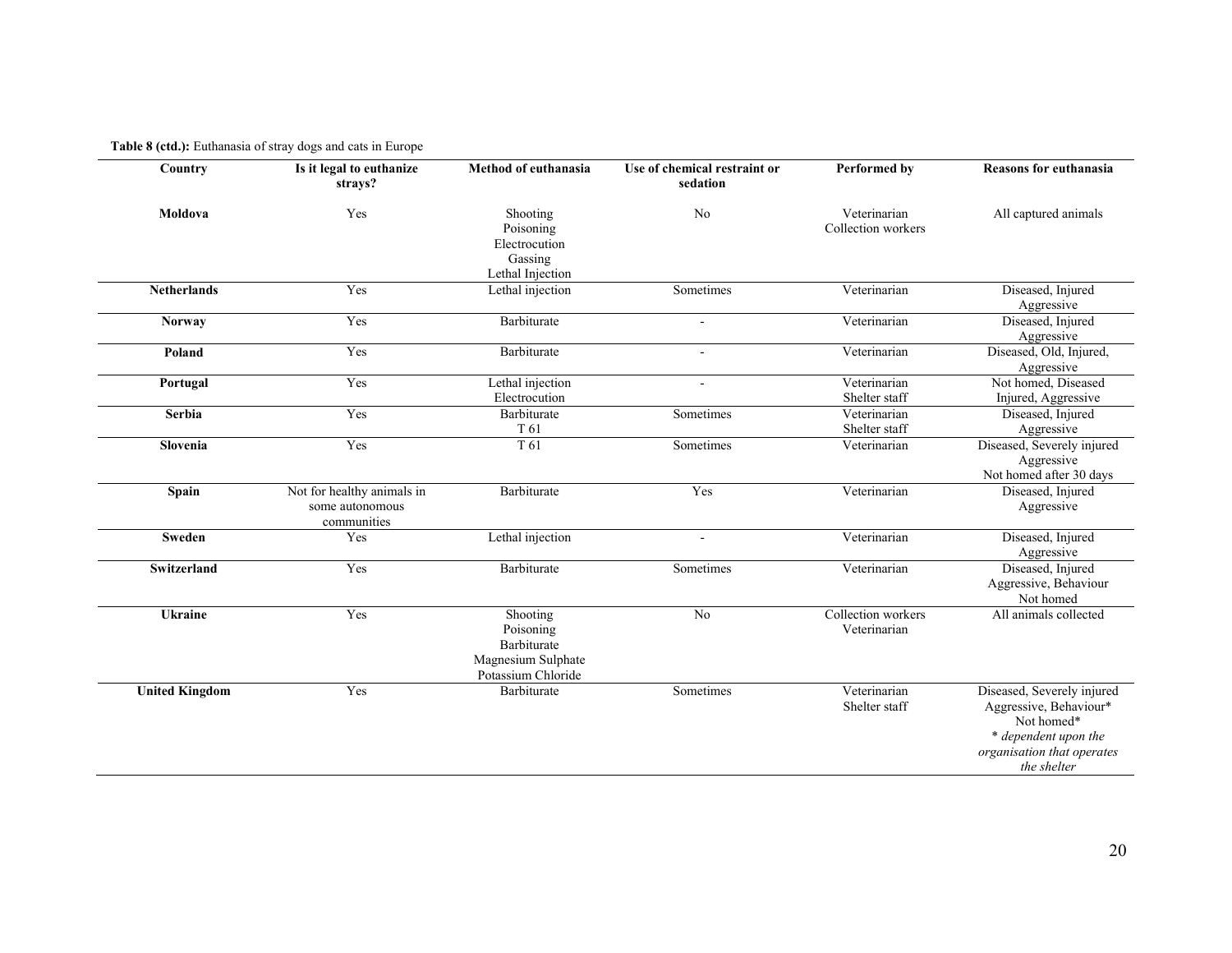|  |  | Table 9: Subsidized neutering schemes in operation and pet owner education programmes |  |
|--|--|---------------------------------------------------------------------------------------|--|
|  |  |                                                                                       |  |

| Country               | <b>Subsidized</b><br>neutering | <b>Operated by</b> | <b>Beneficiaries</b>            | Early age<br>neutering             | <b>Education -</b><br>Pet ownership | Run by     | National/<br>Regional |
|-----------------------|--------------------------------|--------------------|---------------------------------|------------------------------------|-------------------------------------|------------|-----------------------|
| <b>Albania</b>        | No                             |                    |                                 | Yes D (small $\overline{no's}$ )   | Yes                                 | <b>VA</b>  | Regional              |
| Armenia               | N <sub>o</sub>                 |                    |                                 | N <sub>o</sub>                     | N <sub>o</sub>                      |            |                       |
| <b>Azer. Republic</b> | Yes                            | V                  |                                 | No                                 | N <sub>o</sub>                      |            |                       |
| <b>Belarus</b>        | Yes                            | <b>AWO</b>         | Low income                      | No                                 | N <sub>o</sub>                      |            |                       |
| <b>Belgium</b>        | Yes C                          | CG                 | Stray/feral cats                | No                                 | $\sim$                              |            |                       |
| <b>Bosnia</b> - Herze | No                             |                    |                                 | No                                 | Yes                                 | <b>AWO</b> | Regional              |
| <b>Bulgaria</b>       | Yes                            | M, AWO             |                                 | Yes                                | $\rm No$                            |            |                       |
| Croatia               | Yes                            | AWO, V             | Low income                      | Yes                                | $\rm No$                            |            |                       |
| <b>Denmark</b>        | No                             | $\mathbf{r}$       |                                 | No                                 | Yes                                 | AWO, VA    | Regional              |
| Estonia               | Yes                            | <b>AWO</b>         |                                 | Yes                                | Yes                                 | AWO, M, DC | Regional              |
| Finland               | No                             |                    |                                 | N <sub>0</sub>                     | Yes                                 | <b>AWO</b> | Regional              |
| Germany               | No                             |                    |                                 | Yes C and D                        | Yes                                 | AWO, DC, M | National Regional     |
| Greece                | Yes                            | <b>AWO</b>         | Low income<br>Lots of animals   | No                                 | Yes                                 | <b>AWO</b> | Regional              |
| <b>Hungary</b>        | Yes                            | AWO, VA            | Low income<br>Regional location | Yes C and D                        | Yes                                 | <b>AWO</b> | Regional              |
| <b>Ireland</b>        | Yes                            | <b>AWO</b>         | <b>Benefits</b>                 | No                                 | Yes                                 | <b>AWO</b> | Regional              |
| <b>Italy</b>          | $Yes - region trials$          | V                  | Low incomes                     | Yes (small no's)                   | Yes                                 | AWO, V     | Regional              |
| Lithuania             | Yes                            | AWO, M, VA         | $\sim$                          | No                                 | Yes                                 | AWO, M     | Regional              |
| Malta                 | N <sub>0</sub>                 |                    |                                 | Yes C (small no's)                 | Yes                                 | <b>AWO</b> | Regional              |
| Moldova               | Yes                            | <b>AWO</b>         | Regional location               | No                                 | N <sub>0</sub>                      |            | $\Delta$              |
| <b>Netherlands</b>    | No                             |                    |                                 | No                                 | Yes                                 | <b>AWO</b> | National              |
| <b>Norway</b>         | Yes                            | M, VA, AWO         |                                 | $\sim$                             | $\rm No$                            |            | $\overline{a}$        |
| Poland                | Yes                            | M, CG, AWO         | Low income<br>Regional location | No                                 | Yes                                 | M, CG, AWO | National              |
| Portugal              | N <sub>0</sub>                 |                    |                                 | No                                 | No                                  |            |                       |
| Romania               |                                |                    |                                 |                                    |                                     |            |                       |
| <b>Serbia</b>         | Yes                            | M, AWO             | Low income<br>Lots of animals   | Yes                                | Yes                                 | <b>AWO</b> | National Regional     |
| Slovenia              | Yes                            | M, AWO, V          | Low income                      | No                                 | Yes                                 | <b>AWO</b> | Regional              |
| <b>Spain</b>          | No                             |                    | $\blacksquare$                  | No                                 | $\rm No$                            |            |                       |
| Sweden                | No                             |                    |                                 | No                                 | N <sub>o</sub>                      |            |                       |
| <b>Switzerland</b>    | Yes                            | AWO, VA            | Low wages                       | No                                 | Yes                                 | CG, M, AWO | National              |
| <b>Ukraine</b>        | N <sub>o</sub>                 |                    |                                 | Yes C and D $(v.$<br>small no's)   | Yes                                 | <b>AWO</b> | Regional              |
| <b>United Kingdom</b> | Yes                            | AWO, LA            | Low income                      | No (except some<br>Pedigree cats*) | Yes                                 | AWO, LA    | Regional Nationwide   |

**AWO:** Animal Welfare Organisations, **V**: Private Veterinary Clinics, **VA**: Veterinary Associations, **CG**: Central Government, **M**: Municipalities, **LA**: Local Authorities, **DC**: Dog Clubs, **C:** Cats only, **D**: Dogs only, **\*** Some breeds of pedigree cats may be neutered early prior to leaving the breeder.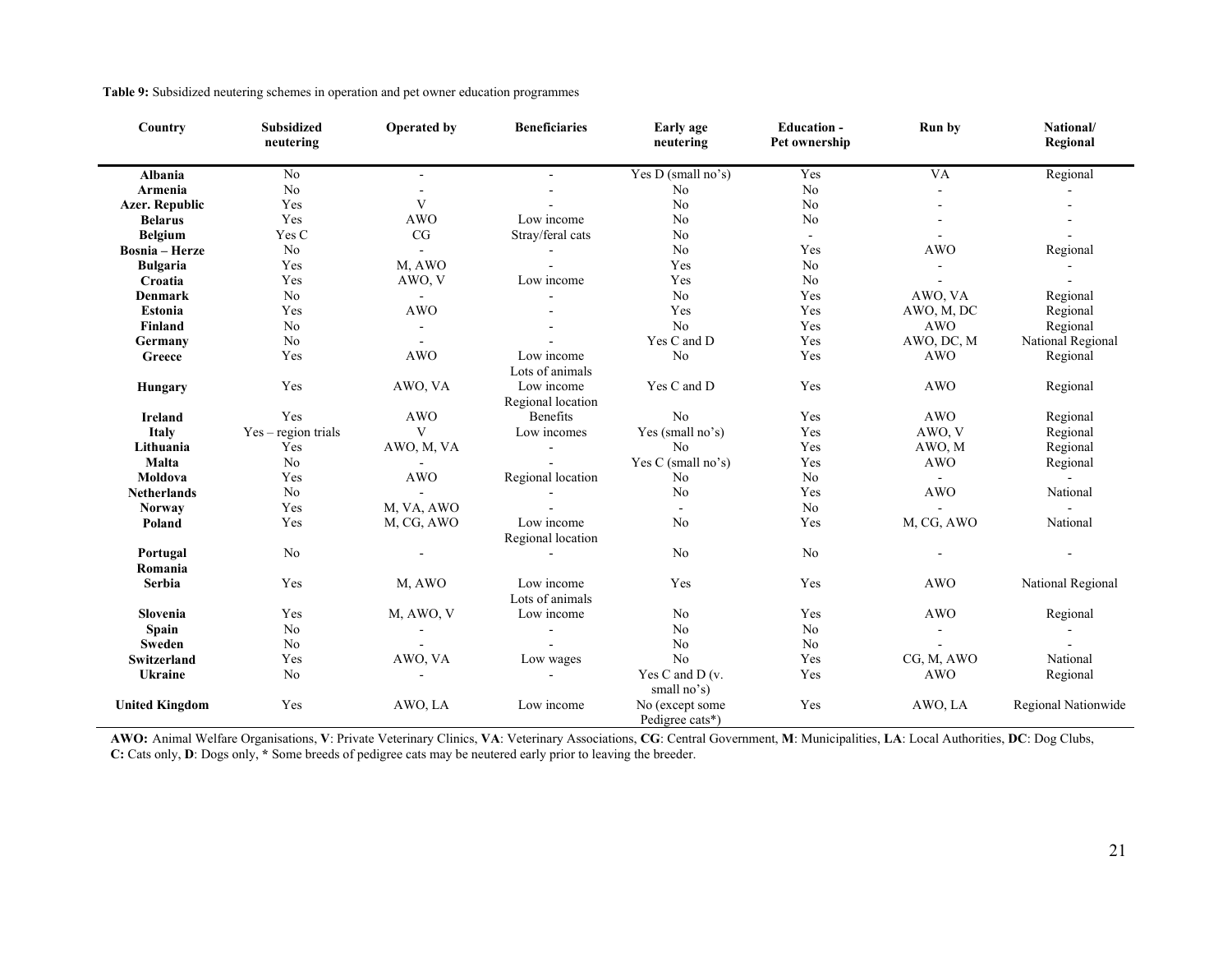|                                            |                                                                                        |                                                                                                                                                                                                                                                                                                                 |                                                                                                                                                                                                           | <b>Elements of stray control</b>                                                                                                                                                                                                                                                                                         |                                                                                                                                                                                                                                                                                                                                |
|--------------------------------------------|----------------------------------------------------------------------------------------|-----------------------------------------------------------------------------------------------------------------------------------------------------------------------------------------------------------------------------------------------------------------------------------------------------------------|-----------------------------------------------------------------------------------------------------------------------------------------------------------------------------------------------------------|--------------------------------------------------------------------------------------------------------------------------------------------------------------------------------------------------------------------------------------------------------------------------------------------------------------------------|--------------------------------------------------------------------------------------------------------------------------------------------------------------------------------------------------------------------------------------------------------------------------------------------------------------------------------|
| <b>Characteristics</b><br>of stray control | <b>Countries</b>                                                                       | Legislation                                                                                                                                                                                                                                                                                                     | Registration<br>& licensing                                                                                                                                                                               | <b>Typical approach to</b><br>'dealing' with strays                                                                                                                                                                                                                                                                      | <b>Assisted neutering</b><br>& owner education                                                                                                                                                                                                                                                                                 |
| Good stray control                         | Belgium<br>Denmark                                                                     | Good national legislation<br>regarding animal welfare,                                                                                                                                                                                                                                                          | Except Norway and Finland,<br>registration or licensing system is                                                                                                                                         | Caught and short term holding to<br>allow dog identification and                                                                                                                                                                                                                                                         | Exception of Switzerland; no<br>subsidized neutering                                                                                                                                                                                                                                                                           |
| Reportedly no stray<br>dogs                | Finland<br>Germany<br>TheNetherlands<br>Norway<br>Sweden<br>Switzerland<br>$(N=8:27%)$ | breeding and selling pets,<br>stray collection and<br>management:<br>- well enforced by local<br>authorities.<br>- adhered to by citizens.<br>Additional municipal<br>legislation regarding leash<br>laws, control areas and<br>prohibited areas for dogs: -<br>prevents "latch key<br>dogs"/free-roaming dogs. | enforced and reliant upon designated<br>identity system;<br>microchip or tattoo preferred as<br>permanent identification of the dog.<br>Annual license renewed at a cost to<br>the owner (except Sweden). | reclamation by the owner.<br>Longer term re-homing of strays<br>through a system of animal<br>shelters.<br>With the exception of Germany,<br>unclaimed strays can be<br>euthanatized if they cannot be<br>homed i.e. they are not kennelled<br>for life.<br>Good cooperation between AWO's<br>and municipal authorities. | programmes for owners;<br>however in Sweden, Norway,<br>Denmark, Finland, and<br>Germany dogs are not routinely<br>neutered – owners are<br>responsible for good control of<br>their dogs preventing<br>uncontrolled breeding.<br>All countries have established<br>owner education programmes<br>operating at regional level. |

## **3.7. CHARACTERISTICS OF EUROPEAN COUNTRIES SURVEYED AND THEIR APPROACHES TO STRAY DOG CONTROL**

*Additional comments: Respondents report owners are socially responsible, demonstrated through adhering to statutory requirements for dog ownership. Non-owners and members of the public act quickly to remove loose dogs permitting their owner to be located quickly. Dogs are kept under close control of the owner. High proportion of pedigree dogs relative to mongrels (crossbreeds); controlled breeding balances supply with demand preventing the over production of dogs. Pedigree dogs obtained at considerable cost to the owner – prevents them being "disposed" of?* 

| Low numbers of | Slovenia    | Progressive legislation         | Compulsory registration.            | Caught and held in shelters or by    | Municipalities run twice yearly   |
|----------------|-------------|---------------------------------|-------------------------------------|--------------------------------------|-----------------------------------|
| strays         | $(N=1:3\%)$ | updated existing laws from      | All dogs born after 2003 are micro- | vets before re-homing (if suitable), | neutering schemes for owned       |
|                |             | FYR.                            | chipped for free with first rabies  | good uptake of dogs from shelters    | dogs at low cost to their owners. |
|                |             | Progressive legislation on      | vaccination.                        | for re-homing.                       | All animals are neutered at       |
|                |             | shelters, stray collection and  | Central register with veterinary    | l shelter to serve each              | shelters; do not re-home entire.  |
|                |             | permanent identification of     | administration.                     | municipality.                        | sexually mature animals.          |
|                |             | dogs.                           |                                     | Unwanted dogs are likely to be       | Increasing owner education        |
|                |             | Introduction of municipal       |                                     | voluntarily relinquished to shelters | programmes run by AWO's and       |
|                |             | legislation: leash laws in most |                                     | rather than "dumped".                | the Kennel club.                  |
|                |             | public areas.                   |                                     | Good cooperation between             |                                   |
|                |             |                                 |                                     | veterinarians, municipality and      |                                   |
|                |             |                                 |                                     | AWO's.                               |                                   |

*Additional comments: Owning dogs is not particularly popular in Slovenia, although it is on the increase. Traditionally low numbers of strays even when part of the FYR. WSPA member society reports that dog owners are socially responsible complying with statutory regulations and keep dogs under close control. Good, widespread network of shelters serving the community. Owners are more likely to obtain dogs from animal shelters because they have been neutered, inoculated and permanently identified with a microchip. Low demand for pedigree dogs; member society reports that owning a pedigree is not necessarily considered socially acceptable.*

| $\tilde{\phantom{a}}$<br>əradually | г тт.<br>Ireland | legisl<br>ı anc<br>Good national<br>ation | abolished in t<br>Licensing in<br>but<br>eland | minimum<br>Caught and<br>aeld tor a     | schemes for pet<br>Neutering                  |
|------------------------------------|------------------|-------------------------------------------|------------------------------------------------|-----------------------------------------|-----------------------------------------------|
| <i>improving</i><br>situation      | 70/01<br>$N=$    | laws<br>7rity<br><b>b</b> v<br>loca.      | * TEZ<br>UN                                    | before<br>r period<br>davs<br>statutory | incomes and<br>. on<br>low<br>owner<br>$\sim$ |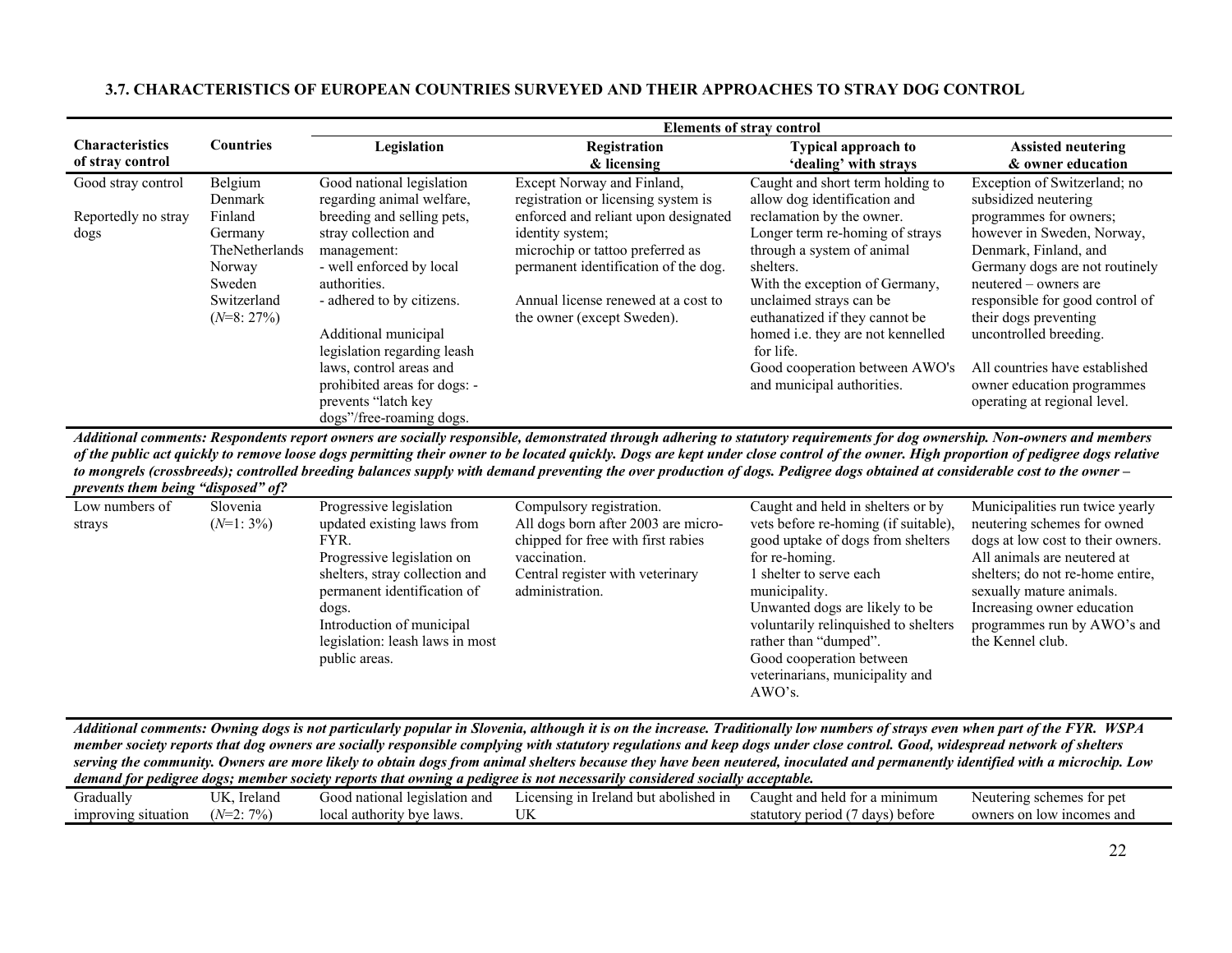|                                                       |                                                                                                                                                                         | Designated dog wardens<br>involved in animal collection.<br>Leash laws and dog prohibited<br>areas operating in some local<br>authorities.                                                                                                                                                                                                        | Voluntary registers with local<br>authority dog wardens (collar and<br>tag), national microchip register.<br>No permanent identification method<br>specified in the legislation in either<br>country.<br>Licensing not always enforced in<br>Ireland?                                                                        | being passed on to re-homing<br>centres.<br>Large network of animal shelters<br>exclusively run by AWO.<br>Good cooperation between local<br>authority dog wardens and animal<br>shelters.                                                                       | means tested benefits appear to<br>be relatively successful in<br>reducing surplus of dogs.<br>Schemes are run by AWO and<br>local authority dog wardens so<br>despite regional variations<br>there's good national coverage.<br>Good network of owner<br>education programmes<br>promoted by AWO, local<br>authority dog wardens and<br>veterinary practitioners.                                                                                                           |
|-------------------------------------------------------|-------------------------------------------------------------------------------------------------------------------------------------------------------------------------|---------------------------------------------------------------------------------------------------------------------------------------------------------------------------------------------------------------------------------------------------------------------------------------------------------------------------------------------------|------------------------------------------------------------------------------------------------------------------------------------------------------------------------------------------------------------------------------------------------------------------------------------------------------------------------------|------------------------------------------------------------------------------------------------------------------------------------------------------------------------------------------------------------------------------------------------------------------|------------------------------------------------------------------------------------------------------------------------------------------------------------------------------------------------------------------------------------------------------------------------------------------------------------------------------------------------------------------------------------------------------------------------------------------------------------------------------|
| Not improving<br>On-going problems<br>with stray dogs | Bosnia -<br>Herzegovina<br>Bulgaria<br>Croatia<br>Estonia<br>Greece<br>Hungary<br>Italy<br>Lithuania<br>Malta<br>Poland<br>Portugal<br>Serbia<br>Spain<br>$(N=13:43\%)$ | All countries have general<br>legislation relating to animal<br>welfare and animal<br>abandonment.<br>Legislation is poorly enforced.<br>Limited or vague legislation<br>on breeding, sale and pet<br>ownership - almost never<br>enforced.<br>Specific legislation relating to<br>strays and stray collection<br>present in all but 2 countries. | All but 3 countries have compulsory<br>registration or licensing for dogs.<br>Poor enforcement and adherence in<br>all instances.<br>Permanent means of identification<br>(microchip, tattoo) only specified in<br>5 countries, but not checked or<br>enforced by authorities.                                               | Dogs mostly caught by municipal<br>contractors.<br>Varies in the number of animal<br>shelters that serve municipal<br>regions: predominantly run by<br>AWO that may be poorly funded.<br>Poor cooperation between<br>agencies (with the exception of<br>Poland)? | With the exception of 2<br>countries all run assisted<br>neutering schemes;<br>predominantly by AWO, a few<br>municipalities and veterinary<br>associations - wide regional<br>variations for owners on low<br>incomes, costly for AWO to run<br>these schemes - limited<br>operations.<br>Seven countries have AWO's<br>that run owner education<br>programmes; regional variations<br>in each country, limited scope<br>and impact in reducing strays<br>(except Hungary). |
|                                                       |                                                                                                                                                                         |                                                                                                                                                                                                                                                                                                                                                   | Additional comments: The over production of dogs has not been addressed. Poor enforcement by the authorities does not encourage owners to follow regulatory requirements<br>relating to licensing or registration of their dogs. Owners are not discouraged from letting their dogs roam or encouraged to neuter their pets. |                                                                                                                                                                                                                                                                  |                                                                                                                                                                                                                                                                                                                                                                                                                                                                              |
| Worsening stray<br>situation                          | Albania<br>Armenia<br>Azerbaijan                                                                                                                                        | National legislation is limited<br>Non existing or poorly<br>enacted municipal legislation                                                                                                                                                                                                                                                        | No registration or licensing with<br>exception of Belarus and Ukraine<br>(although this is not enforced or                                                                                                                                                                                                                   | Strays are typically culled; shot in<br>the field or caught and euthanized.<br>Very small numbers of animal                                                                                                                                                      | Limited number of subsidized<br>neutering schemes in 4 out of<br>the 6 countries.                                                                                                                                                                                                                                                                                                                                                                                            |
| Uncontrolled                                          | Republic                                                                                                                                                                | relating to breeding and sale                                                                                                                                                                                                                                                                                                                     | adhered to).                                                                                                                                                                                                                                                                                                                 | shelters serving the community,                                                                                                                                                                                                                                  | Limited responsible owner                                                                                                                                                                                                                                                                                                                                                                                                                                                    |

No specified identification system,

none are involved in stray control.

identification of owned animals.

*Additional comments: Lack of government or local authority coordination or responsibility beyond the culling of strays. Culling is an ineffective control measure as the numbers of* 

currently poor voluntary

Belarus Moldova Ukraine (*N*=6: 20%) of dogs and collection of

Poor enforcement and adherence to legislation when

strays.

it is present.

education schemes in 2 out of the 6 countries; no evidence from those countries that these are effective measures.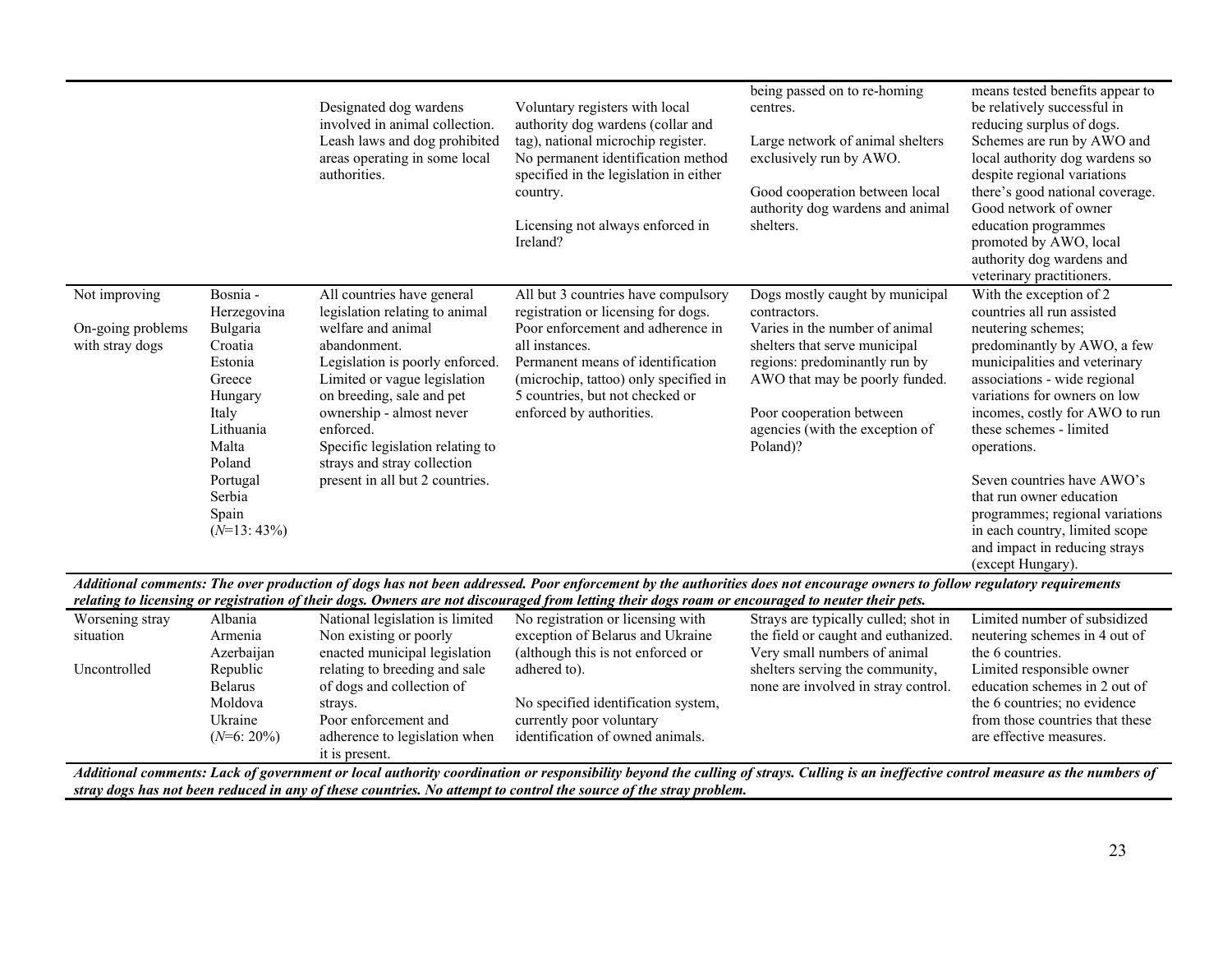#### **3.8. COMPARISONS TO THE PREVIOUS STUDY UNDERTAKEN IN 1999**

The present study (appendix 1.1.3) was based on a questionnaire used by the RSPCA (appendix 1.1.4) in 1999. Although modified and with requests for additional information the two remained similar in scope, on core stray issues. This enabled a direct comparison of results between the two surveys conducted seven years apart. In 1999, RSPCA International affiliates operating in seventeen countries responded (appendix 1.1.5); ten of these groups also provided information for the current survey.

## **3.8.1. Changes in legislation**

Two of the countries surveyed; Belarus and Bulgaria have subsequently improved their animal welfare and stray legislation at the municipal level since 1999. However, this doesn't appear to have resulted in a reduction in the number of strays and probably reflects the authority's lack of enforcement in both countries.

 Moldova has updated its national animal welfare legislation, but has failed to address the control of stray dogs via the legislative process.

 The most significant legislative changes have occurred in Estonia. When surveyed in 1999, Estonia did not have any animal welfare or animal protection legislation nor additional articles on stray control, pet ownership and the sale or breeding of dogs. This has subsequently been addressed by the government; laws relating to animal welfare and animal protection have been enacted. Similarly, specific articles on stray control have come in to effect. Despite these changes, the numbers of owned and stray dogs have remained constant over the last five years. However, this may reflect the lag time between the initial enactment of legislation and putting in place the necessary structure to enable enforcement; that will result in a measurable impact on stray numbers.

#### **3.8.2. Changes in compulsory registration or licensing of dogs and dog identification**

In the 1999 survey, four countries did not have either voluntary or compulsory registration for dogs (Bulgaria, Hungary, Lithuania and Moldova). Lithuania and Hungary have subsequently adopted compulsory registration within the intervening years. However, this is not consistently followed by owners nor is it reliably enforced by the either the Hungarian or Lithuanian authorities.

 The use of an implanted microchip has without a doubt increased as a means of permanent dog identification; this now exceeds ear marking with a tattoo and the placement of an identity tag placed on the dog's collar.

#### **3.8.3. Responsibility for stray control**

After reviewing the questionnaire responses there appears to be a general trend towards municipalities being cited as responsible for stray collection and processing. The questionnaire did not specifically request information regarding how municipalities met their obligations towards straying dogs. However it was apparent in some instances that municipalities contract "hygiene companies" to act on their behalf in the collection and containment of loose dogs.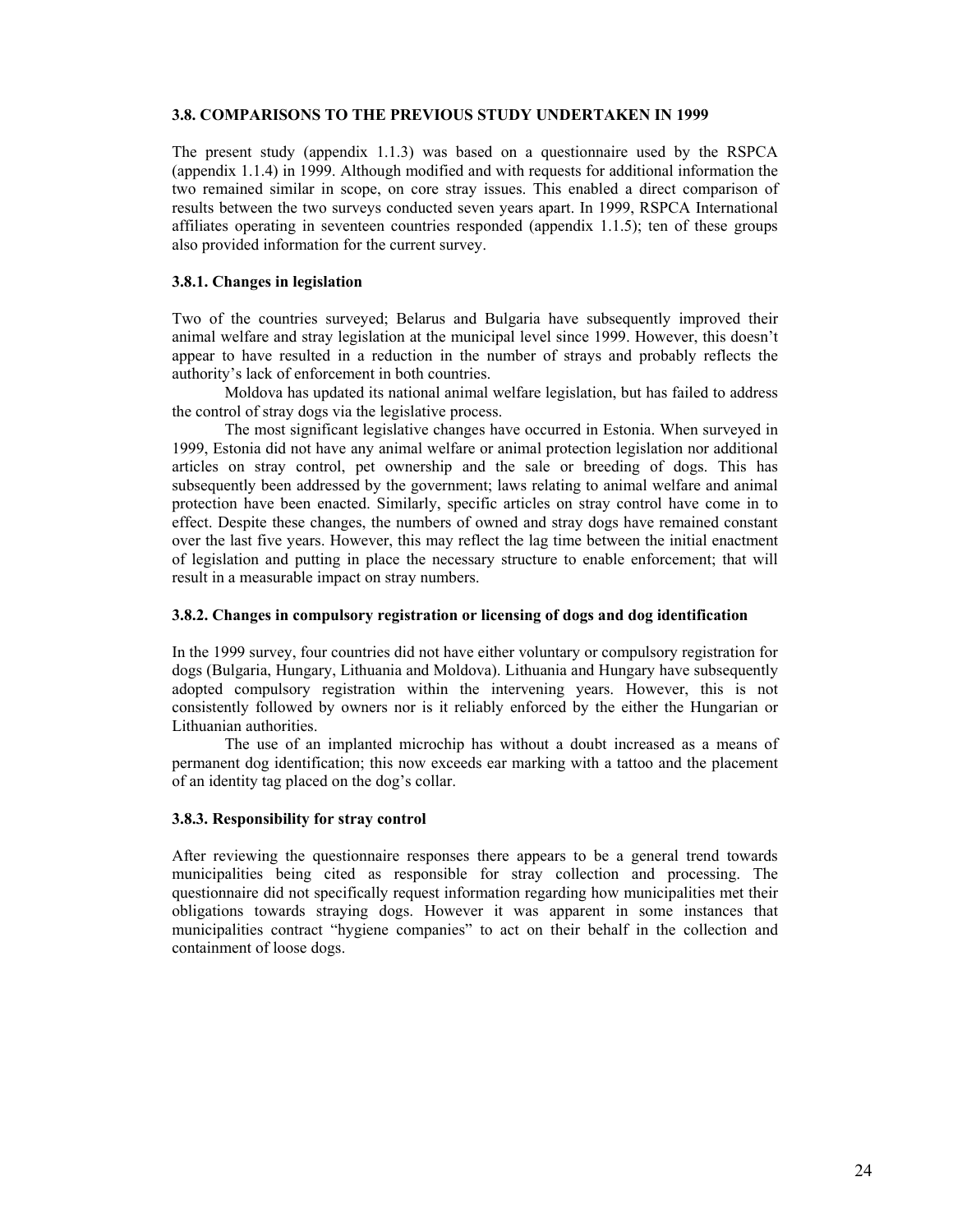#### **3.9. CASE STUDIES: Examples of successful control**

Obtaining historical information that would enable the researcher to chart countries progression towards successful stray dog control proved exceedingly difficult. Both Sweden and Switzerland in particular have had a long history of good stray control and consider themselves to be free of stray dogs. This has certainly been the case within recent memory. Indeed there is little or no reference to an overwhelming stray dog population in the literature. Member societies, veterinary associations and other parties found it difficult to answer historical questions, it was impossible to construct a time line of initiating events that corresponded to reducing stray numbers. Hence each case study includes an account of the current situation and approaches adopted within that country. The subjective view points and opinions of the participating member societies have been reflected, whilst it is important to appreciate this information should be interpreted with caution, it provides an insight to the situation as perceived by people involved in enacting stray control.

#### **3.9.1. SLOVENIA**

#### **3.9.1.1. The situation in Slovenia**

Slovenia has low numbers of stray dogs. Even when it formed part of the Yugoslav Republic (FYR) the member society reports that stray numbers were low. This appears to be in contrast with its neighbours. The reasons for these differences are not recorded in the Slovenian literature and are open to speculation.

#### **3.9.1.2. Legislation**

Over the last ten years Slovenia has enacted four pieces of legislation that are fundamental to its good control of stray dogs. In 1995 an article of criminal law was enabled to outlaw animal cruelty. This was followed in 1999 by the Protection of Animals Act which was more extensive than the 1995 anti cruelty article, and included restrictions on the sale of animals, the prohibition of animal abandonment, guidance on euthanasia, and outlining the responsibility of the owner to take necessary steps to care for their animals.

 In 2002, the Protection of Animals Act was supplemented by Animal Shelter Regulations, which decrees each municipality's responsibility to operate an animal shelter directly, or if this is not possible to contract another organisation to house unwanted dogs. The regulations stipulate that there should be one shelter operating per municipality region containing 800 registered dogs. This regulation replaces the old FYR law requiring veterinary clinics to take in dogs that are found straying in the community.

 The Regulation for Pet Animals' Welfare was enacted by the Slovenian parliament in 2005. These regulations outline who can own a pet and their responsibilities towards the animals that they own, and it prohibits their abandonment. In addition to ownership responsibilities, it aims to control the supply of pets; prohibiting breeders from breeding their dogs more than once per year, although this is specifically aimed at, and is more easily enforced, for commercial breeders it also applies to dog owners. It updates some aspects of the Pet Animals Act (1999). These additional regulations prohibit the sale of animals in open markets, on the streets, via door to door sales, at public events, and make it illegal to give animals away as prizes. Furthermore the importation of pedigree dogs is tightly controlled and enforced by customs officers. Moreover, national veterinary legislation prohibits owning large numbers of dogs (>5 dogs) unless notifying the authorities as to why that number of animals is being kept.

 A more recent addition to the legislation in Slovenia is at the municipal level with a growing number adopting "leash laws"; prohibiting the loose running of owned dogs in public areas. These dog control regulations have actively discouraged owners from letting their dogs out without being supervised (i.e. becoming "latch-key-dogs").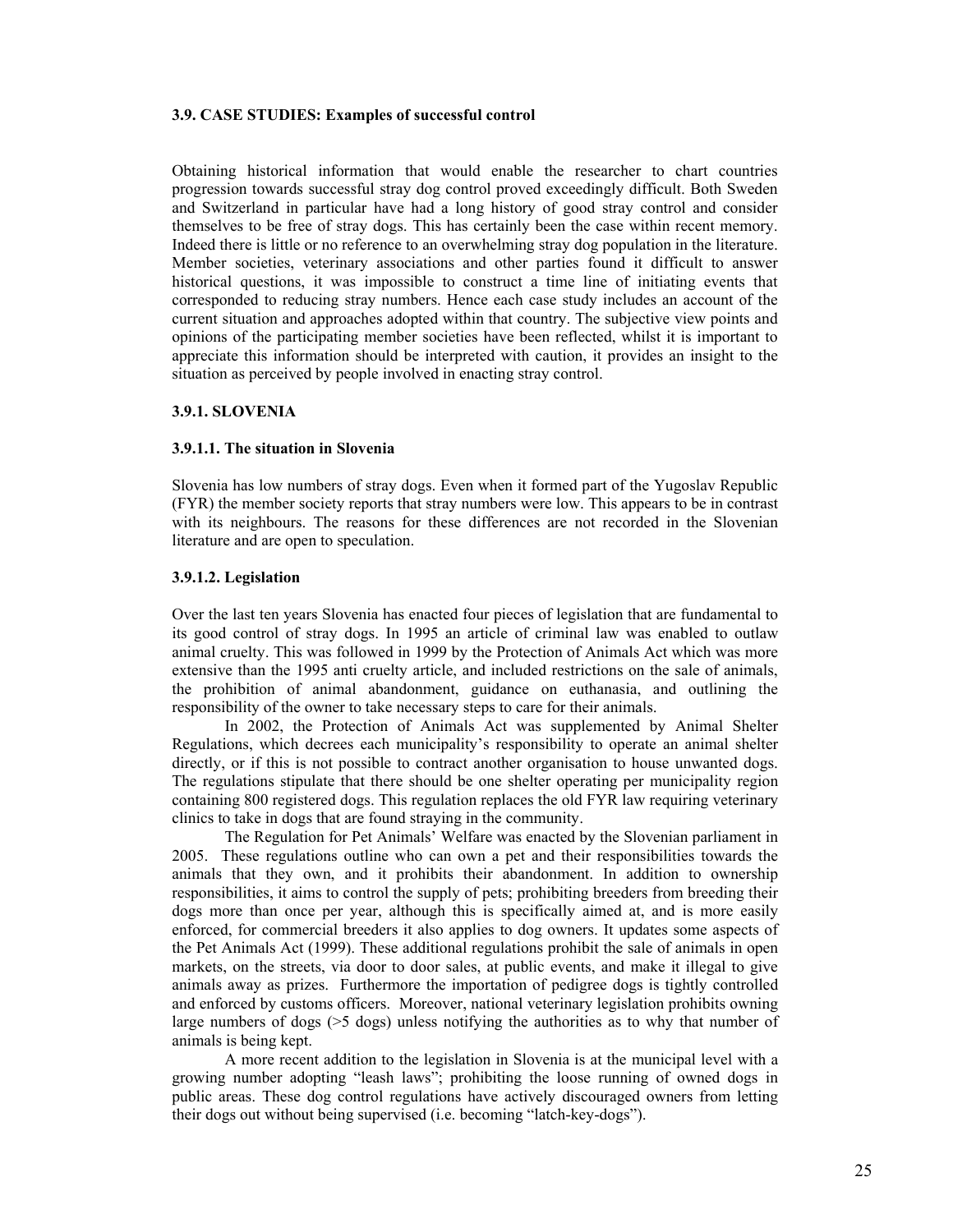#### **3.9.1.3. Registration and licensing**

Slovenia has a compulsory dog registration system. Moreover, it is a legal requirement for all dogs born after 1<sup>st</sup> January 2003, to be microchipped. The microchip is implanted for free by veterinarians when dogs/puppies are inoculated against rabies for the first time. Details of the animal and their owner are recorded on to a central database, maintained by the veterinary administration at the Ministry of Agriculture. This database performs two functions; firstly it allows the veterinary administration to issue recalls when rabies vaccination boosters are due each year and secondly it permits dogs with microchips to be readily re-united with their owner should they go missing and subsequently become found. This system is effectively enforced, as rabies vaccination is a legal requirement in Slovenia, any missed vaccinations are followed up by the authorities. Consequently it is a legal requirement for owners to notify the authorities of changes in ownership and contact details within seventy-two hours.

#### **3.9.1.4. Responsibility for strays**

Prior to the enactment of the 2002 Animal Shelter Regulations, all veterinary clinics had a couple of cages designated for receiving, holding and observing (for rabies) dogs found wandering without an owner. This was a long standing piece of rabies control legislation inherited from the former Yugoslavia; it decreed that any dogs found roaming should be swiftly removed by the authorities from public areas and taken to local veterinarians.

 Animal shelters (either run by municipalities or contracted to animal welfare organisations) are responsible for taking in found dogs. They are kept for a minimum designated holding period and if they are not claimed by their owner they are neutered and put forward for re-homing. The designated holding period for dogs is 30 days; this is extended to 90 days if the animal is pregnant or nursing puppies. All dogs, within twenty-four hours of entering the shelter, are examined by a veterinarian, vaccinated and treated for parasites. A microchip is implanted within 8 days of the dogs' arrival. Owners reclaiming their dogs are charged a boarding fee of 15 Euros per day, plus the cost of vaccination.

## **3.9.1.5. The owned dog population**

Dog ownership per se, is not particularly popular in Slovenia; this was the case prior to its independence from Yugoslavia. Nevertheless, it should be noted that the number of owned dogs is increasing.

 Cross-breeds or mongrels make up a high proportion of the owned dog population in Slovenia. There may be a number of potentially influencing factors that have lead to this trend in dog demographics. The member society reports the general public consensus that purchasing purebred dogs is undesirable from an ethical standpoint and it is more attractive to adopt dogs from shelters because they have been neutered, microchipped, vaccinated and treated for intestinal and external parasites.

## **3.9.1.6. Origins of the "stray" dog population**

Despite having a central dog resister, operated by the veterinary authority this does not involve monitoring the number of stray dogs found and reunited with their owners each year. Thus estimates of stray numbers and identification of the source of stray dogs are not available. In the member society's opinion the numbers of stray dogs is relatively low and has remained constant over the last five years. Individual shelters that house dogs, keep records of the numbers of dogs that they receive each year, the number that they re-home and the number that they euthanatize. However the source of the dogs entering the shelters (found vs voluntarily handed over by their owner) isn't generally noted. The numbers of stray dogs that have subsequently been reclaimed by their owners also remain unrecorded. Nevertheless, in Ljubljana, 93% of dogs are homed from the shelter and  $7 - 8%$  are euthanatized (note there is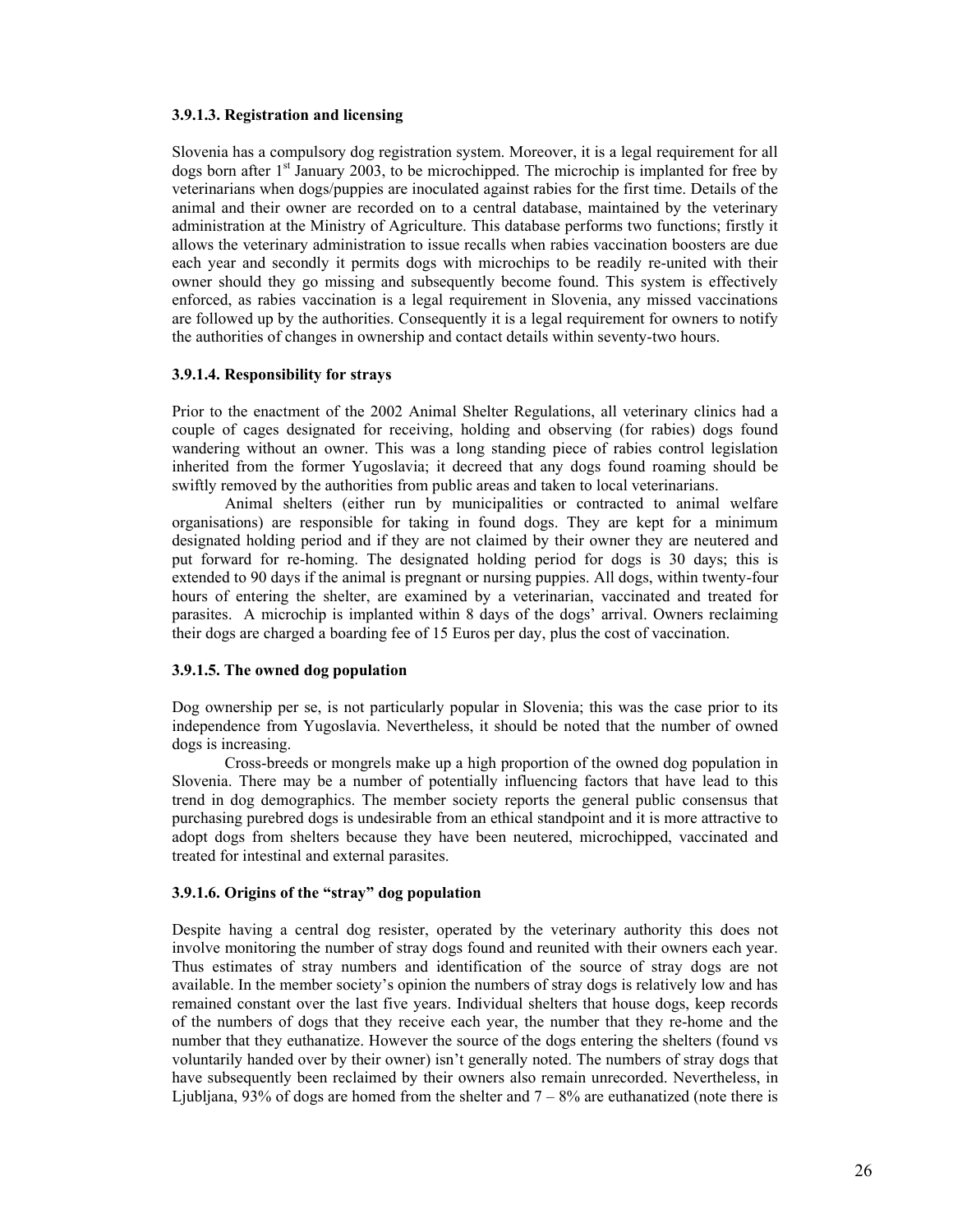no distinction between the number of dogs reclaimed by their owner and the number of dogs re-homed).

## **3.9.1.7. Additional factors**

## **a) Neutering**

Bitches are more likely to be neutered than male dogs. Although estimates of the percentage of dogs that are neutered are not available, the member society reports that a high percentage of sexually mature females are neutered and the number of dogs castrated is increasing year on year. It should be noted that the cost of neutering is relatively high; for example it costs approximately 200 euros to spay a large female dog (e.g. German Shepherd) through a private veterinary clinic.

 Although there is no nationally operating reduced cost neutering scheme, a large number of municipalities run twice yearly schemes, that they subsidise and owners can have their pets neutered at greatly reduced cost. All dogs in animal shelters are neutered prior to rehoming, with the exception of very young animals; whose adopters are issued with a neutering voucher permitting them to return the dog to the shelter at a later date for neutering at no extra charge.

 Veterinary practitioners working in rural regions run mobile clinics at certain times of the year; they actively publicise the need for annual rabies vaccination and promote the routine neutering of pets during their clinics. This activity is supported by the veterinary administration of the Ministry of Agriculture.

## **b) Responsible pet ownership education**

Responsible pet ownership education programmes are run by volunteers from animal welfare organisations, however public donations to fund this work are small and this limits the their capacity to operate nationally.

 Animal shelters play a large part in educating new owners; by law they have a duty to inform owners about their responsibilities towards their new pet. Shelters require adopters to sign a "contract" agreeing to provide their pet with the appropriate care and conditions to safeguard the animals' welfare. In addition, should the owner become unable to care for the dog in the future they are obliged to return the dog to the shelter for re-homing, and in practice this is what people actually do.

## **3.9.1.8. Concluding remarks**

Inheriting a relatively small stray dog problem, in combination with a continued commitment from veterinary authorities and the Ministry of Agriculture has resulted in a well controlled, sustainable and containable situation. Slovenia has rapidly enacted progressive legislation, which is enforced and it has an efficient national system for dealing with found dogs. Furthermore, the overwhelming impression formed from talking to the member society is that Slovenian's appear particularly socially responsible, most owners follow the law, and despite a number of municipality's adopting leash laws, dogs that are owned but permitted to roam have never been particularly problematic. Moreover, the member society reports that owners are more likely to relinquish dogs that they no longer want to an animal shelter rather than abandoning them. This is facilitated by the large number of animal shelters, distributed throughout Slovenia that serve the community. The controlled breeding of dogs together with low demand for dogs (because they are not particularly popular in Slovenia) prevents their over production.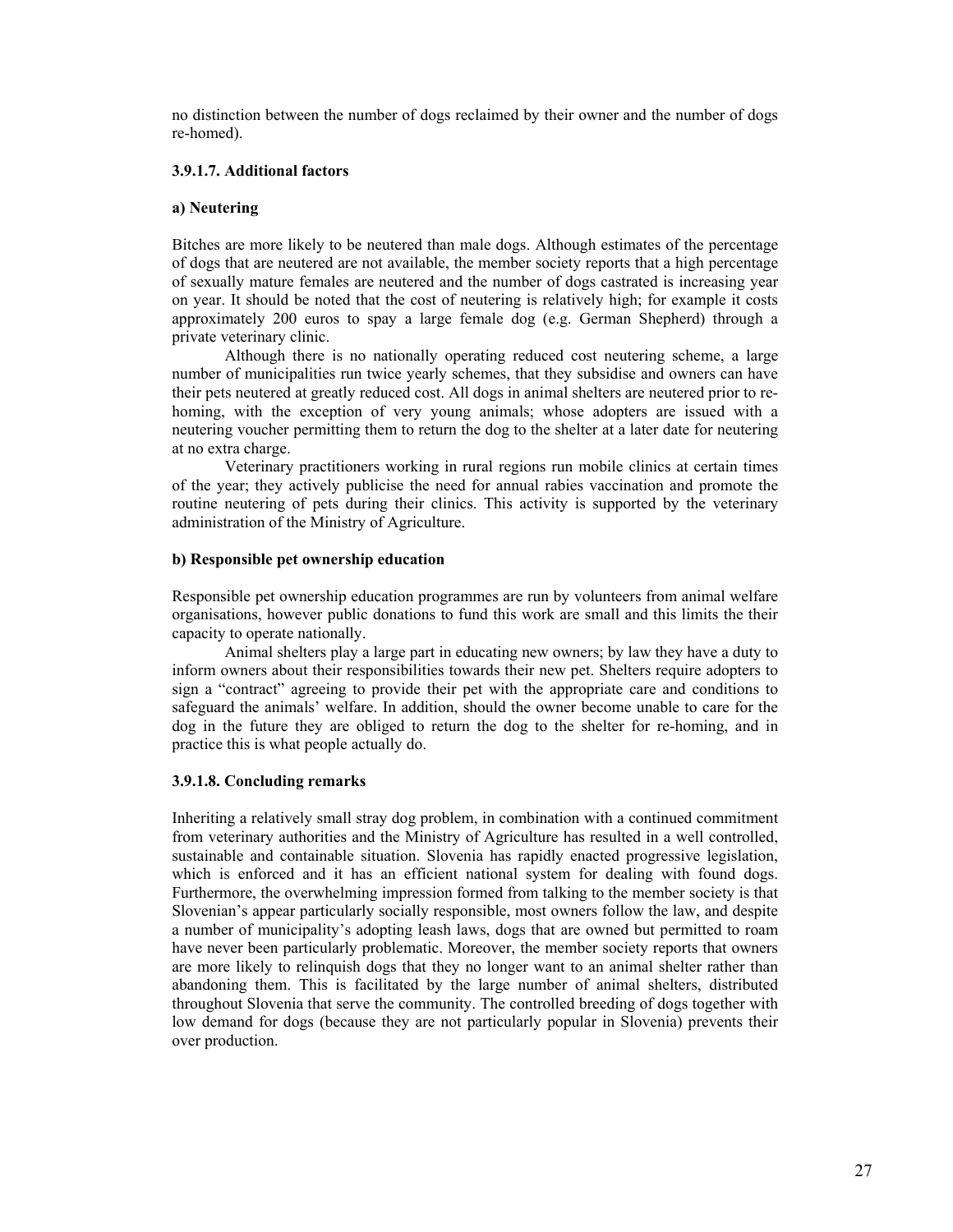## **3.9.2. SWEDEN**

#### **3.9.2.1. The situation in Sweden**

Sweden has a good national record of dog licensing and registration. This approach towards dog control was adopted alongside rigid quarantine laws in the late nineteenth/early twentieth century to control the spread of rabies (Carding, 1969).

#### **3.9.2.2. Legislation**

Sweden's Animal Welfare Act and the Animal Welfare Ordinance both enacted in 1988, outline animal welfare provisions and it prohibits animal neglect, abandonment and cruelty. It outlines basic provisions concerning animal management, husbandry and treatment, and requires breeders to be licensed.

 Municipal legislation is mainly concerned with the enforcement of dog control laws, typically; leash laws, dog prohibited areas and dog fowling.

 Animal shelters are not governed via national legislation; they are exclusively run by non government organisations and are self regulated.

#### **3.9.2.3. Registration and licensing**

It is a legal requirement in Sweden for dogs to be registered and permanently identified from four months of age. Since 2000, identification by way of a microchip is preferred over marking with an ear tattoo. Dogs must be registered with the Swedish authorities within four weeks of being transferred to a new owner, regardless of whether the dog has been obtained from a breeder within Sweden or imported from abroad. The cost of registration is approximately 70 SKr and implantation of a microchip costs 150 SKr.

The Swedish Police in conjunction with animal welfare inspectors (Durskyddsinspektoremas Riksforening: DIRF) and veterinary practitioners work together, checking that dogs are identified and registered.

## **3.9.2.4. Responsibility for strays**

Dogs found loose in public places are quickly removed either by vigilant members of the public, by the police or they are collected by animal welfare inspectors (equivalent to dogs or community wardens). The police may house dogs overnight before passing them on to animal shelters for the remainder of the statutory period (7 days). Owners are charged a boarding fee if their dog is housed overnight. However most owners are re-united with their dogs within a couple of hours of them being found, because they are readily identifiable from a tattoo or microchip.

#### **3.9.2.5. The owned dog population**

Sweden's owned dog population is estimated at 950,000 dogs, this has increased over the last five years. Approximately ninety percent of owned dogs are pure breeds and they are obtained directly from a breeder (Egenvall *et al.,* 1999), they are expensive to buy and represent a considerable financial investment for owners. The majority of breeders operate on a small scale and are controlled through legislation and voluntary codes of practice outlined by the Swedish Kennel Club.

 Dog ownership is more common in rural or semi-rural areas than in large cities (Egenvall *et al.,* 1999), and the majority of people who own dogs do so for companionship rather than for utility or working (Sallander *et al.,* 2001). Dogs are considered members of the family by Swedish owners and they therefore occupy a high status in society, this attitude stops owners from readily abandoning their pets (Personal Communication, Swedish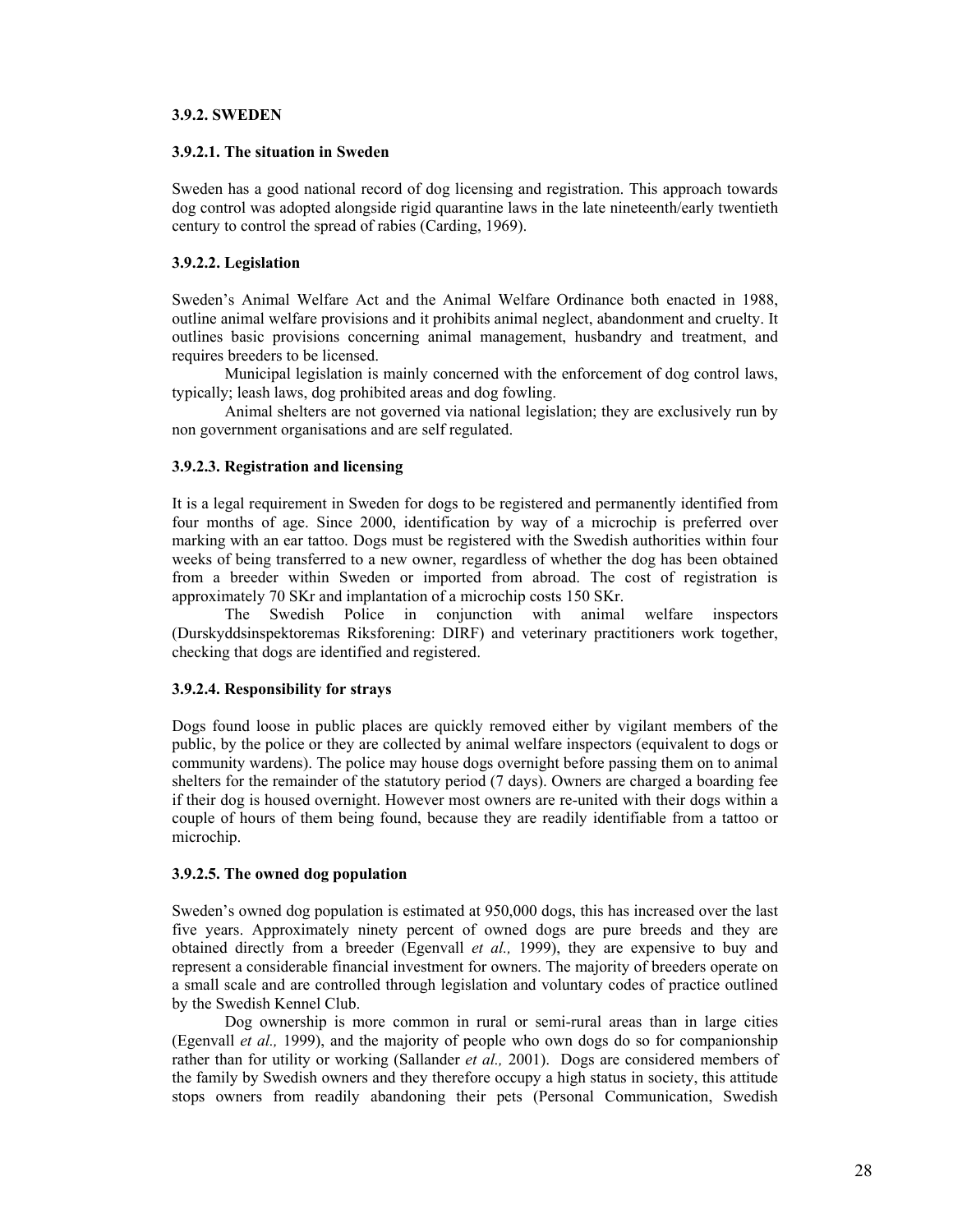veterinary association). Furthermore owning more than one dog is uncommon in Swedish society (Egenvall *et al.,* 1999).

 In the event that owners cannot look after their dogs because they have a change in circumstances they relinquish the dog directly to an animal shelter. Animal shelters are numerous (150 – 200) and widely distributed across Sweden.

## **3.9.2.6. Origins of the "stray" dog population**

There are no stray dogs in Sweden, only dogs that have become loose, and are therefore at the time of being found are not accompanied by there owners. Over ninety percent of dogs are reunited with their owners within twenty-four hours of being collected by the authorities.

## **3.9.2.7. Additional factors**

## **a) Neutering**

The routine neutering of dogs of either sex is uncommon in Sweden, less than seven percent of bitches and four percent of male dogs are neutered (Egenvall *et al.,* 1999). Consequently there are no subsidized neutering schemes operating in Sweden.

## **b) Responsible pet ownership education**

The kennel club runs owner education programmes, offering advice on responsible pet ownership, dog regulations and requirements, and provide prospective owners with breed specific information.

## **3.9.2.8. Concluding remarks**

There is an enormous commitment by the Swedish people and authorities for strict dog control and an impressive degree of social responsibility where dog ownership is concerned. Owners readily comply with the law. Furthermore the high investment and status of dogs within Swedish households means that they are not readily disposed of or abandoned. Responsible ownership and enforced leash laws mean that animals, that aren't neutered do not breed uncontrollably.

## **3.9.3. SWITZERLAND**

## **3.9.3.1. The situation in Switzerland**

Switzerland has a long history of legislation and registration practices to control stray dogs. Historically, regional (cantonal) veterinary offices, the police and animal shelters have worked together to catch and re-home any dogs found wandering without an owner. This has certainly been the case in recent memory  $(50 - 60 \text{ years})$ . In common with the preceding case study countries, there is no reference to an overwhelming stray dog population in Switzerland, and it is unclear whether the need for stray control also originated out of the need to eradicate rabies. However, Switzerland has been declared rabies free since 1998 and it is no longer a legal requirement for dogs to be vaccinated against rabies unless they are travelling abroad.

## **3.9.3.2. Legislation**

Switzerland has general provisions for animal welfare as outlined in the 1971 Animal Protection Law and the Animal Protection Ordinance (1981). Both items of legislation are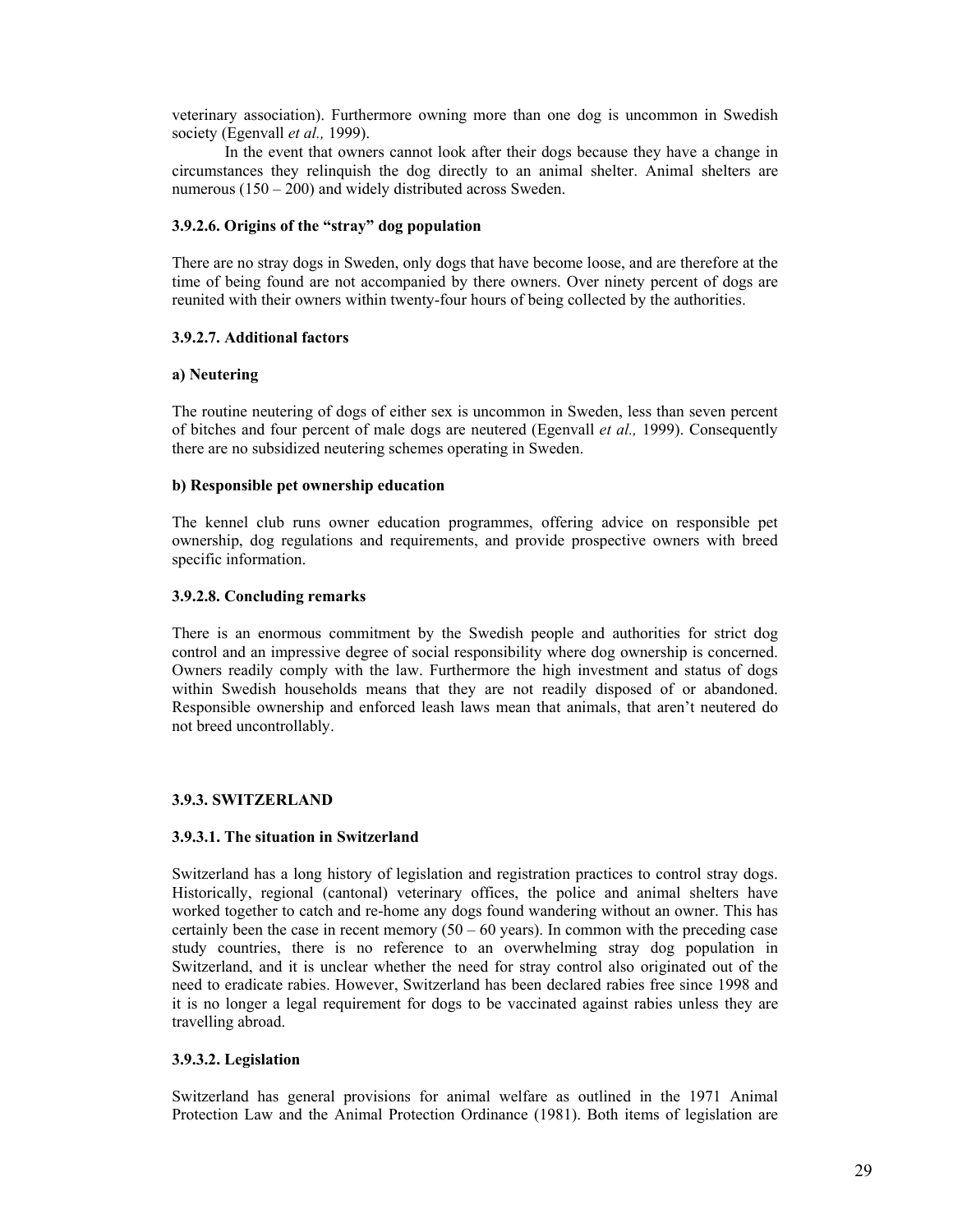due for revision in 2007 and 2008, and will become more progressive with regard to animal breeding and dog protection.

 Dog keeping and breeding is becoming more extensively regulated, although this is conducted at the cantonal level and does lead to regional differences in the regulations. For example in Geneva, it is compulsory for all dogs to be leashed and muzzled in public thus opportunities for free-running exercise and interaction with other dogs is severely restricted which is a potential welfare concern.

 Official guidelines on the breeding of dogs emphasizes the need to breed animals free from genetic diseases and aggressive behavioural traits. Professional breeders have to be licensed and keep detailed breeding records.

 The commercial pet trade is regulated in the Swiss legislation and dogs and cats are prohibited from being sold in pet shops.

 Animal shelters have to be registered and inspected by the cantonal veterinary office to ensure they reach the required welfare standard.

#### **3.9.3.3. Registration and licensing**

Dog registration and payment of annual dog taxation has been mandatory for decades. Each cantonal district sets the threshold for taxation (ranges from  $40 - 400$  CHF), and it is disproportionate with an increasing number of dogs that an owner keeps. This system of punitive dog taxation is designed to discourage people from owning more than one dog.

 In 2007, it will become compulsory for all dogs in Switzerland to be microchipped. At the time of writing (December 2006), eighty percent of dogs were already chipped. The chip number and necessary owner/animal information is entered onto a central database run by the Animal Identity Service (ANIS). Although this service is provided by a private company, it is officially recognized by all of the Swiss cantonal authorities. The cost of the microchip and implantation on average is 70 CHF (range 60 – 300 CHF).

 Switzerland has a long history of diligent enforcement of registration and licensing; fines are issued and collected from people with un-registered dogs.

#### **3.9.3.4. Responsibility for strays**

The police, game wardens or animal protection organisations are responsible for collecting dogs found wandering without an owner. However, in most cantonal districts this responsibility is most often undertaken by animal welfare organisations. Animal shelters are numerous and they are run exclusively by animal welfare charities rather than municipalities. The statutory holding period for stray dogs is two months; until this period has expired a dog is still considered the property of the original owner. Although the animal can be placed for adoption before the end of the two month statutory period, the new owner has to agree to return the dog should its original owner come forward.

#### **3.9.3.5. The owned dog population**

Currently, the dog population in Switzerland is estimated at 480,000 animals; this has increased by 100,000 dogs over the last ten years. An estimated seventy-five percent of owned dogs are pure breeds, and approximately one third of male dogs are castrated and half of all female dogs are spayed (Horisberger *et al.,* 2004). Furthermore, vaccination against rabies is no longer compulsory and only around fifty percent of dogs are vaccinated against; canine distemper, leptospirosis, parvovirus, parainfluenza and hepatitis (Personal communication; Waiblinger, 2006).

#### **3.9.3.6. Origins of the "stray" dog population**

Eighty to one hundred percent of found dogs are returned to their owners; the majority of dogs have become accidentally separated from their owner or they are genuinely lost. Any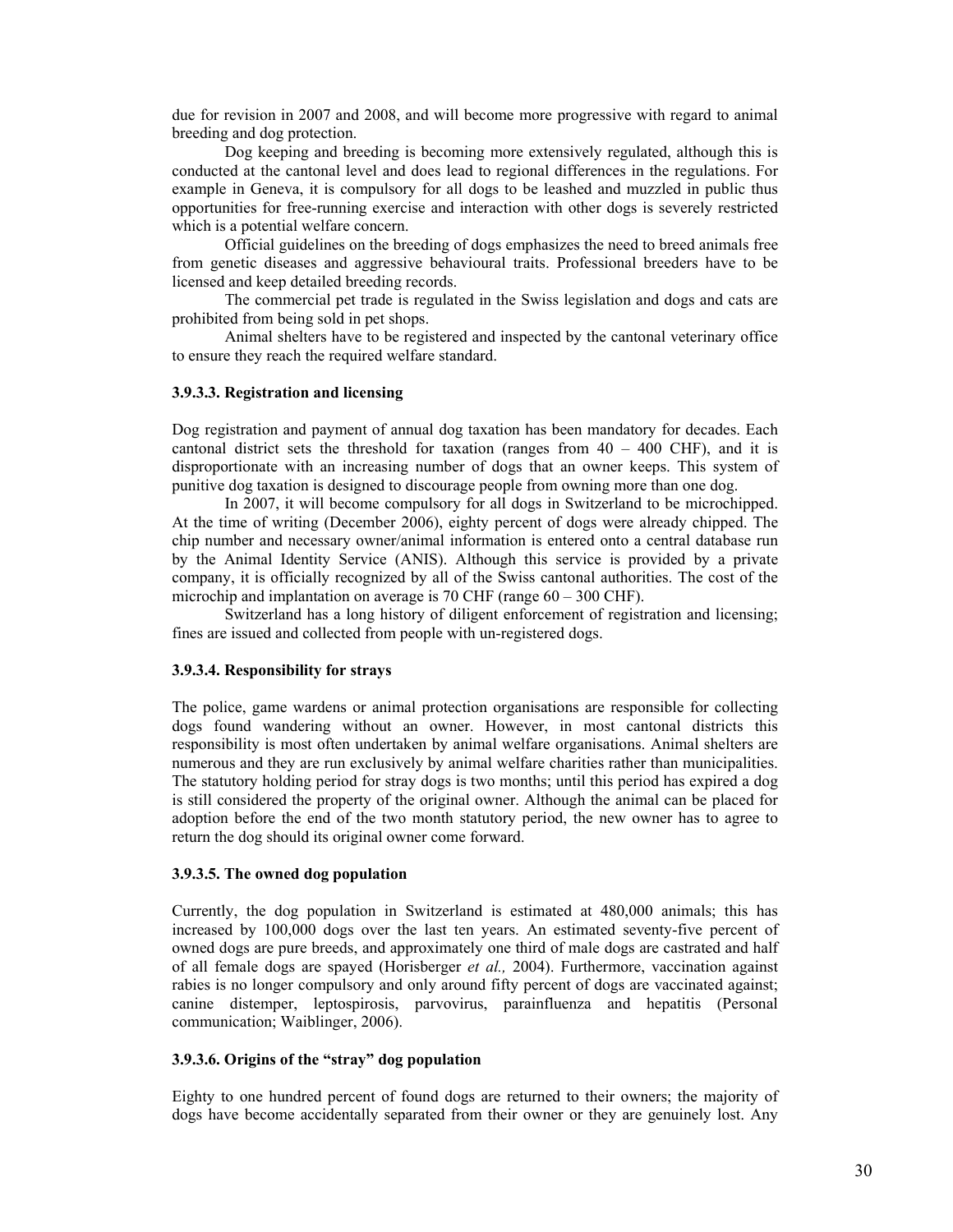animals not reclaimed by their owner can be re-homed (subject to their suitability), although it is legal to euthanatize healthy animals.

## **3.9.3.7. Additional factors**

#### **a) Neutering**

Routine neutering of owned dogs is not extensively undertaken in Switzerland, although thirty-three percent of males and fifty percent of female dogs are neutered there is no incentive to have animals neutered via reductions in the annual dog tax. Restrictive dog ownership and enforced leash laws control against accidental matings. Moreover, owners are required by law to avoid uncontrolled reproduction of their pets

 Subsidized neutering schemes, run by animal welfare charities operate across Switzerland, for owners who are in receipt of social benefit.

#### **b) Responsible pet ownership education**

Switzerland has well established owner education programmes, operating across all of its cantonal regions. In addition all dog owners will be required by federal law to attend courses in dog behavour, dog obedience and responsible ownership. This owner education will take place in two stages; people wanting to keep a dog will be required to pass a theoretical course prior to taking the dog on. This will be followed by a practical training course undertaken within a year of obtaining the dog. The cantonal veterinary office endorses these courses for owners and there is a reduction in annual dog tax for those owners that have completed their training.

#### **3.9.3.8. Concluding remarks**

Switzerland's cantonal districts have a long standing commitment and are diligent in enforcing dog registration and taxation; as a consequence the majority of owners follow the rules.

 The punitive taxation system discourages owners from keeping more than one dog, this in addition to strictly controlled dog breeding laws means the over production of dogs does not occur.

 Switzerland is moving towards ever more restrictive dog practices through federally enacted dog control legislation, this appears to be related to concerns over aggressive behavior and dog attacks on people. Indeed, Switzerland is unique in its legal requirement for all dog owners to be educated in dog behaviour, training and responsible pet ownership.

## **3.9.4. UNITED KINGDOM**

#### **3.9.4.1. The situation in the United Kingdom**

The United Kingdom (UK), unlike Slovenia, Sweden and Switzerland, no longer has a mandatory national system for dog registration or licensing. Indeed the dog license was abolished by the government twenty years ago. (c. section 3.9.4.3.) Moreover, the UK still continues to deal with a sizeable number of stray dogs each year  $(>100,000 \text{ dogs})$ , although their numbers are gradually decreasing (c. section 3.9.4.6.).

## **3.9.4.2. Legislation**

Table 10 gives an overview of the relevant legislative controls that may impact on stray dog control in the UK.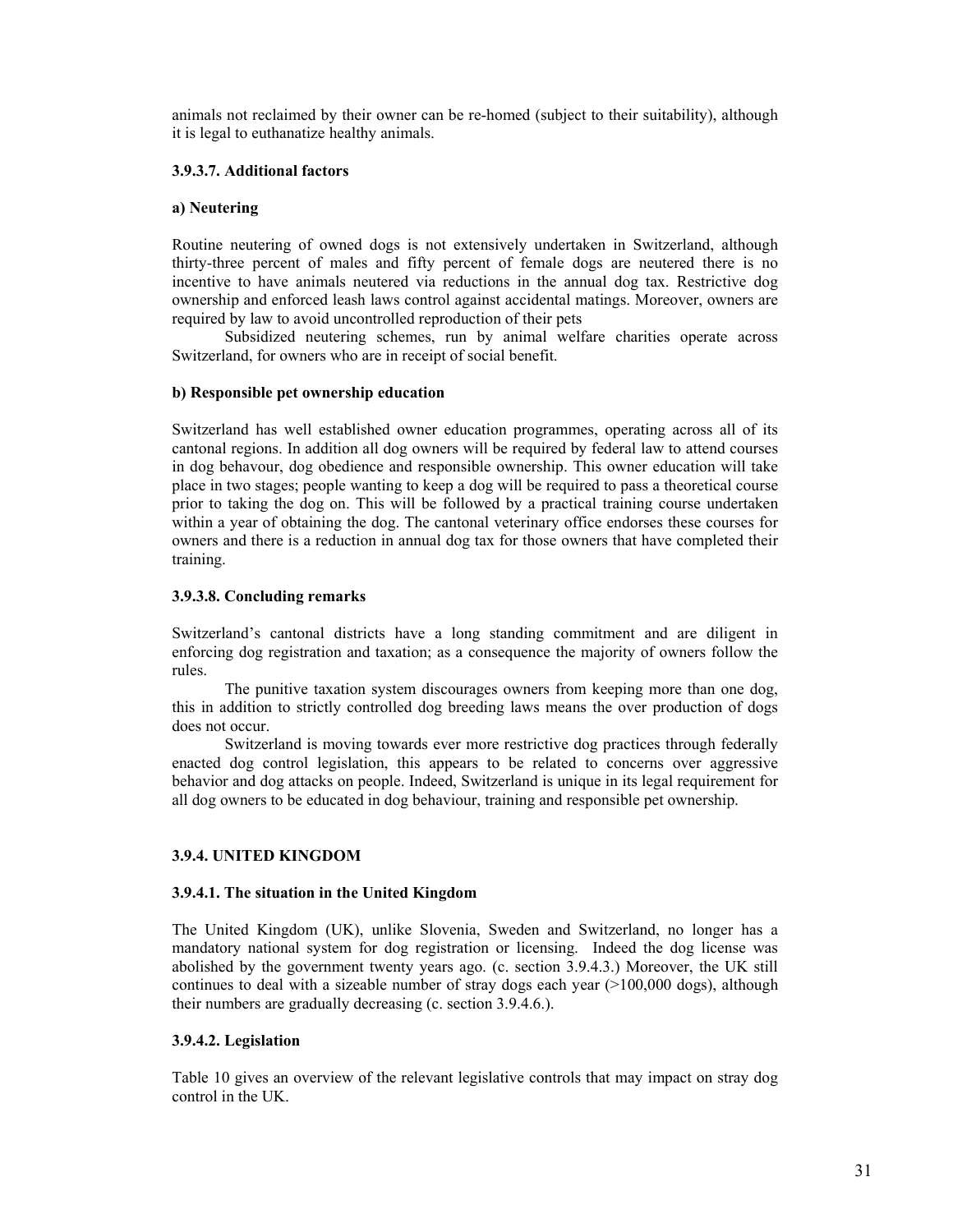|  |  |  | Table 10: UK legislation relating to dog ownership and control |
|--|--|--|----------------------------------------------------------------|
|--|--|--|----------------------------------------------------------------|

| Overview<br>Legislation<br>The Dogs Act (1906, amended 1928)<br>- Gives statutory responsibility to the Police for the seizure of stray dogs.<br>- Permits members of the public to apprehend stray dogs provided that they<br>report it to the police.<br>- Makes it an offence to abandon dogs.<br>*Protection of Animals Act<br>- Provisions of animal welfare.<br>$(1911)$ : 9 amendments to this Act<br>- Becomes an offence to cause unnecessary suffering.<br>to date.<br>The Control of Dogs Order (1930)<br>- Legal requirement for dogs to wear a collar with a disc that clearly displays the<br>owners name and address.<br>*Pet Animals Act (1951) and the<br>- Controls the sale of dogs through pet shops and other commercial practices.<br>Breeding and Sale of Dogs Welfare Act<br>1999<br>*Abandonment of Animals Act - Becomes an offence for owners of an animal to abandon it without good reason<br>in circumstances likely to cause unnecessary suffering.<br>(1960) | able TV. ON registation relating to dog ownership and control |  |
|----------------------------------------------------------------------------------------------------------------------------------------------------------------------------------------------------------------------------------------------------------------------------------------------------------------------------------------------------------------------------------------------------------------------------------------------------------------------------------------------------------------------------------------------------------------------------------------------------------------------------------------------------------------------------------------------------------------------------------------------------------------------------------------------------------------------------------------------------------------------------------------------------------------------------------------------------------------------------------------------|---------------------------------------------------------------|--|
|                                                                                                                                                                                                                                                                                                                                                                                                                                                                                                                                                                                                                                                                                                                                                                                                                                                                                                                                                                                              |                                                               |  |
|                                                                                                                                                                                                                                                                                                                                                                                                                                                                                                                                                                                                                                                                                                                                                                                                                                                                                                                                                                                              |                                                               |  |
|                                                                                                                                                                                                                                                                                                                                                                                                                                                                                                                                                                                                                                                                                                                                                                                                                                                                                                                                                                                              |                                                               |  |
|                                                                                                                                                                                                                                                                                                                                                                                                                                                                                                                                                                                                                                                                                                                                                                                                                                                                                                                                                                                              |                                                               |  |
|                                                                                                                                                                                                                                                                                                                                                                                                                                                                                                                                                                                                                                                                                                                                                                                                                                                                                                                                                                                              |                                                               |  |
|                                                                                                                                                                                                                                                                                                                                                                                                                                                                                                                                                                                                                                                                                                                                                                                                                                                                                                                                                                                              |                                                               |  |
|                                                                                                                                                                                                                                                                                                                                                                                                                                                                                                                                                                                                                                                                                                                                                                                                                                                                                                                                                                                              |                                                               |  |
| - Local authorities responsible for inspection and licensing of boarding<br>*Animal Boarding Establishments<br>establishments, applicable in some instances to animal shelters.<br>Act (1963)                                                                                                                                                                                                                                                                                                                                                                                                                                                                                                                                                                                                                                                                                                                                                                                                |                                                               |  |
| *The Breeding of Dogs Act (1973<br>- Regulations relating to breeding dogs.                                                                                                                                                                                                                                                                                                                                                                                                                                                                                                                                                                                                                                                                                                                                                                                                                                                                                                                  |                                                               |  |
| - Commercial breeders require a license.<br>amended 1999)                                                                                                                                                                                                                                                                                                                                                                                                                                                                                                                                                                                                                                                                                                                                                                                                                                                                                                                                    |                                                               |  |
| - Prohibits commercial breeders from breeding from bitches aged < 1year and >                                                                                                                                                                                                                                                                                                                                                                                                                                                                                                                                                                                                                                                                                                                                                                                                                                                                                                                |                                                               |  |
| 7 years.                                                                                                                                                                                                                                                                                                                                                                                                                                                                                                                                                                                                                                                                                                                                                                                                                                                                                                                                                                                     |                                                               |  |
| - Brood bitches shall have no more than 1 litter per year and no more than 6                                                                                                                                                                                                                                                                                                                                                                                                                                                                                                                                                                                                                                                                                                                                                                                                                                                                                                                 |                                                               |  |
| litters in her lifetime.                                                                                                                                                                                                                                                                                                                                                                                                                                                                                                                                                                                                                                                                                                                                                                                                                                                                                                                                                                     |                                                               |  |
|                                                                                                                                                                                                                                                                                                                                                                                                                                                                                                                                                                                                                                                                                                                                                                                                                                                                                                                                                                                              |                                                               |  |
| - Prohibits the breeding and sale of 4 specific breeds; Pit Bull Terrier, Fila<br>Dangerous Dogs Act (1991 amended<br>Braziliero, Dogo Argentino, Japanese Tosa – considered to be aggressive breeds.<br>1997)                                                                                                                                                                                                                                                                                                                                                                                                                                                                                                                                                                                                                                                                                                                                                                               |                                                               |  |
| - Muzzling and leash restrictions can be imposed on dogs considered to be                                                                                                                                                                                                                                                                                                                                                                                                                                                                                                                                                                                                                                                                                                                                                                                                                                                                                                                    |                                                               |  |
| dangerous.                                                                                                                                                                                                                                                                                                                                                                                                                                                                                                                                                                                                                                                                                                                                                                                                                                                                                                                                                                                   |                                                               |  |
| - Also makes it an offence for dogs to be dangerously out of control in a public                                                                                                                                                                                                                                                                                                                                                                                                                                                                                                                                                                                                                                                                                                                                                                                                                                                                                                             |                                                               |  |
| place (this covers all dogs).                                                                                                                                                                                                                                                                                                                                                                                                                                                                                                                                                                                                                                                                                                                                                                                                                                                                                                                                                                |                                                               |  |
| The Environmental Protection Act<br>- Enables Local Authorities to put into place additional dog control by-laws,                                                                                                                                                                                                                                                                                                                                                                                                                                                                                                                                                                                                                                                                                                                                                                                                                                                                            |                                                               |  |
| (1990)<br>including:                                                                                                                                                                                                                                                                                                                                                                                                                                                                                                                                                                                                                                                                                                                                                                                                                                                                                                                                                                         |                                                               |  |
| The requirement to keep dogs on a lead<br>To ban dogs from certain areas altogether                                                                                                                                                                                                                                                                                                                                                                                                                                                                                                                                                                                                                                                                                                                                                                                                                                                                                                          |                                                               |  |
| Require owners to remove dog faeces in certain areas                                                                                                                                                                                                                                                                                                                                                                                                                                                                                                                                                                                                                                                                                                                                                                                                                                                                                                                                         |                                                               |  |
|                                                                                                                                                                                                                                                                                                                                                                                                                                                                                                                                                                                                                                                                                                                                                                                                                                                                                                                                                                                              |                                                               |  |
| Dogs (Fouling of Land) Act (1996)<br>- Dog control by-law.                                                                                                                                                                                                                                                                                                                                                                                                                                                                                                                                                                                                                                                                                                                                                                                                                                                                                                                                   |                                                               |  |
| - Permits local authorities to designate land (poop-scoop zones) on which it<br>becomes an offence if the person walking the dog fails to remove the dogs                                                                                                                                                                                                                                                                                                                                                                                                                                                                                                                                                                                                                                                                                                                                                                                                                                    |                                                               |  |
| faeces.                                                                                                                                                                                                                                                                                                                                                                                                                                                                                                                                                                                                                                                                                                                                                                                                                                                                                                                                                                                      |                                                               |  |
| - Gives local authorities the power to issue fixed penalties to people breaching                                                                                                                                                                                                                                                                                                                                                                                                                                                                                                                                                                                                                                                                                                                                                                                                                                                                                                             |                                                               |  |
| the by-law.                                                                                                                                                                                                                                                                                                                                                                                                                                                                                                                                                                                                                                                                                                                                                                                                                                                                                                                                                                                  |                                                               |  |
| The<br>Clean<br>Neighbourhoods<br>- Gives Local Authorities the power to introduce dog control areas and to issue<br>and                                                                                                                                                                                                                                                                                                                                                                                                                                                                                                                                                                                                                                                                                                                                                                                                                                                                     |                                                               |  |
| fixed penalty notices for breach of those local regulations, this means that the<br>Environment Act (2005)                                                                                                                                                                                                                                                                                                                                                                                                                                                                                                                                                                                                                                                                                                                                                                                                                                                                                   |                                                               |  |
| local authority does not have to undertake court proceedings against owners,                                                                                                                                                                                                                                                                                                                                                                                                                                                                                                                                                                                                                                                                                                                                                                                                                                                                                                                 |                                                               |  |
| which is both time consuming and costly.                                                                                                                                                                                                                                                                                                                                                                                                                                                                                                                                                                                                                                                                                                                                                                                                                                                                                                                                                     |                                                               |  |
| - Dog control by-laws can include:                                                                                                                                                                                                                                                                                                                                                                                                                                                                                                                                                                                                                                                                                                                                                                                                                                                                                                                                                           |                                                               |  |
| Dog prohibited areas<br>Leash laws                                                                                                                                                                                                                                                                                                                                                                                                                                                                                                                                                                                                                                                                                                                                                                                                                                                                                                                                                           |                                                               |  |
| Restriction on multiple dogs walking                                                                                                                                                                                                                                                                                                                                                                                                                                                                                                                                                                                                                                                                                                                                                                                                                                                                                                                                                         |                                                               |  |
| "Poop-scoop" zones                                                                                                                                                                                                                                                                                                                                                                                                                                                                                                                                                                                                                                                                                                                                                                                                                                                                                                                                                                           |                                                               |  |
| - Sole responsibility for the seizure $\&$ receipt of strays will pass to local<br>authorities rather than Police - NOTE this has yet to come into force.                                                                                                                                                                                                                                                                                                                                                                                                                                                                                                                                                                                                                                                                                                                                                                                                                                    |                                                               |  |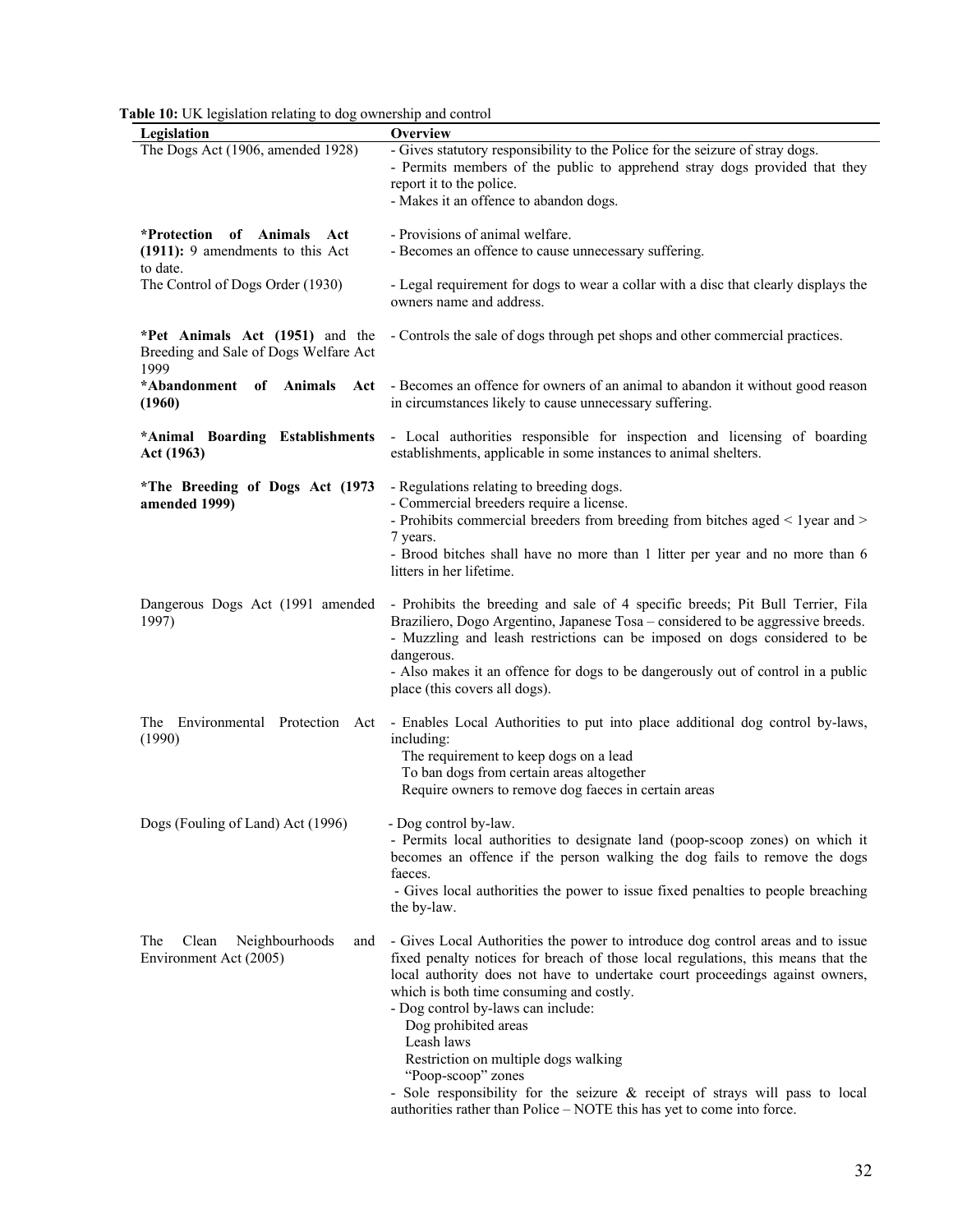#### **3.9.4.3. Registration and licensing**

Licensing became mandatory for dogs in 1878 but this was revoked by the British Government in 1987. During its requirement, reported estimates of the number of owners actually licensing their dogs was less than fifty percent (Carding, 1969, Hughes, 1998). In 1987, the Government considered that the license was ineffective at controlling stray dogs and costly to administer, and it was abolished (Hughes, 1998). However it should be noted that although licensing was mandatory for dogs in the Britain for 110 years, it was poorly enforced by the authorities and therefore ineffective in helping to control stray dogs. At the time of its termination, the license fee was a nominal £0.37p, and differential licensing fees have never been used to discourage dog ownership or act as an incentive for responsible pet ownership e.g. reductions in the license fee offered for neutered animals.

 Nevertheless, within two years abolishing the dog licensing system the Government issued a consultation paper entitled the "Control of Dogs", in response to increasing public concern regarding irresponsible dog ownership; the apparent nuisance of so called "latchkey dogs", problems with dog fouling and an increasing number of dog attacks on people (Hughes, 1998). However, it resisted calls for a mandatory registration scheme to be put into place and instead, through the Environmental Protection Act (1990), required that all local authorities appointed an officer dedicated to the collection of stray dogs. Furthermore this piece of legislation gave local authorities the power to enforce existing legislation (The Control of Dogs Order, 1930) that all dogs should wear a collar with a tag clearly displaying their owners name and address. Moreover, there remains a lack of commitment from the government to have a national, mandatory dog register and other than wearing a collar and tag there are no specific legal propositions for dogs to be permanently identified via a tattoo or implanted microchip<sup>1</sup>.

 However, microchip identification of dogs is increasingly popular with owners and is consistently endorsed by veterinary practitioners, local authority dog wardens and animal welfare charities. The cost of having a dog microchipped varies; dog wardens, may offer this service for just £10.00, whereas private veterinary clinics implanting microchips that also contain a thermo chip (displays the dog's temperature reading along with the chip number when scanned) charge around £30.00 and animal re-homing centres implanting microchips for all animals entering their care may or may not pass this charge on to the new owner in the their adoption fee. The microchip number, owner and animal details are registered on to computer database, this is operated by a commercial company, nationally, and any authorized individual can contact the call centre to report a found dog with an implanted microchip so that its owner can be identified. The company does not require an annual registration fee from owners to maintain their details on the database, only a nominal administration fee is charged to amend their details should this become necessary.

<sup>&</sup>lt;sup>1</sup> It is a legal requirement for dogs travelling abroad as part of the pets passport scheme, to be implanted with a microchip.

**NOTE: The Animal Welfare Act (2006) comes into force in 2007. This new piece of legislation will consolidate and modernize Acts marked (\*): Brief overview of the new act:**.

<sup>-</sup> Places "duty of care" on owners; becomes an offence for owners who do not take reasonable steps to ensure the needs of an animal are met to the extent required by good practice – Needs are based upon the five freedoms.

<sup>-</sup> Enables preventative action to take place before suffering can occur.

<sup>-</sup> The Act will be supplemented for the first time for companion animals with Codes of Practice for their housing and care.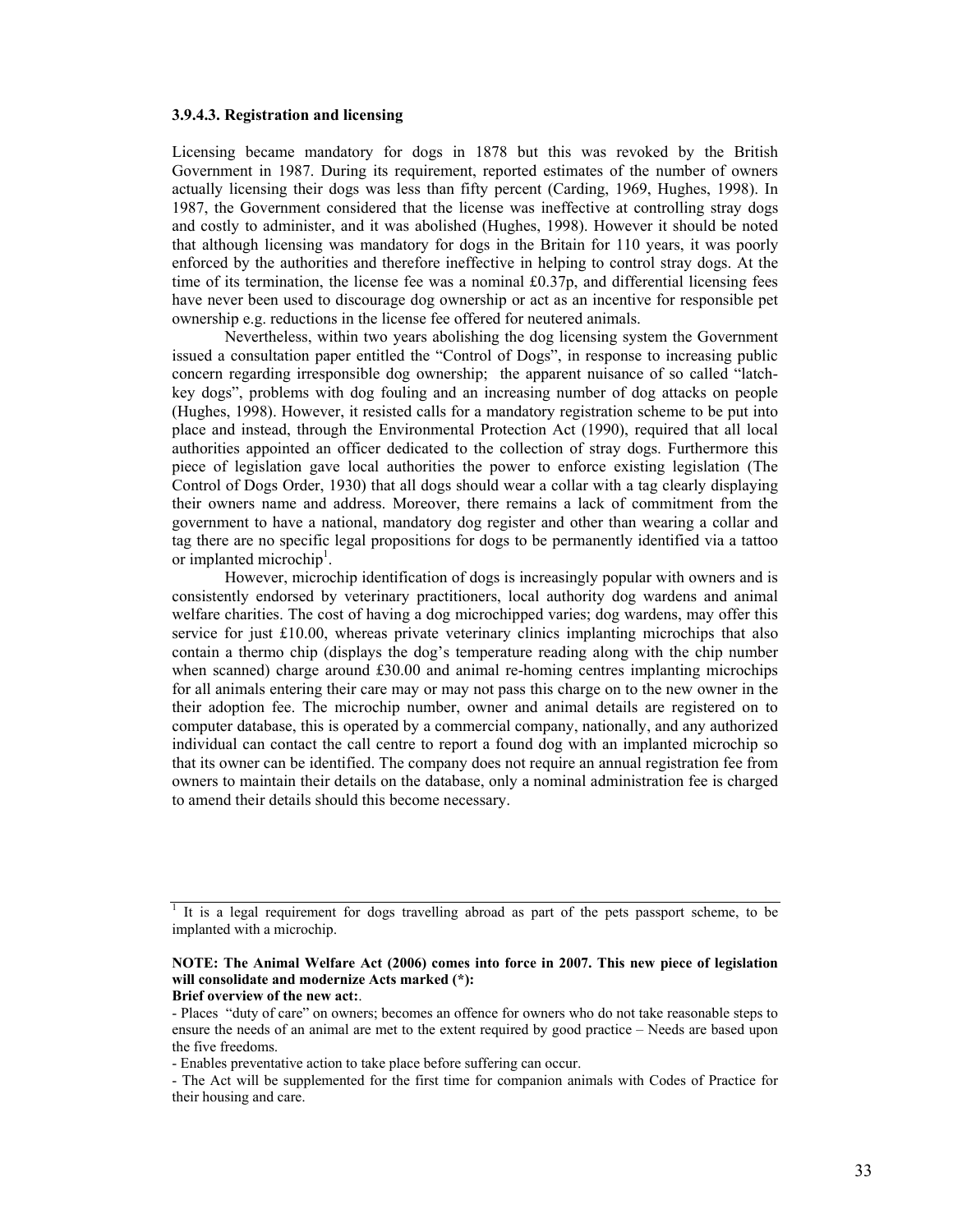#### **3.9.4.4. Responsibility for strays**

The Dogs Act (1906) gives the Police the power of seizure and disposal of stray dogs. By law stray dogs must be held for seven days to enable the owner to reclaim them before they can be re-homed or destroyed. Carding, writing in 1969, reports that the Police pass on stray dogs to animal shelters for housing for the statutory holding period. Furthermore, the duties for responding to members of the public's reports of stray dogs and their collection at this point were almost exclusively carried out by the Royal Society for the Prevention of Cruelty to Animals (RSPCA) Inspectorate. Government activity was insignificant in the control of stray dogs; housing, re-homing and the destruction of stray animals, was undertaken by animal welfare organisations who at that time were also bearing the financial burden for this work (Carding, 1969).

 In 1990 the Environmental Protection Act, was enabled and required local authorities to appoint so called "dog wardens". These nominated persons are responsible for the collection of stray dogs and they respond directly to calls from members of the public and reports from the Police. Dogs are collected; where possible returned to their owners, if not they are kenneled. Local authorities have arrangements with private boarding kennels or animal shelters to accommodate, stray dogs up to seven days. The local authority pays a kenneling fee to cover the costs of housing dogs for the statutory period. After, seven days if dogs have not been reclaimed by their owner, they can be placed in to the care of an animal welfare organisation for re-homing, or they can be euthanatized. Owners reclaiming their dogs are charged a fee. It should be noted that the Police remain ultimately responsible accepting stray dogs from members of the public outside of dog warden working times (9 – 5pm Monday to Friday). However, the Clean Neighborhoods and Environment Act (2005) will in due course give sole responsibility for the receiving and handling of stray dogs to local authority dog wardens.

#### **3.9.4.5. The owned dog population**.

Before, 1980 reliable estimates of the number of dogs in the UK were not collated; dog numbers in the 1970's were thought to be around 12 million. Since 1980, the Pet Food Manufacturers Association (PFMA) has annually reported estimates of dog numbers in the UK and these can be viewed in Figure 1. Since annual reporting began in 1980, dog numbers peaked in the early 1990's to 7.5 million. Numbers have continued to decline since then and the estimated UK dog population currently stands at 6.1 million (PFMA, 2002). The PFMA, estimates that seventy-seven percent of owned dogs are pure breeds and twenty-three percent are mongrels (cross breeds).



**Fig. 1.** Pet Food Manufacturers Associations (PFMA) estimates of the number of owned dogs in the UK.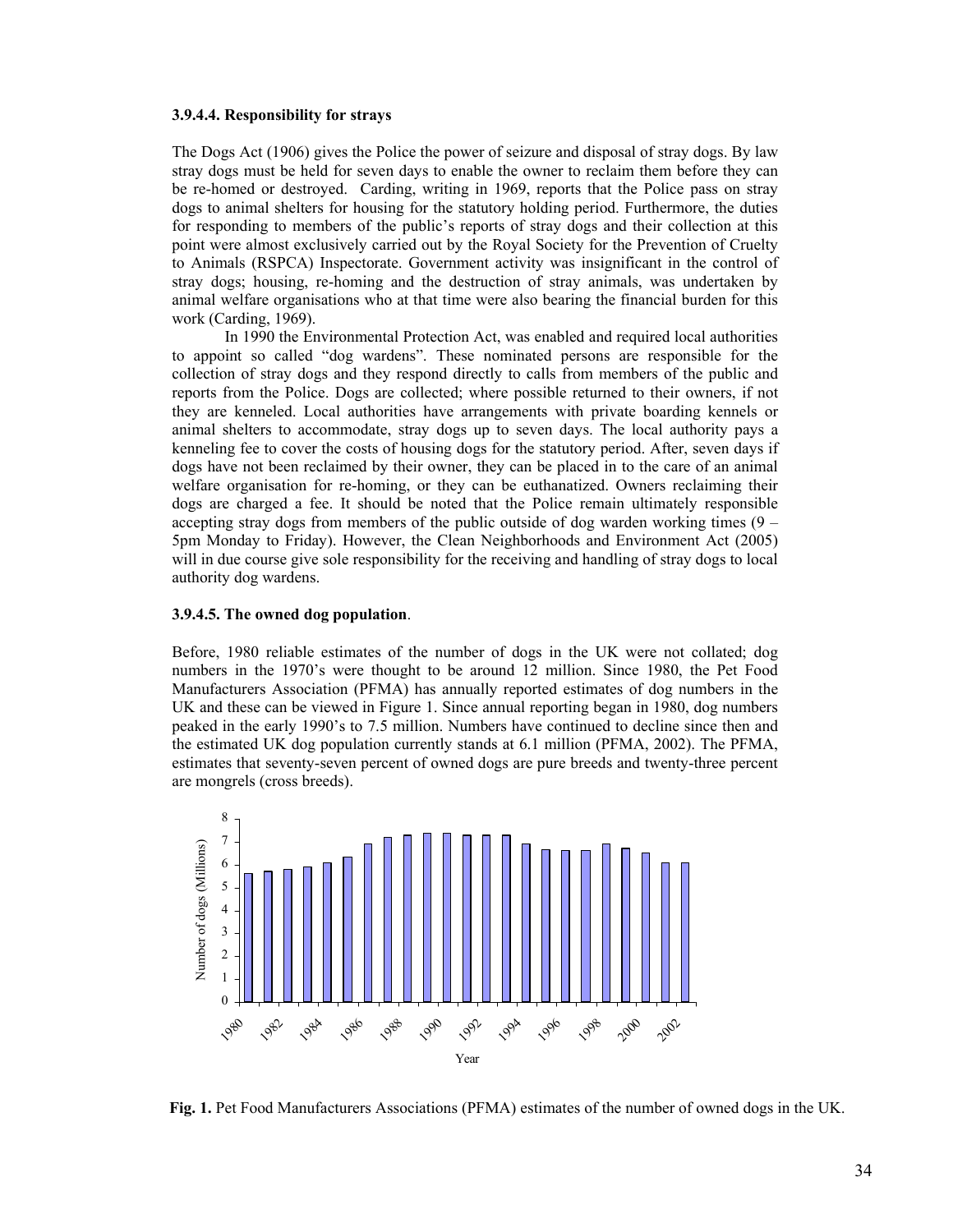#### **3.9.4.6. Origins and numbers of the stray dog population**

#### **i) Historical perspective**

Finding historical data that accurately details the numbers and source of stray dogs in the UK, in common with the other case studies, has proved difficult; this type of information clearly went unrecorded and received very little government and public attention. A paper written by Carding in 1969, giving an overview of the significance and dynamics of the stray dog population in the UK reported that the RSPCA was receiving 300,000 unwanted dogs a year, there was no distinction between dogs collected as strays and those handed over by their owners. At the time of writing, Carding (1969) reported that the situation was continuing to worsen and considerable numbers of stray dogs were being dealt with by animal welfare organisations with no government intervention to help tackle the cause of the problem.

 The overwhelming factors contributing to the problem at that time were the uncontrolled reproduction and roaming of pets. The veterinary profession was not united in its recommendations for the routine neutering of dogs, indeed some considered it to be unethical (Carding, 1969). Furthermore, it was common for dogs to be unrestrained for periods of time being permitted to roam by their owners. The police rarely prosecuted owners who persistently allowed their dogs to stray and hence there was no incentive for owners to alter their behaviour. Furthermore, because licensing and identification of dogs was poorly adhered to by owners (as a result of poor enforcement by the relevant authorities), reuniting dogs with their rightful owners was exceedingly difficult. This was compounded by a significant minority of owners, not making an effort to trace their dogs when they did not return home.

 Between 1973 and 1976 the RSPCA observed a dramatic drop in the number of unwanted animals coming in to its care. There was a decrease of approximately 130,000 animals over the two year period (Personal communication; Bowles, 2006). Although the number of unwanted animals being housed by the RSPCA has continued to decline, and in 2005 the figure stood at just below 75,000, it has never observed such a dramatic drop since the mid 1970's. It is unclear what factors initiated this dramatic fall or whether it followed an equally dramatic fall in the numbers of owned dogs in the UK.

#### **ii) The last 20 years**

Since 1998, the Dogs Trust has undertaken an annual survey of local authorities regarding the numbers and fate of stray dogs that they collected (Figure 2). There has been a gradual decline in the numbers of stray dogs that local authorities seize (24% decrease from 1998 to 2006), a marginal increase in the proportion of those seized dogs that are subsequently homed and a 64% reduction in the numbers that are euthanatized. In 2006, six percent of stray dogs were euthanized (Dogs Trust). The national dog wardens association (NDWA) estimates the percentage of dogs returned to their owners in 2003 was approximately fifty-four percent, a six percent increase when compared to previous years, which NDWA attributed to the increased use of permanent means of dog identification such as microchip and tattoo.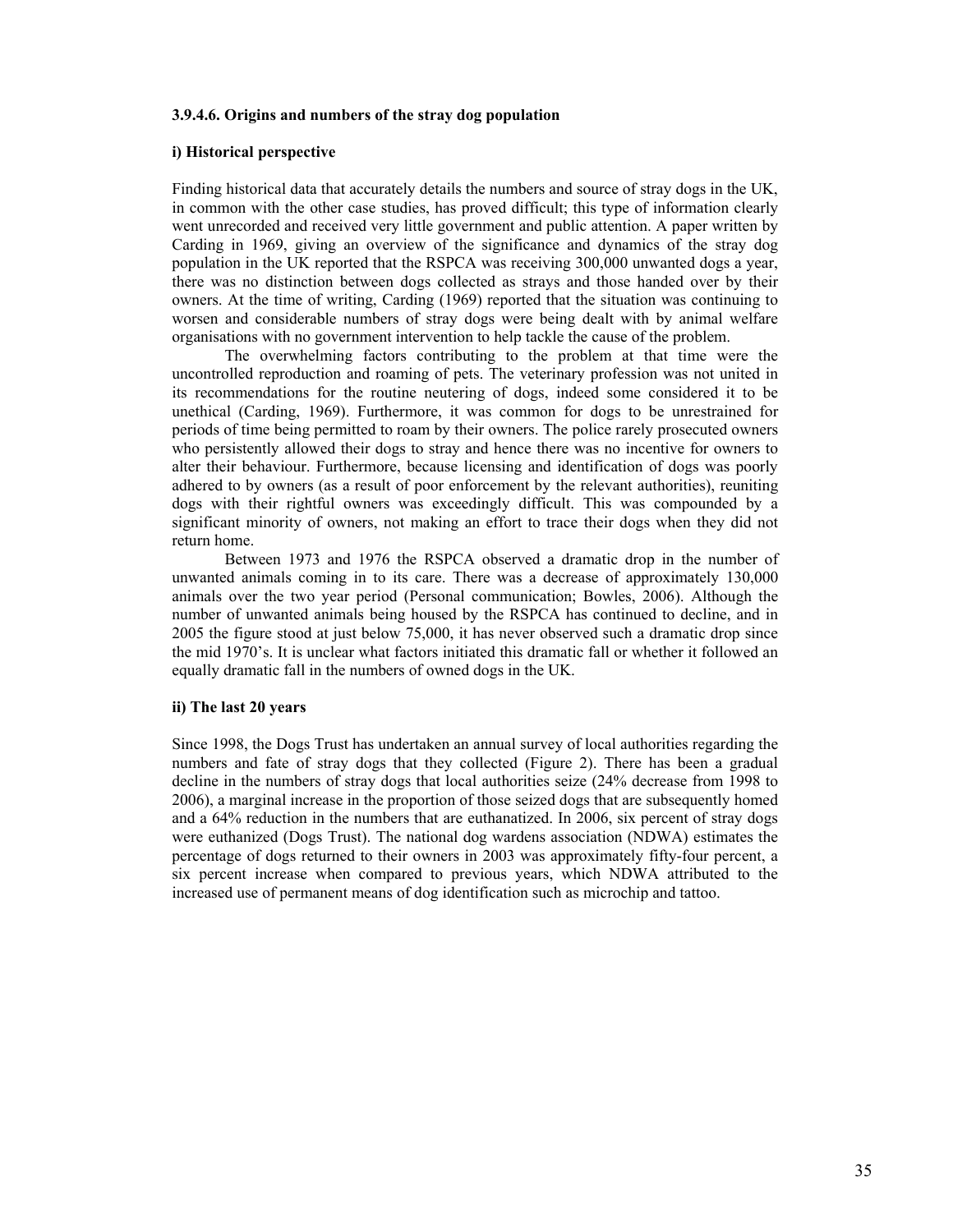

**Fig 2.** The number of stray dogs being seized by local authority dog wardens in the UK. Source Dogs Trust: Surveys conducted on behalf of the Dogs Trust by NOP.

 If we take into account the observations of Carding, published in 1969, that entire, free-roaming pets were the largest contributing factor to the stray problem, we might surmise that the gradual decrease in stray numbers processed by local authorities may also be due to an increase in the number of dogs being neutered and a decrease in the number of dogs permitted to roam. Indeed, the first dog wardens that were attached to the environmental health department of the City of Dundee district council in 1981 found exactly that. During the 1980's the Dundee dog wardens were responsible for the collection of stray dogs. However, for the first ten years that this service was in operation, merely collecting stray dogs did nothing to tackle to core problem and the wardens did not see a significant reduction in strays. Most strays were puppies and young dogs, suggesting that the problem lay with the over production of dogs. In response the council decided to implement a spaying scheme, whereby all bitches being re-homed from the council pound would be spayed (at the councils expense) prior to leaving. Furthermore, the council funded the cost of spaying bitches belonging to owners whose animals strayed and were subsequently reclaimed. In addition, the dog wardens, located bitches that were found to be repeatedly breeding and their owners were offered free sterilization operations for their dogs.

 This subsidized spaying scheme was introduced by the council in 1989, ten years later (twenty years after the starting the dog warden service) the number of strays being collected had decreased by 60% and the number of dogs being destroyed by 90%\*.

## **3.9.4.7. Additional factors**

#### **a) Neutering**

There are no published estimates of the proportion of dogs that have been neutered in the UK. However, there's certainly been a shift in the attitudes of veterinarians to the routine neutering of pets since Carding's (1969) publication. Indeed, owners are regularly advised on the potential long-term health benefits of neutering their pets, as well as the responsible pet ownership aspect. All sexually mature animals being re-homed from animal shelters are neutered prior to being placed in their new home. All sexually immature animals leave animal homes with a "neutering" voucher, entitling their owner to low cost neutering at a later date.

The majority of animal welfare organisations operate subsidized neutering schemes for owners who are in receipt of means tested state benefits or on low incomes. Local authorities, universally run subsidized neutering schemes that operate year round for owners on means tested benefit. The owner is issued with a voucher that entitles them to take their

\* Source: WSPA (1999), Dundee City Council (1998) personal communication.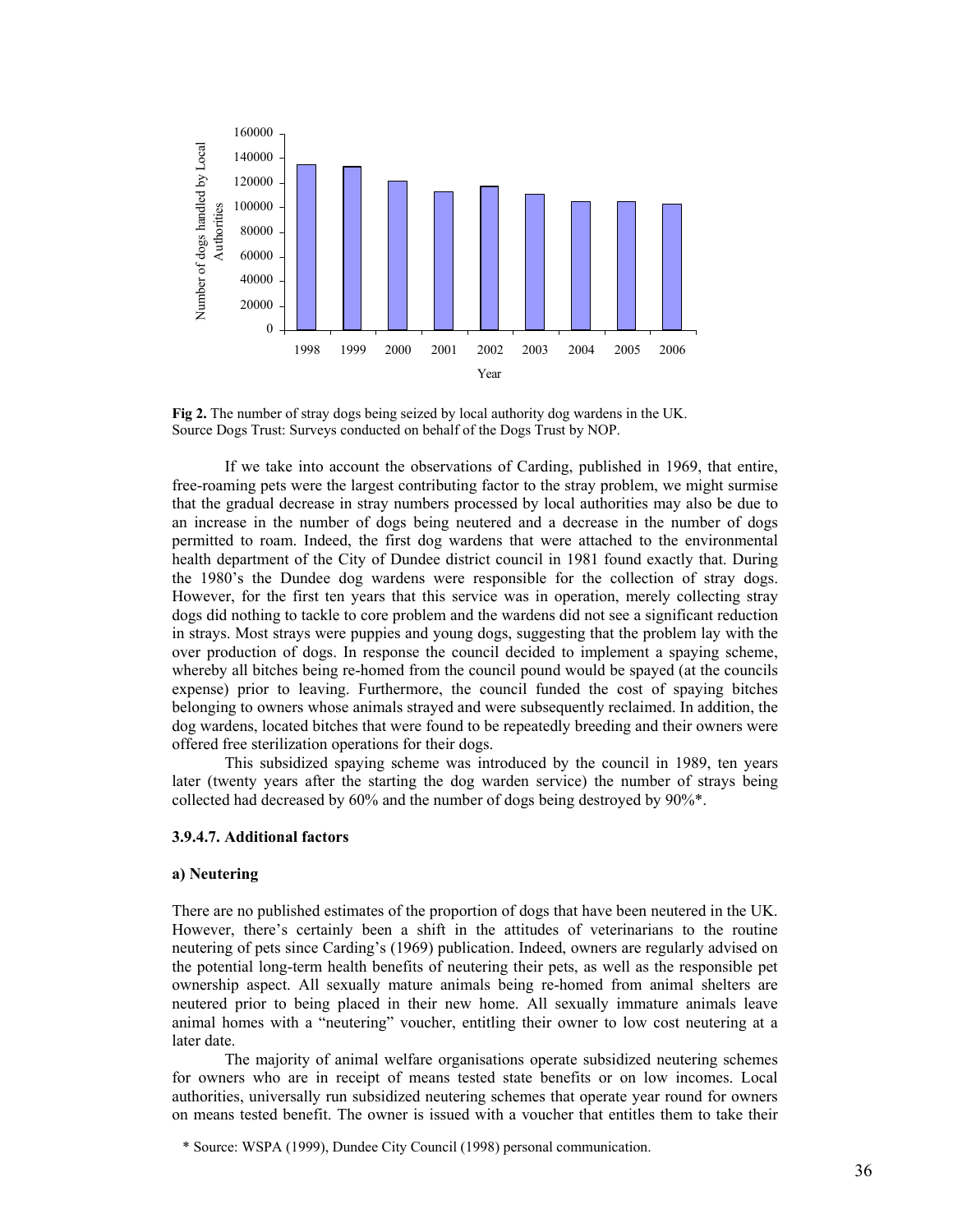pet for neutering at a participating veterinary practice, where the surgery is carried out a greatly reduced cost, this cost may be paid for entirely by the local authority (at no cost to the owner) or a portion of the cost may be borne by the owner e.g. £ 20 - £50.

#### **b) Responsible pet ownership education**

Animal welfare organisations have a long history of national campaigns and education programmes advocating responsible pet ownership. Moreover, local authority dog warden's work with communities to solve local stray dog issues; this is increasingly achieved through owner education and working with school children to promote responsible pet ownership.

#### **3.9.4.8. Concluding remarks**

The UK is unique by comparison to the three other case studies in that the government has no national strategy for reducing stray dogs; it considers stray dog issues to be the responsibility of local authorities (Hughes, 1989). Up until twenty years ago, the situation was entirely dealt with by animal welfare charities, which bore the cost associated with the capture, housing and euthanasia of stray dogs. Since 1990, all local authorities have appointed an officer responsible for stray dogs. A combination of approaches including; vociferous education of owners, encouraging and facilitating permanent identification of animals (via a microchip), and subsidising the routine neutering of pets, by animal welfare charities and local authority dog wardens alike appears to be having a positive impact on the numbers of stray dogs in the UK.

#### **4. REFERENCES**

**Carding, A.H.** 1969. The significance and dynamics of stray dog populations with special reference to the UK and Japan. *Journal of Small Animal Practice* **7:** 419 – 446.

**Chief Veterinary Inspectorate.** 2001. Report of the chief veterinary officer on Polish shelters for homeless animals 1999/2000. Warsaw, Poland.

**Chief Veterinary Inspectorate.** 2002. Report of the chief veterinary officer on Polish shelters for homeless animals 2000/2001. Warsaw, Poland.

**Chief Veterinary Inspectorate.** 2003. Report of the chief veterinary officer on Polish shelters for homeless animals 2001/2002. Warsaw, Poland.

**Chief Veterinary Inspectorate.** 2004. Report of the chief veterinary officer on Polish shelters for homeless animals 2002/2003. Warsaw, Poland.

**Chief Veterinary Inspectorate.** 2005. Report of the chief veterinary officer on s Polish helters for homeless animals 2003/2004. Warsaw, Poland.

**Dogs Trust.** 2006. Stray dog survey 2006. *A report conducted by Gfk NOP on behalf of Dogs Trust*. www.dogstrust.org.uk/press\_office/stray\_dog\_survey.2006/

**Egnevall, A., Hedhammar, A., Bonnett, B.N., Olson, P.** 1999. Survey of the Swedish dog population: age, gender, breed, location and enrolment in animal insurance. *ACTA VET SCAND* **40**(3): 231 – 240.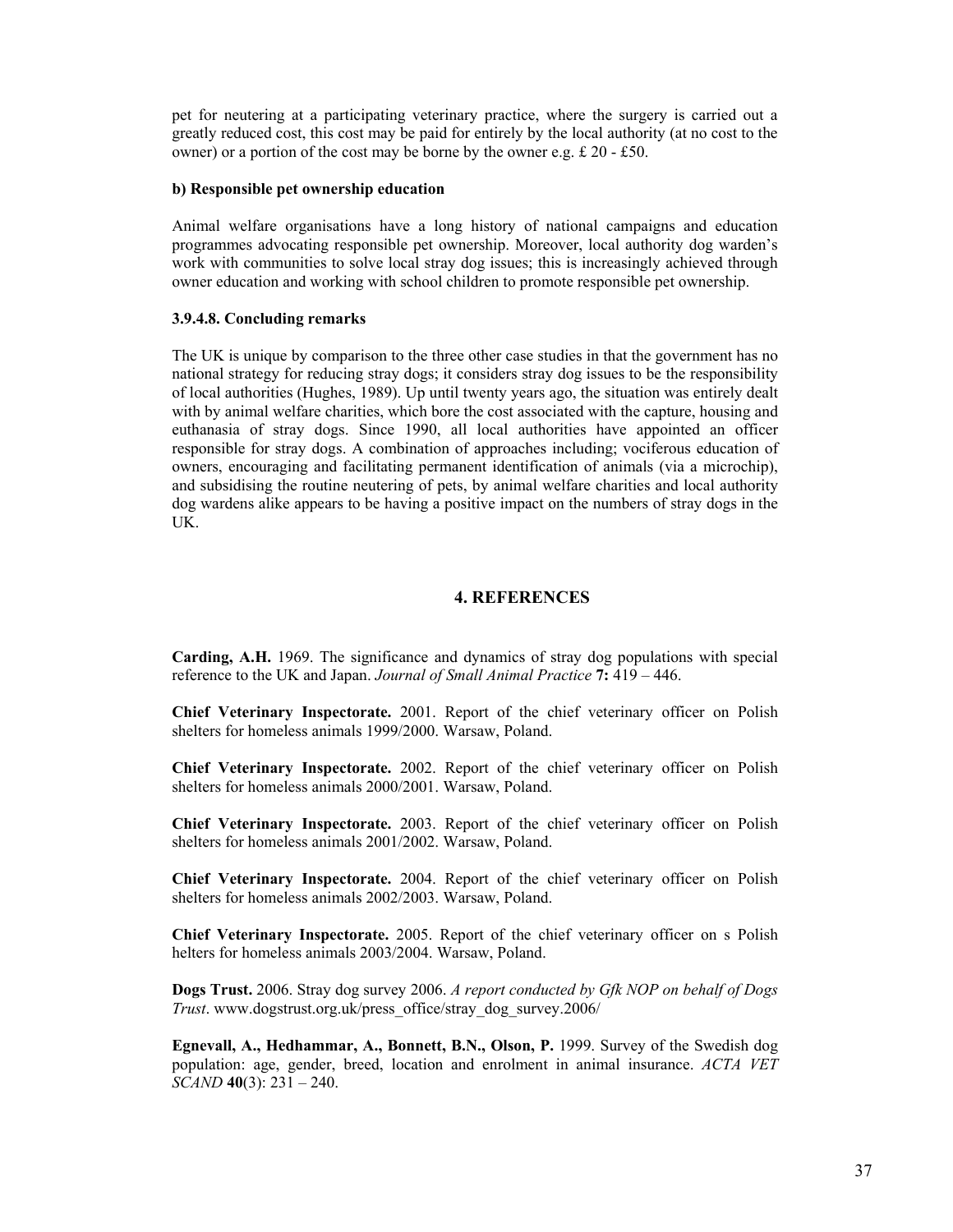**Horisberger, U., Stark, K.D., Rufenacht, J., Pillonel, C., Steiger, A.** 2004. Demographic characteristics of dog population in Switzerland. *Schweiz Arch Tierheilkd* **146**(5): 223 – 232.

**Hughes, P.** 1998. Research paper 98/6. Dogs. *Science and environment section, House of Commons library*. www.parliament.uk/commons/lib/research/rp98/rp98-006pdf.

**National Dog Wardens Association**. 2003. *NDWA Stray dog report 2002 – 2003*. www.ndwa.co.uk/info\_1.asp.

**Pet Food Manufacturers Association.** *Historical data*. www.pfma.org.uk/overall/historical\_data.htm.

**Sallander, M., Hedhammer, A., Rundgren, M., Lindberg, J.E.** 2001. Demographic data of a population of insured Swedish dogs measured in a questionnaire study. *ACTA VET SCAND*  **42**(1):  $71 - 80$ .

**WHO/WSPA.** 1990. Guidelines for dog population management. WSPA, London,UK.

**WSPA.** 1999 *Stray Dog Control*. World Society for the Protection of Animals, London, pp. 49.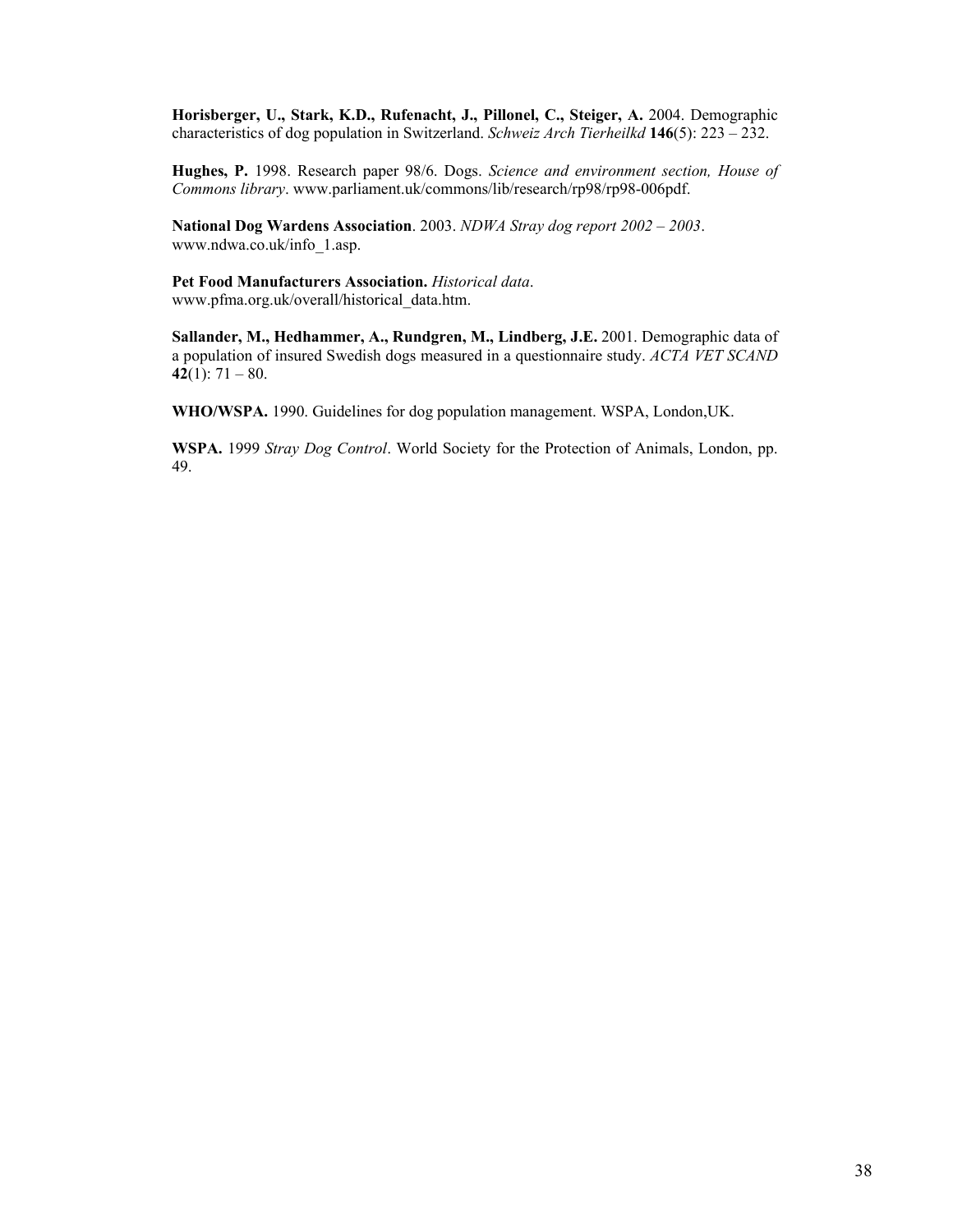**Appendix 1.1.1.** Initial email contact to WSPA Member Societies and RSPCA International Affiliates

Dear Member Society,

World Society for the Protection of Animals (WSPA) and the Royal Society for the Prevention of Cruelty to Animals International (RSPCA International) are writing a report on stray dogs and cats in Europe. We are interested in how each European country controls its stray animals. **We are asking Member Societies to help us with information by completing the questionnaire attached to this email.** The questionnaire is written as a Microsoft© Word Document.

**Please complete and return the questionnaire by MONDAY 9<sup>th</sup> OCTOBER 2006. If you cannot reply by** 09/10/06 please let me know. Any questionnaires returned after this date will still give us important information.

## **\*IMPORTANT THERE IS A PRIZE TO BE WON\***

**500 Euros worth of equipment will be given to the Member Society that sends back the best reply to the questionnaire before MONDAY 9th OCTOBER 2006.** 

A copy of the questionnaire and a letter outlining the instructions for completing the questionnaire are attached to this email.

Thank you for your help with this study,

Yours Sincerely,

Louisa Tasker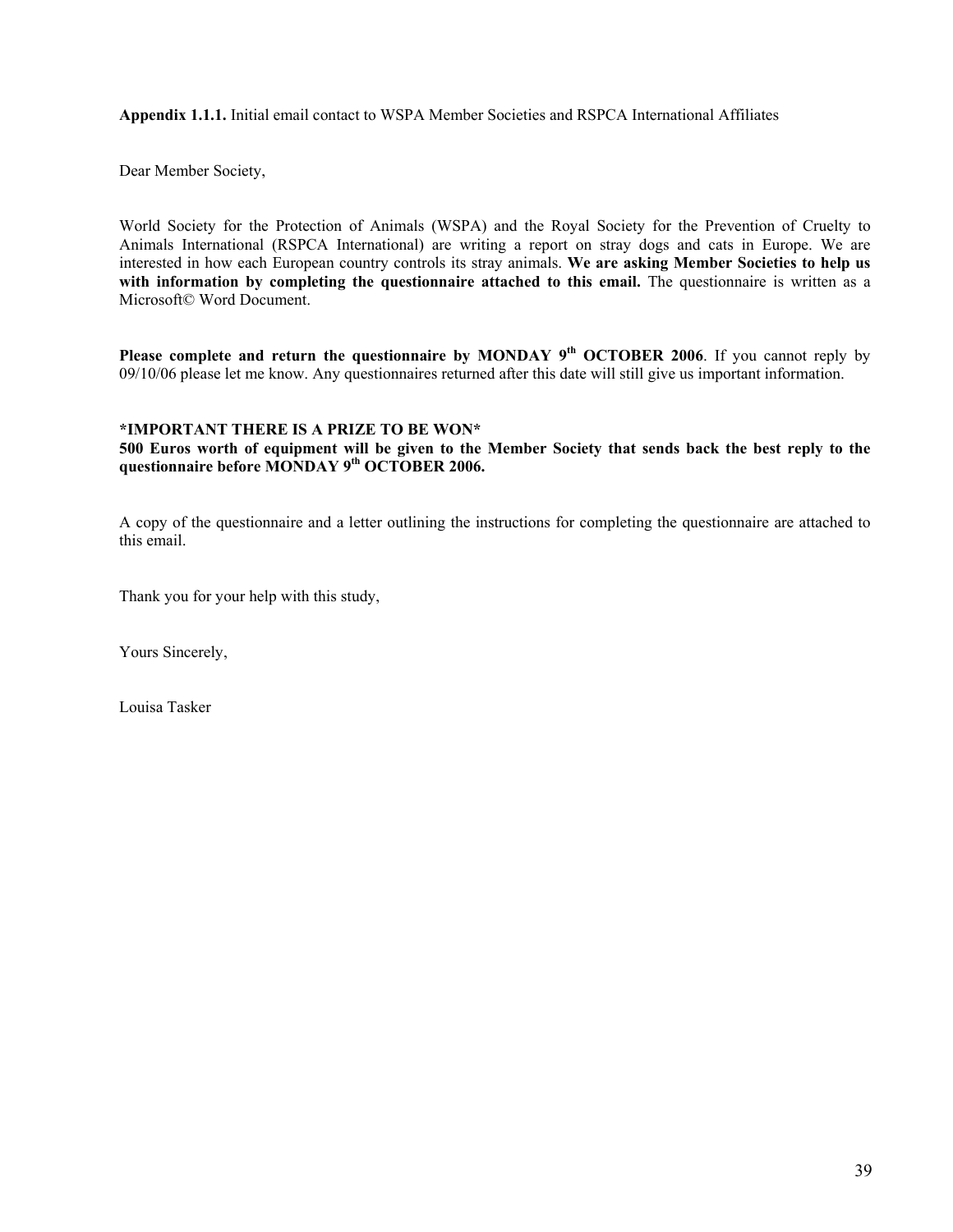**Appendix 1.1.2.** Letter to accompany questionnaire; sent as an email attachment

Thursday 21<sup>st</sup> September 2006

Dear Member Society,

World Society for the Protection of Animals (WSPA) and the Royal Society for the Prevention of Cruelty to Animals International (RSPCA International) are writing a report on stray dogs and cats in Europe. We are interested in how each European country controls its stray animals. **We are asking Member Societies to help us with information by completing the questionnaire attached to this email.** The questionnaire is written as a Microsoft© Word Document.

## **\*IMPORTANT THERE IS A PRIZE TO BE WON\***

**500 Euros worth of equipment will be given to the Member Society that sends back the best reply to the questionnaire before MONDAY 9th OCTOBER 2006.** 

## **Translation**

If it would help you to fill in the questionnaire we can translate it into French, Greek, Russian and Spanish. Contact **louisatasker@wspa.org.uk** to ask for translations.

## **Answering the questionnaire**

The answers you give will provide us with important information.

It would be helpful if you could answer the questionnaire in English. However, if you can give more detailed information by answering the questionnaire in your own language please do so. We are able to translate your replies into English. You will be asked to answer the questionnaire by:

- *deleting* the *incorrect* answer(s) from the options given thereby leaving only the correct answer
- placing information into a table
- giving an answer in your own words

You will be asked for national information on stray dog and cat control, but this data may not exist in each European country. Therefore, we would also like you to include data based upon the figures that you record in your society. Tell me which source of information you have used e.g. is it based on national or member society statistics.

## **Returning the questionnaire**

**Please complete and return the questionnaire by MONDAY 9<sup>th</sup> OCTOBER 2006. If you cannot reply by** 09/10/06 please let me know. Any questionnaires returned after this date will still give us important information. Return the completed questionnaire as an email attachment to louisatasker@wspa.org.uk. You can also send your replies by post or fax to WSPA Headquarters in London.

## **The report on stray dogs and cats in Europe**

Your organisation will be listed and thanked for taking part. If you do not want your details to be included in the report please let me know.

You will be able to see the report on the WSPA website when it is completed.

Yours faithfully,

Louisa Tasker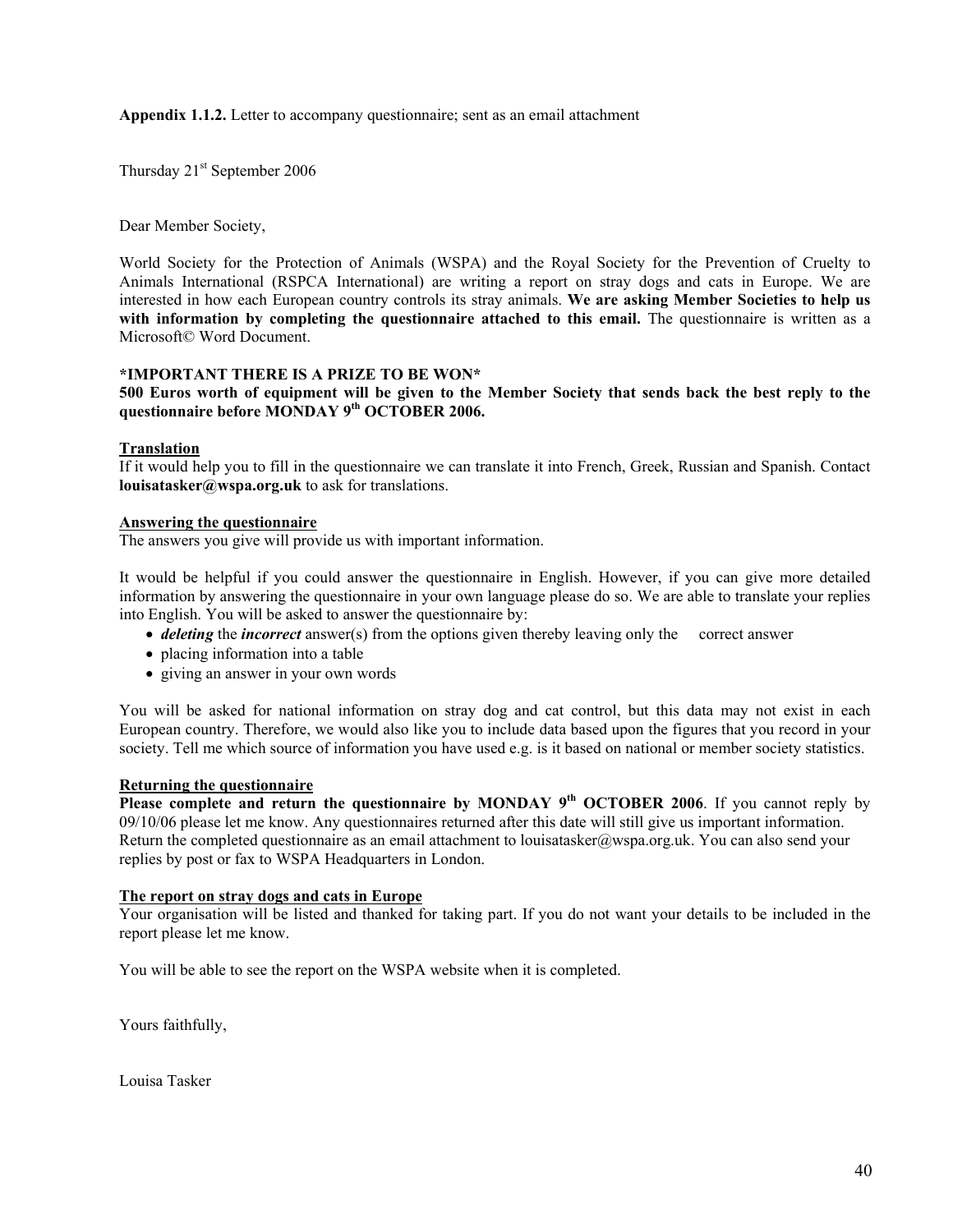#### **Appendix 1.1.3.** Questionnaire sent as an email attachment

## **Stray dog and cat control in Europe: WSPA/RSPCA Questionnaire**

Name of organisation: Address:

Telephone number: Email address: **\*\*\*\*\*\*\*\*\*\*\*\*\*\*\*\*\*\*\*\*\*\*\*\*\*\*\*\*\*\*\*\*\*\*\*\*\*\*\*\*\*\*\*\*\*\*\*\*\*\*\*\*\*\*\*\*\*\*\*\*\*\*\*\*\*\*\*\*\*\*\*\*\*\*\*\*\*\*\*\*\*\*\*\*\*\*\*\* 1. LEGISLATION Is there any legislation in your country on:** Is the legislation national or municipal? **a. Animal welfare or animal protection including animal cruelty:** YES/NO National/Municipal Details: **b. Animal abandonment:** YES/NO National/Municipal Details: **c. Who can own a pet:** YES/NO National/Municipal Details: **d. How to keep and look after pets:** YES/NO National/Municipal Details: **e. Stray animals:** YES/NO National/Municipal Details: **f. Euthanasia:** YES/NO National/Municipal Details: **g. Animal shelters:** YES/NO National/Municipal Details: **h. Collection of stray animals:** YES/NO National/Municipal Details: **i. Dangerous dogs:** YES/NO National/Municipal Details: **j. Breeding of dogs and cats:** YES/NO National/Municipal Details: **k. Sale of dogs and cats:** YES/NO National/Municipal Details:

Please give a brief summary or tell us who to contact for further information on the legislation.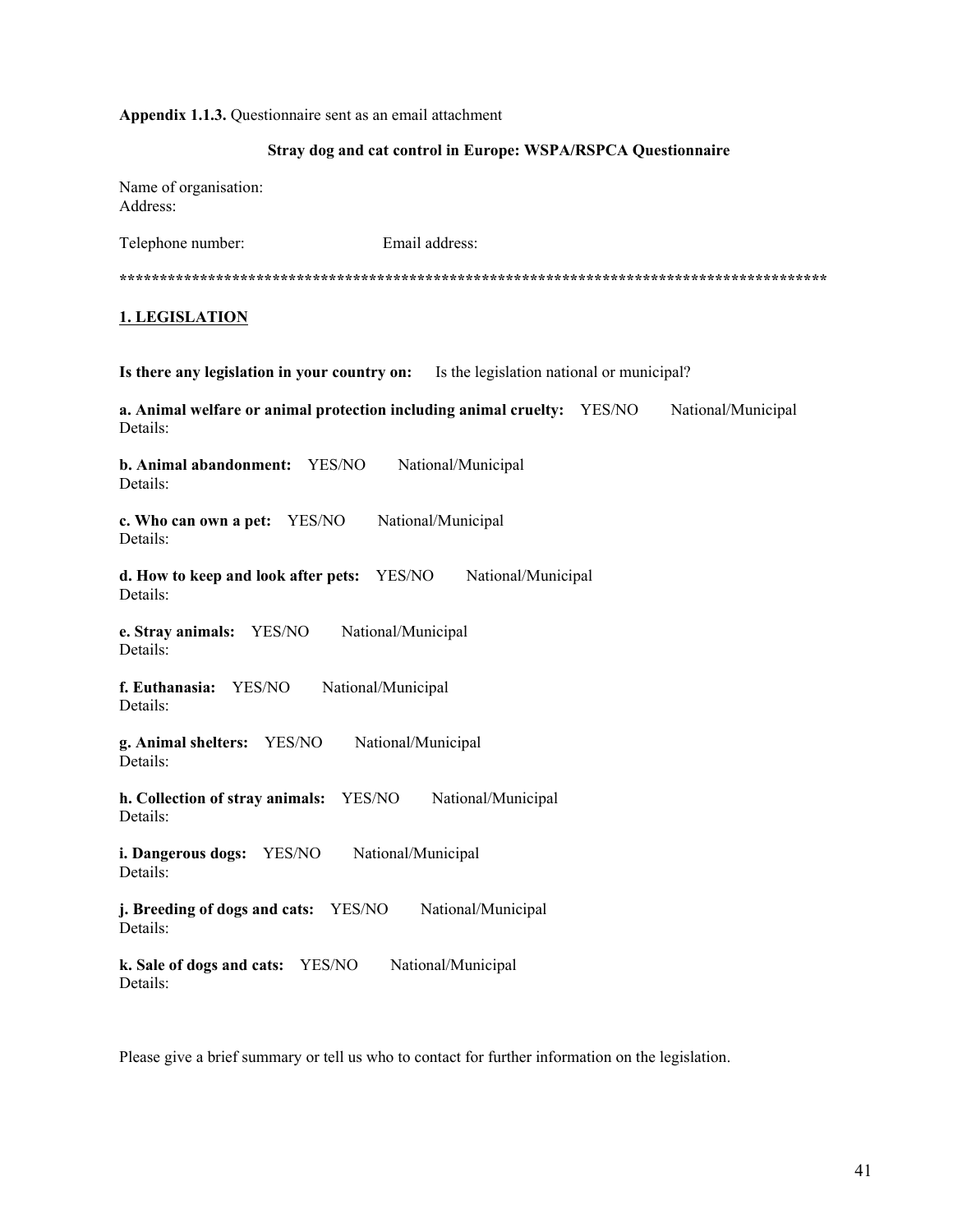## **2. REGISTRATION AND LICENSING**

**A) Is there a licensing or registration scheme in your country for** *dogs:* YES/NO *cats:* YES/NO

**If No: - Is there a new law in progress? Or being proposed for the future?** YES/NO Give details:

**If Yes: - Is the registration scheme compulsory or voluntary?** Compulsory/Voluntary

 **- Who runs it?** Animal welfare organisation Commercial organisation Municipality Central Government Other: please specify:

**- How much does it cost to register or buy a licence?** 

- **Does the owner have to renew the licence or registration each year?** YES/NO

**- Has registration worked in reducing the number of strays?** YES/NO

| B) How are dogs and cats identified? |                                     | Dogs   | Cats   |
|--------------------------------------|-------------------------------------|--------|--------|
|                                      | Identification tag worn on a collar | YES/NO | YES/NO |
|                                      | Tattoo                              | YES/NO | YES/NO |
|                                      | Microchip/Identichip YES/NO         |        | YES/NO |
|                                      | Other (please specify) YES/NO       |        | YES/NO |

## **3. DOG AND CAT POPULATION**

**A) What is the estimate of the dog and cat population in your country?**  *dogs: cats:*

**B) Over the last five years, has the number of dogs and cats; increased, decreased, remained constant?**  *dogs: cats:*

## **4. NEUTERING**

## **A) Is there any subsidised neutering scheme in your country?** YES/NO

**If Yes:** - Who runs it? Animal welfare organisations Veterinary associations Municipality Central Government Other (please specify)

> **- Who benefits from the scheme? e.g. people on low wages or people who live in a certain region/ location:**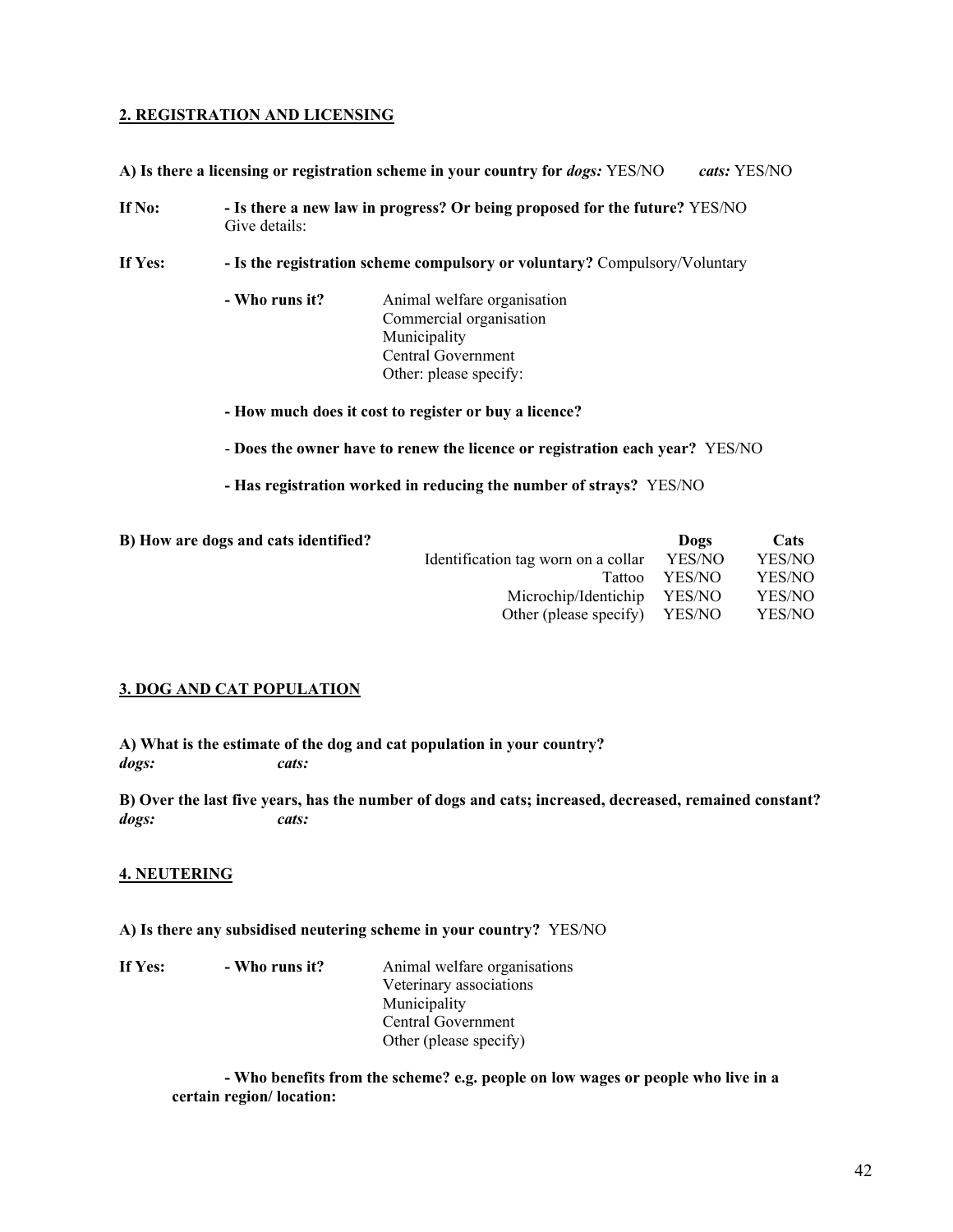**B) Is early age neutering done in your country for?**  *dogs* YES/NO *cats*YES/NO

## **5. SHELTERS**

**A) How many shelters are there in your country for dogs and cats?** 

| B) What proportion $(\%)$ of shelters are run by: | Central Government $(\% )$ :           |
|---------------------------------------------------|----------------------------------------|
|                                                   | Municipalities $(\% )$ :               |
|                                                   | Commercial organisations $(\% )$ :     |
|                                                   | Animal welfare organisations $(\% )$ : |
|                                                   | Veterinary associations $(\% )$ :      |
|                                                   | Other (please specify) $(\%)$ :        |
|                                                   |                                        |

## **6. STRAYS**

**A) Has the number of stray dogs and cats: increased, decreased or stayed the same over the last 5 years?**  Please state for *dogs: cats:*

**B) Does anybody monitor the number of stray dogs and cats in your country?** YES/NO

## **C) What percentage of stray dogs and cats that are captured are:**

*If you are able to supply data from your society as well as national information please include this in your answer. Tell me which information is based on national figures and which is from your society. Record your answer in the table.* 

|                                                       | Cats | Dogs |
|-------------------------------------------------------|------|------|
| - Lost but owned by someone $(\% )$                   |      |      |
| - Owned by someone, but allowed to roam $(\%)$        |      |      |
| - Unwanted and abandoned by their owner $(\%)$        |      |      |
| - Were never owned and have always roamed free $(\%)$ |      |      |

**D) Under the law, how long is a found dog or cat allowed to be kept before being re-homed or destroyed?**  *dogs cats*

## **7. CONTROL OF STRAY DOGS AND CATS**

| A) How is the stray dog or cat population controlled in your country?<br>Animals are <i>not</i> caught; but <i>culled or killed</i> in their environment<br>Animals are <i>caught</i> , held until they are <i>neutered</i> and then <i>released</i><br>Animals are <i>caught</i> and held at facilities before <i>re-homing or euthanasia</i> | Dogs<br>YES/NO<br>YES/NO<br>YES/NO | Cats<br>YES/NO<br>YES/NO<br>YES/NO |
|------------------------------------------------------------------------------------------------------------------------------------------------------------------------------------------------------------------------------------------------------------------------------------------------------------------------------------------------|------------------------------------|------------------------------------|
| B) What methods are used to catch stray dogs and cats?                                                                                                                                                                                                                                                                                         | Dogs                               | Cats                               |
| <b>Nets</b>                                                                                                                                                                                                                                                                                                                                    | YES/NO                             | YES/NO                             |
| <b>Sacks</b>                                                                                                                                                                                                                                                                                                                                   | YES/NO                             | YES/NO                             |
| Capture poles                                                                                                                                                                                                                                                                                                                                  | YES/NO                             | YES/NO                             |
| <b>S</b> nares                                                                                                                                                                                                                                                                                                                                 | YES/NO                             | YES/NO                             |
| Traps                                                                                                                                                                                                                                                                                                                                          | YES/NO                             | YES/NO                             |
| Anaesthetic dart                                                                                                                                                                                                                                                                                                                               | YES/NO                             | YES/NO                             |
| Other (please specify):                                                                                                                                                                                                                                                                                                                        | YES/NO                             | YES/NO                             |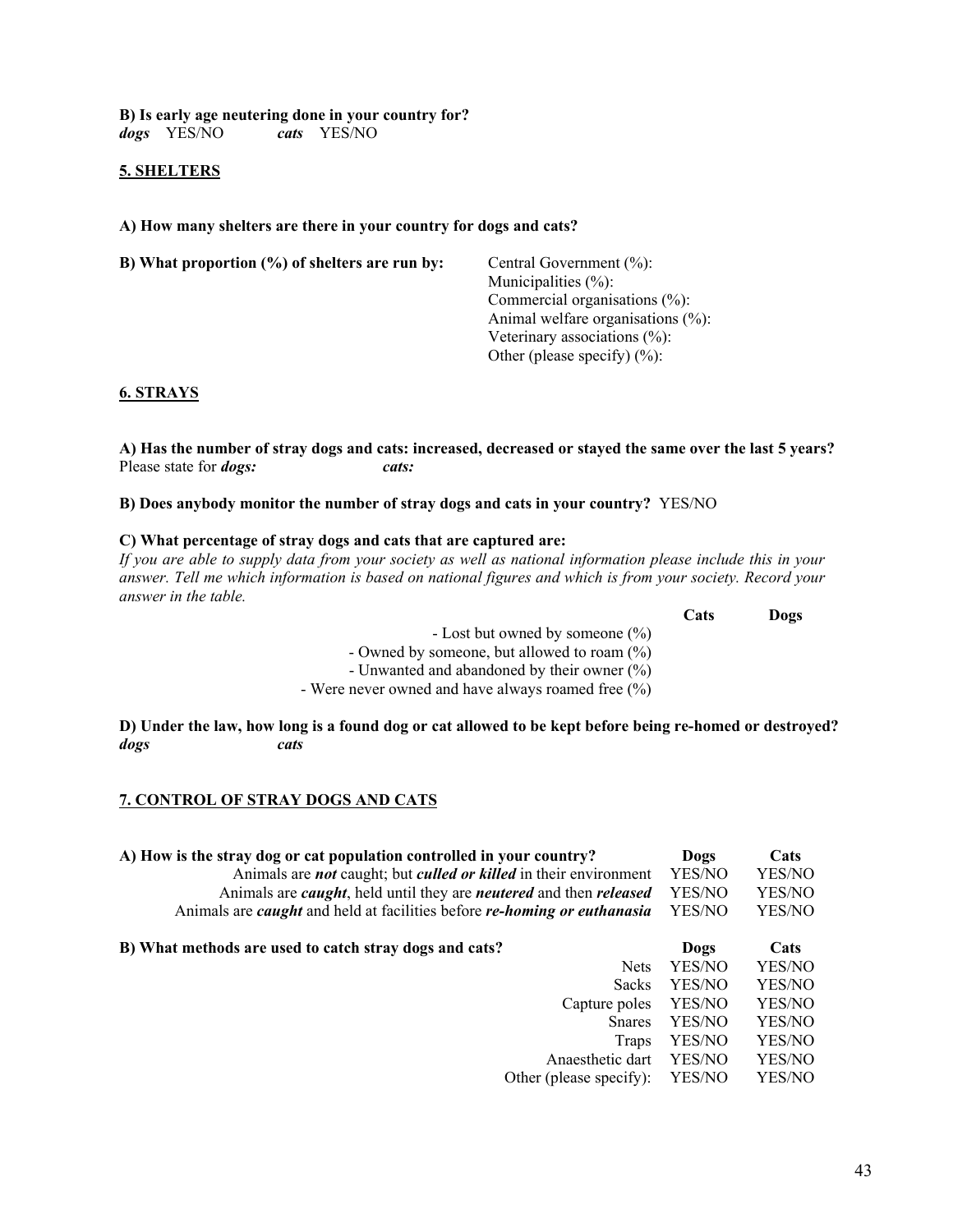## **C) Who is responsible for catching stray dogs and cats?**

## **D) Do they get trained in catching and handling methods?** YES/NO

**If Yes:** - Give brief details of training courses and state who operates them:

## **E) Who is responsible for keeping stray dogs and cats when they are found?**

## **F) Catch, Neuter, Release**

*If you are able to supply data from your society as well as national information please include this in your answer. Tell me which information is based on national figures and which is from your society. Record your answer in the table.* 

| i) How are dogs and cats neutered/sterilized?    | Dogs                  | Cats |
|--------------------------------------------------|-----------------------|------|
|                                                  | Surgery YES/NO YES/NO |      |
| By chemical methods (give details) YES/NO YES/NO |                       |      |

**ii) How long are dogs and cats held after neutering before being released?** 

**iii) Where are dogs and cats released after they have been neutered?** 

**iv) Are there any problems with controlling stray dogs and cats using "catch, neuter and release"?** YES/NO (Please give details)

## **8. EUTHANASIA**

#### **A) Culling**

| - What methods are used to cull dogs and cats in their environment:                          | Dogs        | Cats   |
|----------------------------------------------------------------------------------------------|-------------|--------|
| Poison bait (please specify)                                                                 | YES/NO      | YES/NO |
| Shooting                                                                                     | YES/NO      | YES/NO |
| Other (please specify)                                                                       | YES/NO      | YES/NO |
| - Who culls dogs and cats?                                                                   | <b>Dogs</b> | Cats   |
| Members of the public/community                                                              | YES/NO      | YES/NO |
| Municipality                                                                                 | YES/NO      | YES/NO |
| Central Government                                                                           | YES/NO      | YES/NO |
| Other (please specify)                                                                       | YES/NO      | YES/NO |
| B) Euthanasia at the holding facility or shelter                                             | Dogs        | Cats   |
| - What methods are used to euthanize stray dogs and cats at the holding facility or shelter? |             |        |
| Gun                                                                                          | YES/NO      | YES/NO |
| Captive bolt                                                                                 | YES/NO      | YES/NO |
| Electrocution                                                                                | YES/NO      | YES/NO |
| Gassing                                                                                      | YES/NO      | YES/NO |
| Lethal injection:                                                                            | YES/NO      | YES/NO |
| Barbiturate                                                                                  | YES/NO      | YES/NO |
| $T-61$                                                                                       | YES/NO      | YES/NO |
| Magnesium Sulphate                                                                           | YES/NO      | YES/NO |
| Potassium Chloride                                                                           | YES/NO      | YES/NO |
| - Is chemical restraint or a sedative given prior to lethal injection?                       | YES/NO      | YES/NO |

If Yes – Please specify which:

**C) Which animals are selected for euthanasia?** e.g. old, diseased, injured, aggressive animals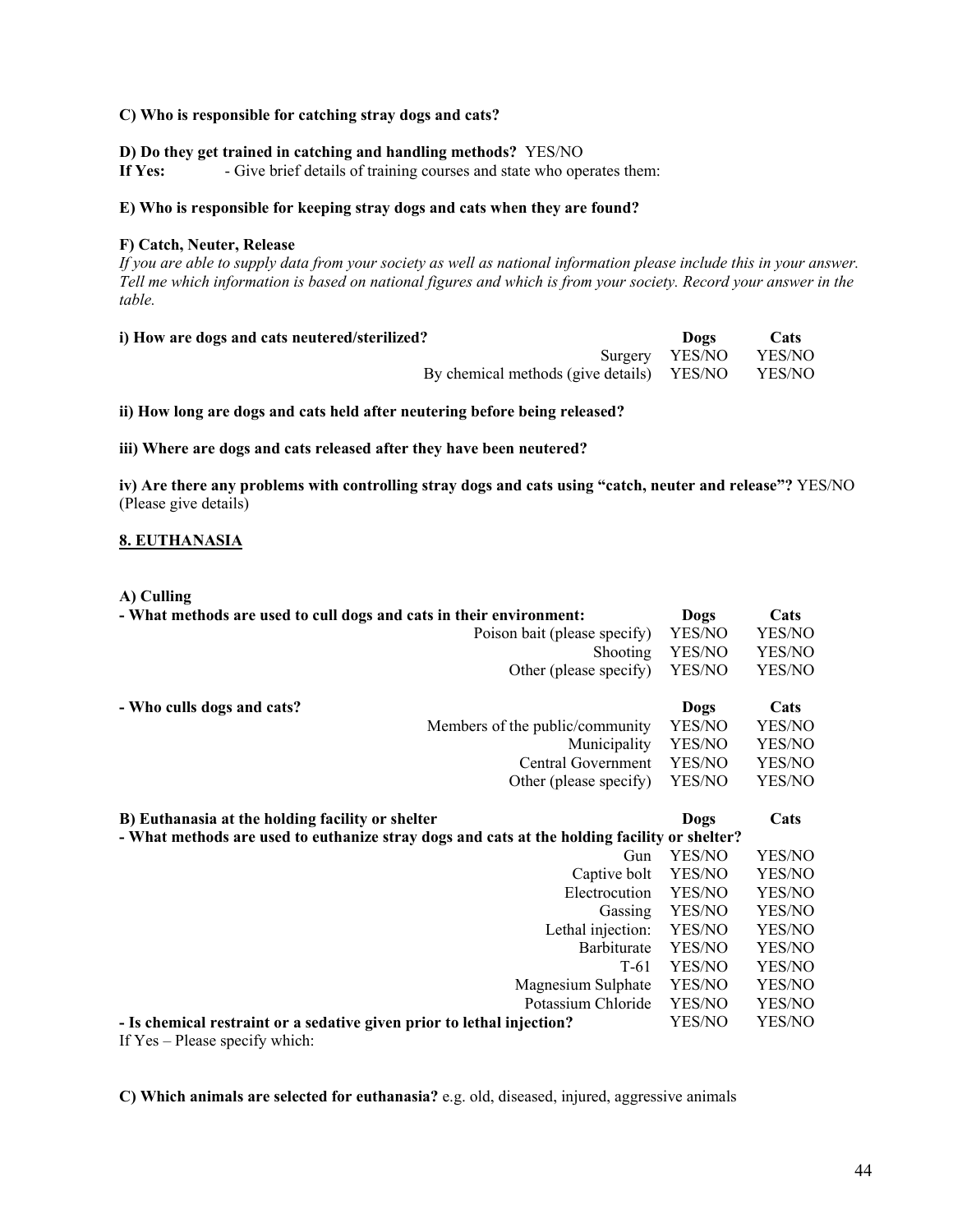## **D) Who performs euthanasia?** e.g. veterinarian, shelter staff, animal inspector, veterinary technician

## **9. OWNER EDUCATION**

#### **A) Are there any education programmes on responsible pet ownership in your country?** YES/NO

| If Yes: | - Who runs them?                                             | Central Government                                                                        |
|---------|--------------------------------------------------------------|-------------------------------------------------------------------------------------------|
|         |                                                              | Municipalities                                                                            |
|         |                                                              | Animal welfare organisations                                                              |
|         |                                                              | Other (please specify)                                                                    |
|         | - are they run nationwide or are there regional differences? |                                                                                           |
|         |                                                              | - are there any examples where "responsible pet ownership" education has helped to reduce |
|         | the stray dog or cat population? YES/NO                      |                                                                                           |
|         | - Please give details:<br>If Yes                             |                                                                                           |

## **10. FUTURE PLANS**

**If you know of any plans that are being proposed for stray dog and cat control in your country please give details:** 

#### **SOURCES OF INFORMATION**

**Please give the source(s) of information you used to answer the questionnaire:** 

## **ADDITIONAL INFORMATION**

**Who else should we contact to get further information on stray dog and cat control in your country? (Please include their contact details)**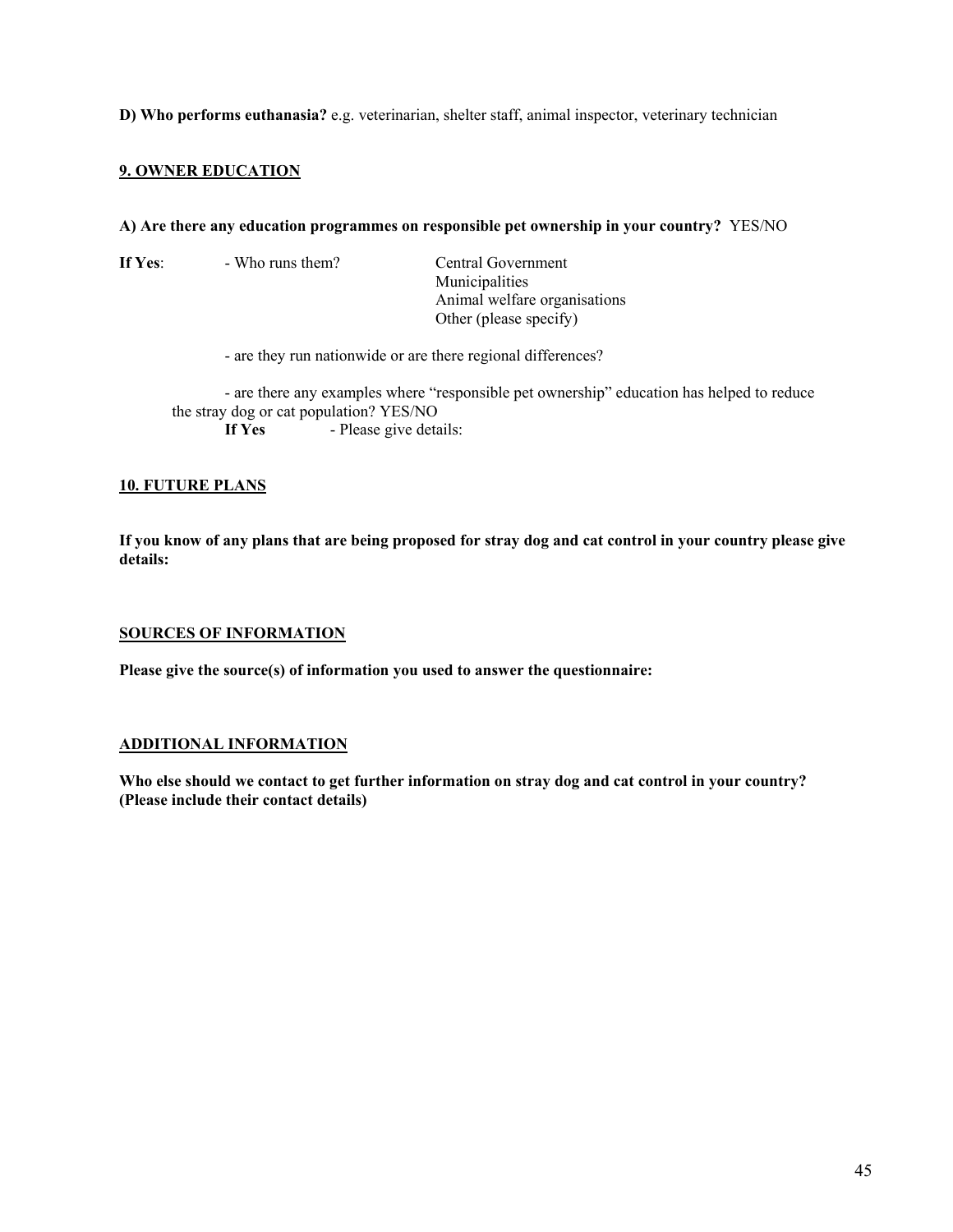**Appendix 1.1.4.** RSPCA International stray dog postal questionnaire 1999.

## **DOG POPULATION AND CONTROL**

## **A Legislation**

What legislation is there on a. Stray animals

- b. Euthanasia
- c. Dog Control
- d. Shelters
- e. Collection of stray animals
- f. Dangerous dogs

Please give a brief summary or enclose the legislation. Is this national or municipal?

## **B Strays**

Under the law, how long is a found dog allowed to be kept before being rehomed or destroyed?

Who is responsible for keeping the dog?

Are there examples where the stray animal problem is being reduced?

## **C Neutering**

Is there any subsidised neutering scheme run in your country?

If 'yes': Who runs it?

- a. Animal welfare organisation
- b. Local/national government
- c. Other

Who qualifies for the scheme?

Are there examples of neutering where this has reduced the stray animal problem? Please give examples.

## **D Shelters**

How many shelters for dogs and cats are there in your country?

Of these, how many are run by:

- a. Local authorities
- b. Commercial organisations
- c. Animal welfare organisations

## **E Licensing and registration**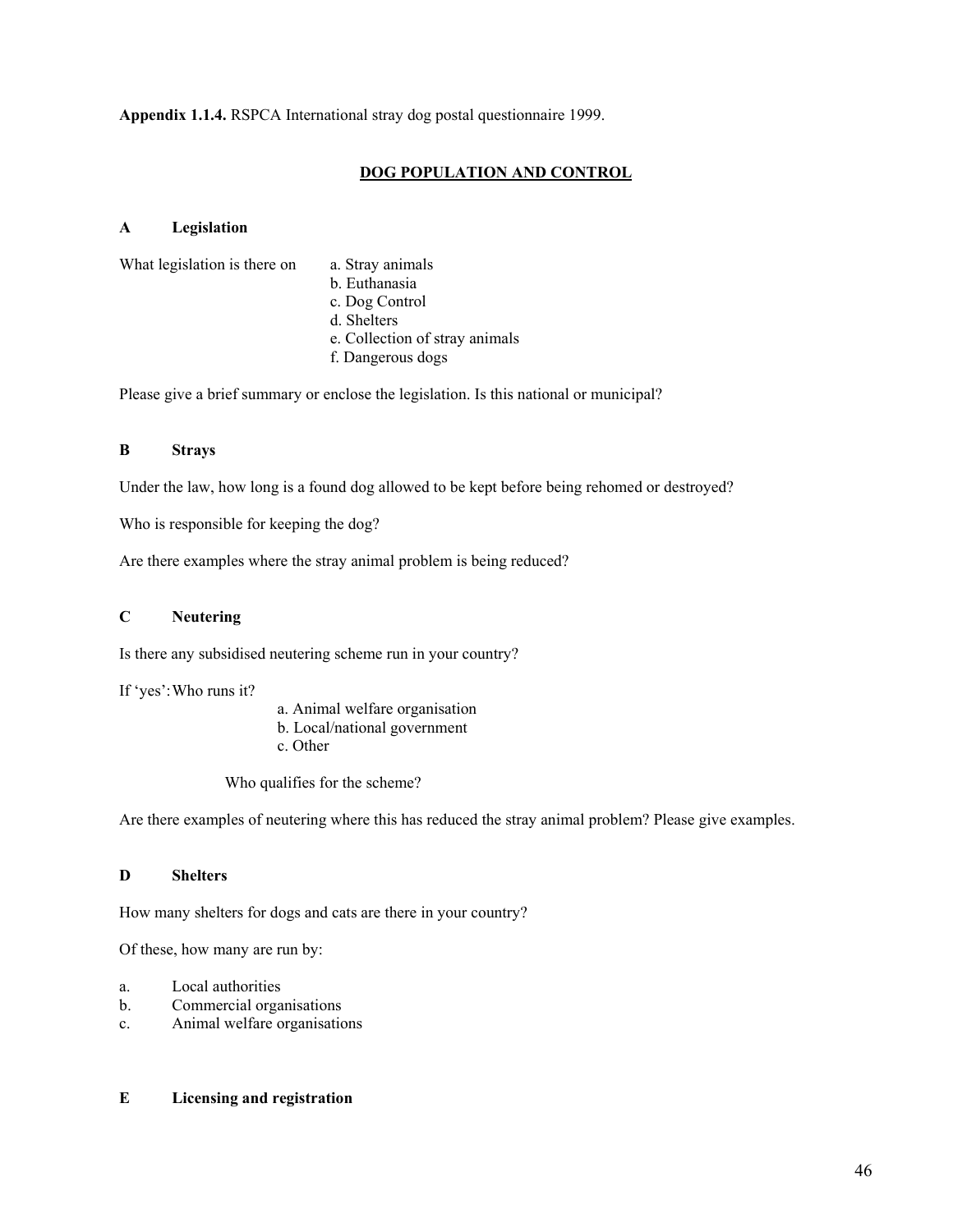Is there a licensing or registration scheme in your country for:

 a. dogs b. cats

if 'no': Is a new law in progress?

If 'yes': Is this compulsory or voluntary?

Who maintains it?

- a. Animal welfare societies
- b. Commercial organisation
- c. Local or national government
- d. Other

How is the dog identified?

- a. Microchip
- b. Tattoo
- c. Identification tag

How much does it cost?

Does it work in reducing the number of strays?

## **F Population**

What is the estimated dog population in your country?

Over the last 5 years, has this number:

- a. Increased
- b. Decreased
- c. Remained constant
- d. Don't know

How many of the dogs in your country are estimated to be:

| a.          | <b>Strays</b> | Pedigree |
|-------------|---------------|----------|
| $\mathbf b$ | Owned         | Mongrel  |

Please indicate source of information: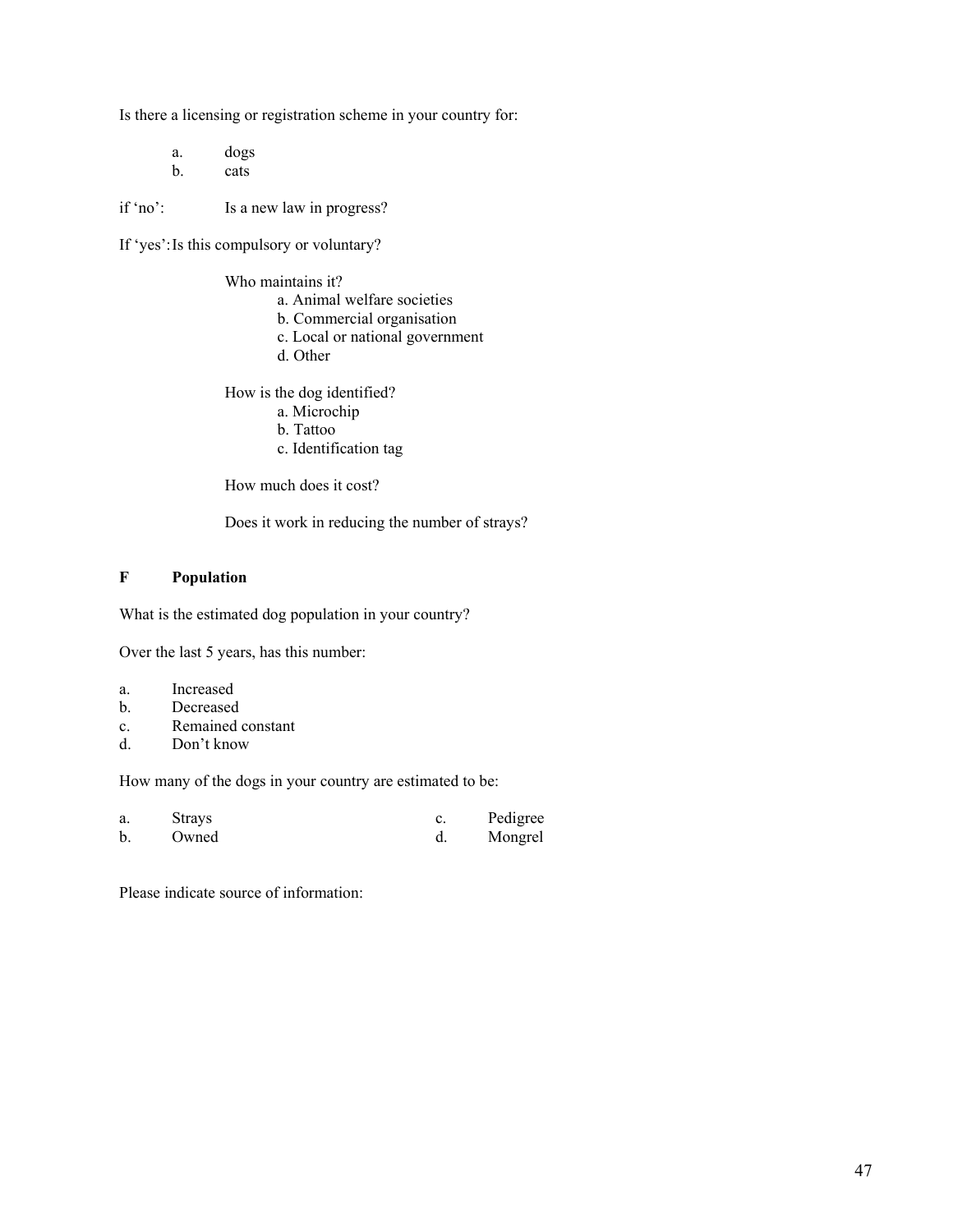| <b>COUNTRY</b>  | <b>LEGISLATION</b><br>POPULATION AND CONTROL                  |                                                |                               |                                           |                                     | <b>SOURCE</b>                                                                           |                          |                                                                                        |                                                                              |                                                            |
|-----------------|---------------------------------------------------------------|------------------------------------------------|-------------------------------|-------------------------------------------|-------------------------------------|-----------------------------------------------------------------------------------------|--------------------------|----------------------------------------------------------------------------------------|------------------------------------------------------------------------------|------------------------------------------------------------|
|                 | General/<br><b>Specific</b>                                   | Licensing/<br>registration                     | <b>Means</b><br>of ID         | <b>Responsibility</b><br>for strays       | <b>Strays</b><br>kept for           | <b>Estimated</b><br>population                                                          | <b>Stray</b><br>problem* | Euthanasia                                                                             | <b>Shelters</b>                                                              |                                                            |
| <b>Belarus</b>  | Being<br>developed                                            | Mandatory -not<br>maintained                   | ID Tag                        | Municipal<br>authorities                  | 1 day                               | No national<br>figures,<br>Increasing                                                   | 5                        | No PBS. Dogs<br>beaten/electrocuted                                                    | No numbers. Run by<br>AW NGOs                                                | Ratavanne<br>Fenix                                         |
| <b>Belgium</b>  | National,<br>specific                                         | Mandatory                                      | Tattoo/<br>M'chip             | Shelter/zoo                               | 15 days                             | No national<br>figures                                                                  | $\overline{2}$           | Legal                                                                                  | $\sim 60$ - most run by<br>AW NGOs                                           | <b>GAIA</b>                                                |
| <b>Bulgaria</b> | No<br>AW law                                                  | No single<br>programme                         | Collar<br>with<br>number      | 'The<br>community'                        | 15 days<br>(never<br>adhered<br>to) | No national<br>figures                                                                  | 5                        | No data                                                                                | No data                                                                      | National<br>Foundation for<br>the Protection of<br>Animals |
| Croatia         | Very<br>limited.<br>general                                   | Annual-at the time<br>of rabies<br>vaccination | M'chip<br>Tattoo<br>in future | 'Hygienic<br>services' (dog-<br>catchers) | 30 days                             | $\overline{-60,000}$                                                                    | $\overline{4}$           | Permissible if sick,<br>old, dangerous or an<br>unclaimed stray.                       | 2 both run by AW<br><b>NGOs</b>                                              | Croatian Kennel<br>Club, Slavonian-<br>Baranian SPA        |
| <b>Cyprus</b>   | Specific,<br>national law -<br>not enforced                   | Old compulsory<br>law - not<br>maintained      | ID Tag                        | Local<br>Authorities                      | $\omega$                            | No national<br>figures.<br>Numbers<br>constant.                                         | $\overline{4}$           | Shooting, poisoning<br>common means of<br>destruction                                  | 4 run by AW NGOs                                                             | Animal Rescue<br>Cyprus                                    |
| Czech Rep.      | National animal<br>protection law                             | Mandatory                                      | ID tag or<br>M'chip           | Local<br>Authorities                      | 5 days -<br>6 weeks                 | 750,000-<br>1million                                                                    | $\overline{4}$           | Illegal except for<br>terminally ill, very<br>old or genetically<br>malformed animals. | $\sim$ 90 of which $\sim$ 40<br>commercial.<br>remainder run by<br>AW NGOs   | Nadace                                                     |
| Estonia         | Going to<br>Parliament<br>shortly.                            | Mandatory but<br>not very well<br>followed yet | M'chip<br>and ID<br>tag       | Shelters                                  | $5 - 10$<br>days                    | No reliable<br>statistics.<br>appears to be<br>decreasing.                              | $\overline{3}$           | To be covered by<br>new law.                                                           | 8. 6 run by local<br>authorities, 1<br>commercial, 1 run<br>by a vet clinic. | University of<br>Agriculture,<br>Estonia                   |
| Greece          | None<br>Dangerous<br>Dogs law is<br>under<br>discussion       | Mandatory for<br>dogs<br>Not enforced          | $\overline{a}$                | Local<br>Authorities                      | $\sim$                              | No national<br>figures constant<br>70% owned<br>(pedigree)<br>$30\%$ stray<br>(mongrel) | $\overline{4}$           | Illegal for healthy<br>dogs                                                            | Unknown<br>Approx 16 shelters<br>15 AWO<br>1 <sub>LA</sub>                   | Greek Animal<br>Welfare Fund                               |
| Hungary         | Some outlined<br>by laws                                      |                                                |                               | Local<br>Authorities                      | 14 days                             | No national<br>figures<br>20,000<br>In Budapest                                         |                          | Legal                                                                                  | No national figures<br>1 in Budapest                                         | <b>RSPCA</b> visit                                         |
| <b>Ireland</b>  | Legislation on<br>strays, dog<br>control, danger-<br>ous dogs | Mandatory<br>ID                                | M/chp<br>ID<br>tag            | Dog pound                                 | $\overline{5}$<br>days              | 1 million                                                                               |                          | No data                                                                                | 60:<br>$25 - Local$<br>Authorities<br>$25 - AWO$                             | <b>ISPCA</b>                                               |
| Italy           | New law on<br>euthanasia                                      | Mandatory<br>Since 1991<br>$<$ 1/3 identified  | M/chp                         | State vets                                | 56<br>days                          | No figures                                                                              | 5                        | Illegal for healthy<br>dogs<br>Animals sheltered<br>for life                           | No figures                                                                   | Lega pro<br>animale                                        |

**Appendix: 1.1.5.** Results of RSPCA International postal survey of stray dog control practices in Europe, 1999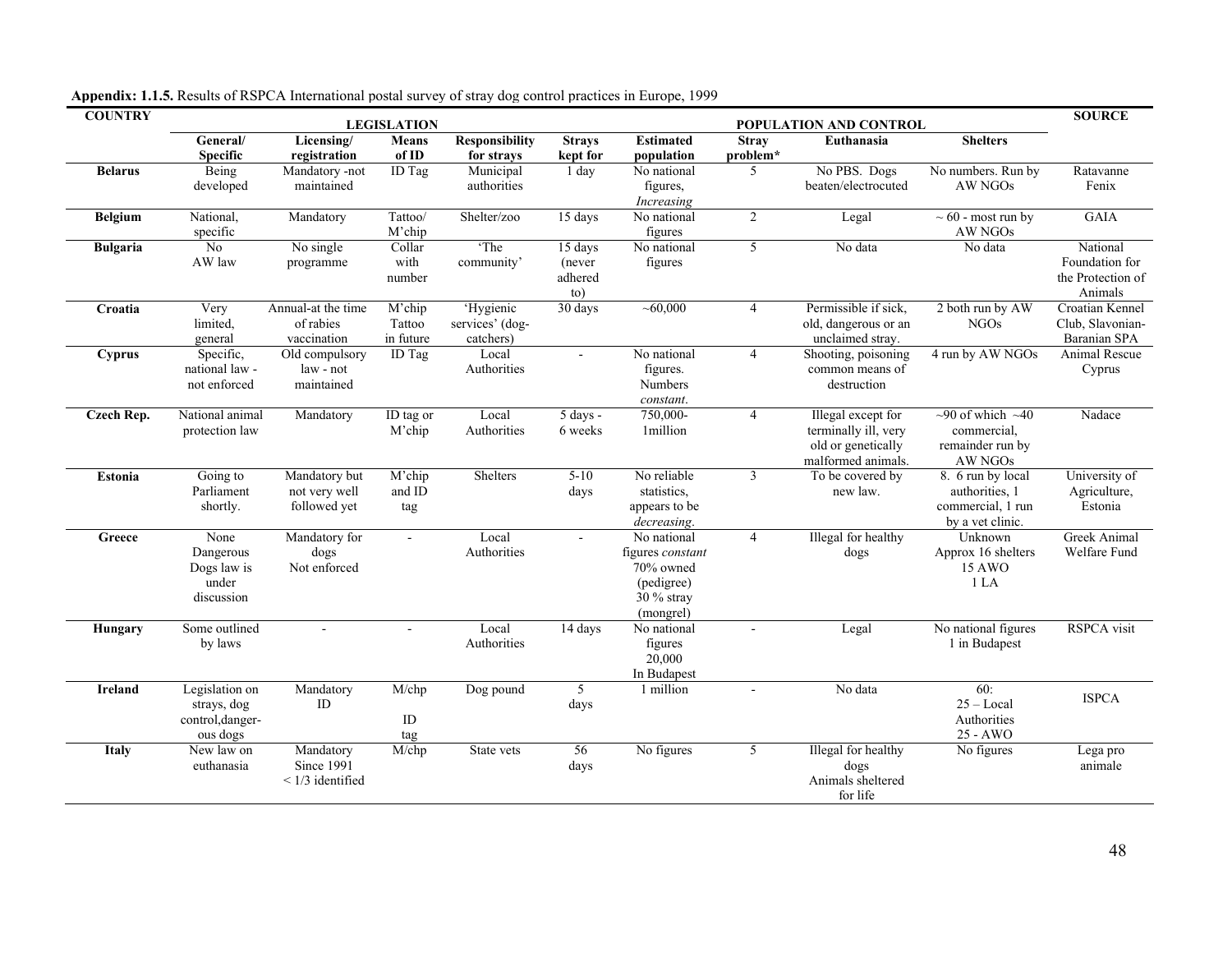| <b>COUNTRY</b>            |                                                     |                                               |                                        | <b>LEGISLATION</b>                                      |                           |                                                 | POPULATION AND CONTROL   |                                                           |                                                          | <b>SOURCE</b>                               |
|---------------------------|-----------------------------------------------------|-----------------------------------------------|----------------------------------------|---------------------------------------------------------|---------------------------|-------------------------------------------------|--------------------------|-----------------------------------------------------------|----------------------------------------------------------|---------------------------------------------|
|                           | General/<br><b>Specific</b>                         | Licensing/<br>registration                    | <b>Means</b><br>of ID                  | Responsibility<br>for strays                            | <b>Stravs</b><br>kept for | <b>Estimated</b><br>population                  | <b>Stray</b><br>problem* | Euthanasia                                                | <b>Shelters</b>                                          |                                             |
| Lithuania                 | National<br>legislation<br>Regional<br>differences  | None<br>Proposed by<br>LiSPA                  | No<br>Tattoo<br>$\mbox{-L.KC}$         | Local<br>Authorities<br><b>Or</b><br>Hired<br>companies | $0 - 3$<br>days           | No<br>figures                                   |                          | 100% are euthanized<br>Lethal inj<br>Gas<br>Electrocution | 20 Private<br>10 Public<br>1 NGO                         | LiSPA                                       |
| Malta                     | Someoutdated<br>national laws                       | Mandatory<br>Not enforced                     | $\underset{\text{tag}}{\text{ID}}$     | <b>AWO</b>                                              | 6 days                    | 30,000<br>Constant                              | $\overline{4}$           | Legal                                                     | 1 AWO                                                    | Int. Animal<br>Rescue                       |
| Moldova                   | No law                                              | No                                            | $\blacksquare$                         | State Waste<br>Dept                                     | 3 days                    | 180,000<br>Increasing                           | 5                        | No data                                                   |                                                          | <b>FAUNA</b>                                |
| <b>Netherlands</b>        | Animal Health<br>and Welfare act                    | Keeping dogs<br>and cats for<br>prof. reasons | Tattoo<br>$M$ /chp                     | Local<br>Authorities                                    | 14<br>days                | 1.6 million                                     | $\sim$                   | Strays never<br>destroyed                                 | $108 - a11$<br>independent                               | <b>NVBD</b>                                 |
| <b>Norway</b>             | National<br>legislation<br>On DD and dog<br>control | Voluntary<br>scheme                           | $M$ /chp                               | Varies between<br>cities                                | 3 days                    | 250,000                                         |                          | legal                                                     | Many small shelters<br>- run by individuals<br>$7 - AWO$ | Dyrebeskyttels<br>Norge                     |
| Portugal                  | National<br>legislation<br>No anti cruelty          | Mandatory<br>license                          | M/chp                                  | Local<br>Authorities                                    | $3 - 8$<br>days           | 1.5 million<br>Registered<br>Double<br>Constant | $\overline{4}$           | Legal and obligatory<br>in municipal shelters             | 180<br>Municipalities                                    | Liga Portugues<br>dos Diteitos do<br>Animal |
| Romania                   | General<br>legislation                              | Scheme run by<br>КC                           | Tattoo<br>M/chp<br>ID tag              | Local<br>Authorities                                    | 10 days                   | 2.5 million<br>Decreasing                       | $\sim$                   | Legal                                                     | 14                                                       | <b>DMUV</b> Liuiv<br>Harbuz                 |
| <b>Slovak</b><br>Republic | National<br>legislation<br><b>Except DD</b>         | Mandatory<br>Run by local<br>Authorities      | $\overline{M}/chp$<br>Tattoo<br>ID tag | Local<br>Authorities                                    | $5 - 28$<br>days          | $360,000 -$<br>400,000<br>Constant              | $\sim$                   | National<br>Legal                                         | 8:<br>$4 - LA$<br>$4 - AWO$<br>9 Ouarantine              | Sloboda<br>Zvierat                          |
| Spain                     | Regional<br>laws                                    | Compulsory<br>only in some<br>areas           | M/chp<br>Tattoo<br>ID tag              | shelters                                                | $10 - 17$<br>days         | Increasing                                      | $\overline{4}$           | Legal                                                     | AWO and LA<br>No figures                                 | <b>ANDA</b>                                 |
| Sweden                    | National<br>Animal<br>Welfare Act<br>1998           | Voluntary                                     | M/chp<br>tattoo                        | Police                                                  | $\mathbf{3}$<br>mo        | 800,000<br>Increasing                           | 1                        | legal                                                     | No figures<br><b>AWO</b>                                 | Swedish KC                                  |
| Switzerland               | National                                            | Mandatory<br>For dogs over 5<br>months        | $\overline{M/c}$ hp<br>tattoo          | Cantonal vet<br>service                                 | No data                   | 500,000                                         |                          | No data                                                   | $50 - AWO$                                               | <b>STS</b>                                  |

**Appendix: 1.1.5 (ctd.).** Results of RSPCA International survey of stray dog control practices in Europe, 1999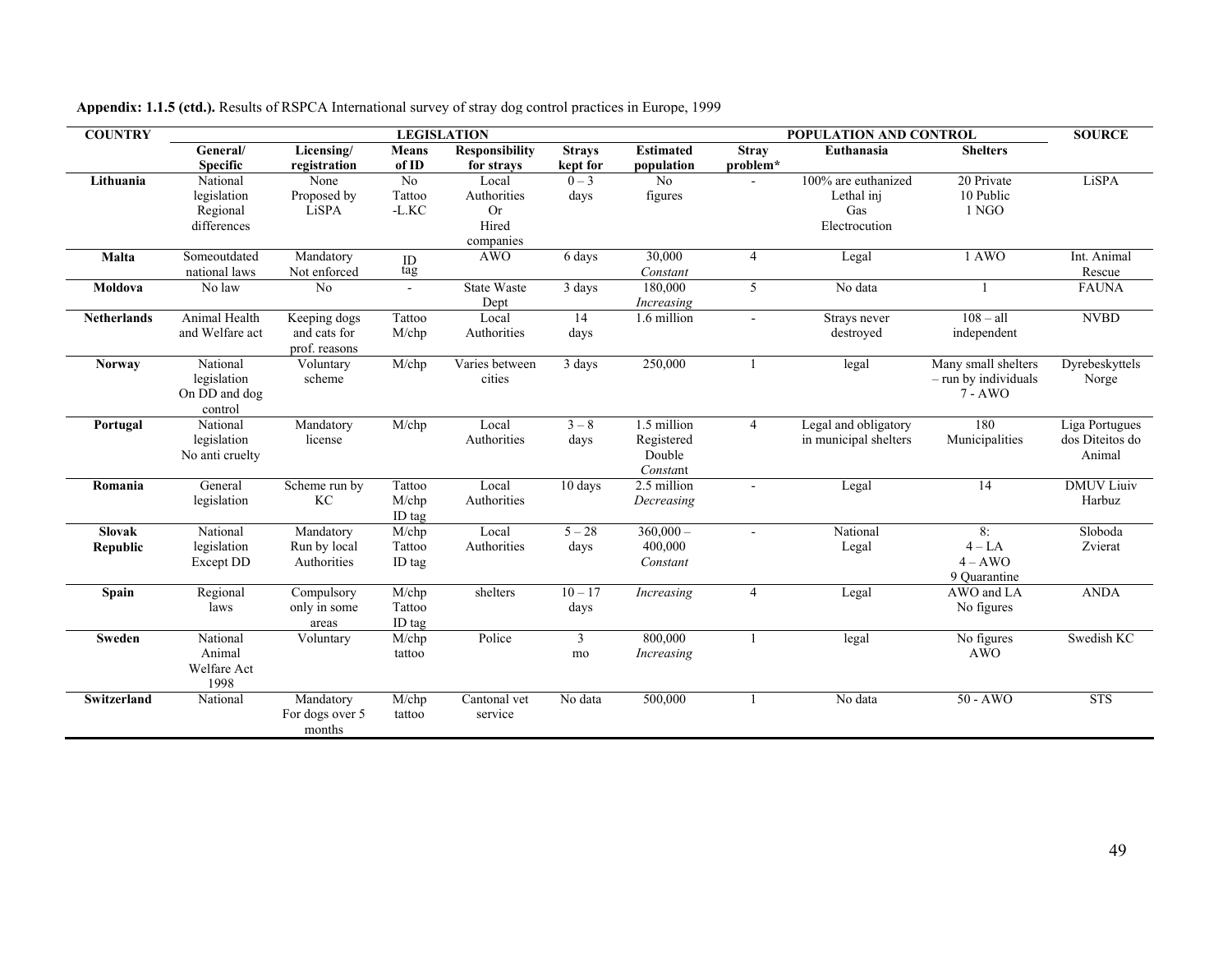| Appendix 1.1.6. Member societies and affiliates that responded to the questionnaire |  |
|-------------------------------------------------------------------------------------|--|
|-------------------------------------------------------------------------------------|--|

| Country               | <b>European Status</b> | <b>Member Society</b>                                                                                                                                            |
|-----------------------|------------------------|------------------------------------------------------------------------------------------------------------------------------------------------------------------|
| Albania               | O                      | <b>Albanian Veterinary Medical</b><br><b>Association</b><br>P.O. Box 50<br>Tirana<br>Albania                                                                     |
| Armenia               | O                      | Withheld                                                                                                                                                         |
| Azerbaijan Republic   | O                      | <b>Azerbaijan Society for the</b><br><b>Protection of Animals</b><br><b>Azadlig Street</b><br>Baku<br>Azerbaijan<br>www.azsp.org                                 |
| <b>Belarus</b>        | $\Omega$               | Society for the Protection of<br><b>Animals "Ratavanne"</b><br>40-26 Yakubovsky Street<br>Minsk<br><b>Belarus</b><br>www.ratavanne.org                           |
| <b>Belgium</b>        | EU                     | <b>Chaine Bleue Mondiale</b><br>Avenue de Visé 39<br>B-1170 Bruxelles<br>Belgique                                                                                |
| Bosnia-Herzegovina    | O                      | <b>Society for Prevention of</b><br><b>Cruelty to AnimalSOS Sarajevo</b><br>Ferde Hauptmana 7<br>71000 Sarajevo<br>Bosnia-Herzegovina<br>www.animalsosa.ba       |
| <b>Bulgaria</b>       | CC                     | <b>Society for Protection Animals</b><br>$- VARNA$<br>6a "Kniaz Nikolaevich" Street<br>Entry apt. 13, Varna 9002<br>Bulgaria                                     |
| Croatia               | CC                     | Drustvo Za Zastitu Zivotinja<br><b>Rijeka: Society for Animal</b><br><b>Protection Rijeka</b><br>Velebitska 1<br>51000 Rijeka<br>Croatia                         |
| <b>Cyprus</b>         | EU                     | No response                                                                                                                                                      |
| <b>Czech Republic</b> | EU                     | No response                                                                                                                                                      |
| <b>Denmark</b>        | EU                     | <b>Dyrenes Beskyttelse: Danish</b><br><b>Animal Welfare Society</b><br>Alham barvey $15$ , DK $-1826$<br>Frederiksberg C<br>Denmark<br>www.dyrenes-beskttelse.dk |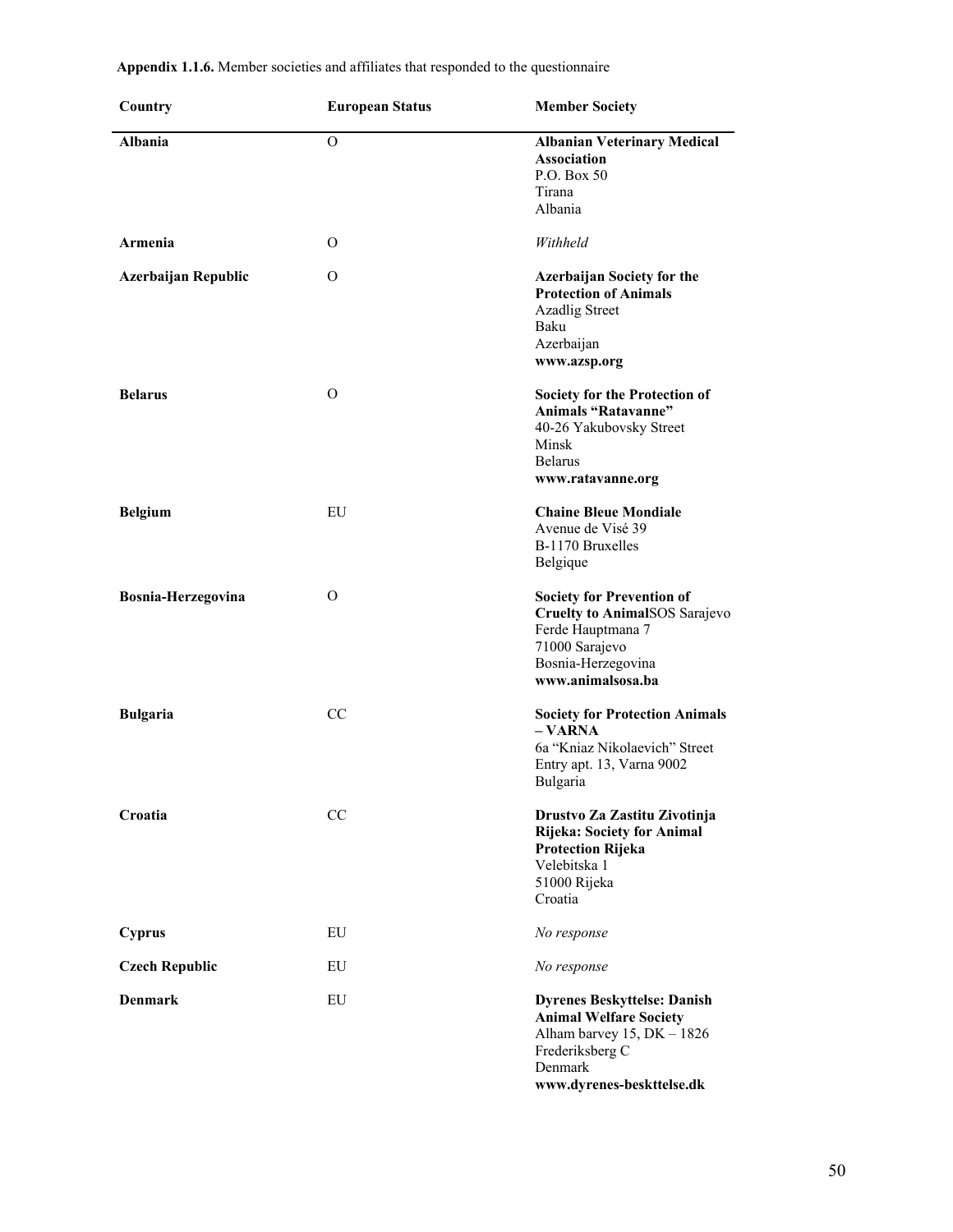| Country        | <b>European Status</b> | <b>Member Society</b>                                                                                                                                                                |  |
|----------------|------------------------|--------------------------------------------------------------------------------------------------------------------------------------------------------------------------------------|--|
| <b>Estonia</b> | EU                     | <b>Estonian Society for the</b><br>protection of Animals (ESPA)<br>Angerja 9-9<br>Tallinn 10416<br>Estonia<br>www.lookmakaitse.ee                                                    |  |
| Finland        | EU                     | Suomen Eläinsuojeluyhdistys<br><b>SEY ry (SEY): Finnish Society</b><br>for the Protection of Animals<br>Kotkankatu 9<br>00510 Helsinki<br>Finland<br>www.sey.fi                      |  |
|                |                        | Helsingin<br>Eläinsuojeluyhdistys ry:<br><b>Helsinki Humane Society</b><br>Yhdgskunnantue II<br>SF-006802<br>Helsinki<br>Finland<br>www.hesy.fi                                      |  |
| France         | EU                     | No response                                                                                                                                                                          |  |
| Georgia        | $\Omega$               | No response                                                                                                                                                                          |  |
| Germany        | EU                     | <b>Bundesverband Tierschutz e.V.</b><br>Essenberger Straße 125<br>47443 Moers<br>Germany<br>www.bv-tierschutz.de                                                                     |  |
| Greece         | EU                     | <b>Greek Animal Welfare Society</b><br>Zallogou 13/15,<br>10678 Athens<br>Greece<br>www.gawf.org.uk                                                                                  |  |
| <b>Hungary</b> | EU                     | <b>Rex Dog Shelter Foundation</b><br>1048-H, Budapest<br>Óceánárok u. 33.<br>Hungary<br>www.rex.hu                                                                                   |  |
| <b>Iceland</b> | O                      | No response                                                                                                                                                                          |  |
| <b>Ireland</b> | EU                     | <b>Irish Society for the Prevention</b><br>of Cruelty to Animals (ISPCA)<br><b>ISPCA Head Office</b><br>Derryglogher Lodge<br>Keenagh, Co Longford<br>Rep of Ireland<br>www.ispca.ie |  |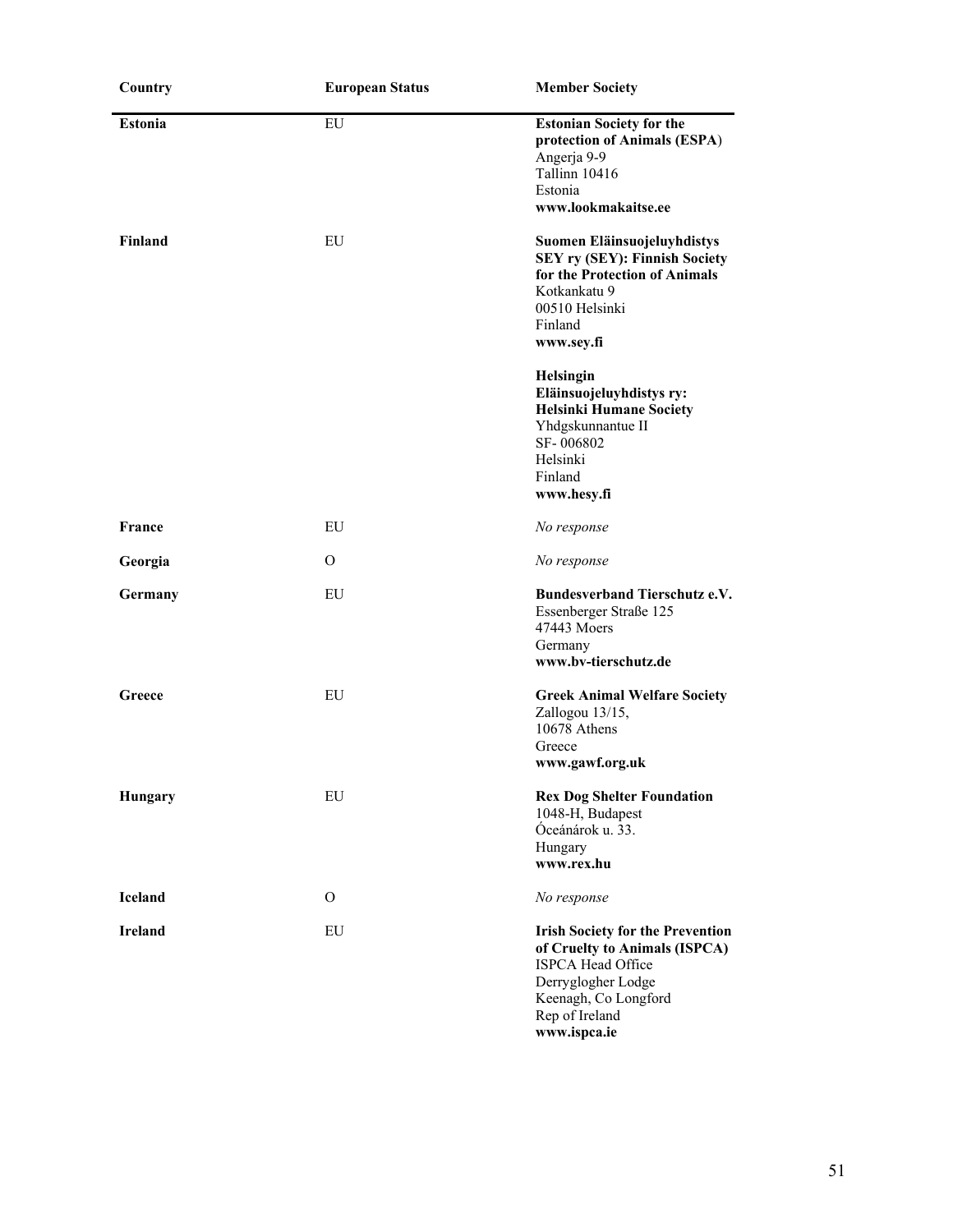| Country              | <b>European Status</b> | <b>Member Society</b>                                                                                                                                                                                                 |
|----------------------|------------------------|-----------------------------------------------------------------------------------------------------------------------------------------------------------------------------------------------------------------------|
| <b>Italy</b>         | EU                     | <b>Lega Pro Animale</b><br>Via Mario Tommaso<br>$1 - 81030$ Castel Volturno (CE)<br>Italy<br>www.legaproanimale.de<br>www.fondazionemondoanimale<br>.com                                                              |
| Latvia               | EU                     | No response                                                                                                                                                                                                           |
| Lithuania            | EU                     | <b>Lithuanian Society for the</b><br><b>Protection of Animals (LiSPA)</b><br>Radvilu dvaro g. 33<br>$LT - 48332$<br>Kaunas<br>Lithuania                                                                               |
| <b>FYR Macedonia</b> | O                      | No response                                                                                                                                                                                                           |
| <b>Malta</b>         | EU                     | <b>SPCA Malta</b><br>Animal welfare centre<br>Triq L'Argotti<br>Floriana<br>Malta<br>www.spcamalta.org                                                                                                                |
| Moldova              | $\Omega$               | <b>TRISAN Association of</b><br><b>Nature and Animal Protection</b><br>8 Valea Crucii Str.<br>Apt 105<br>Chisinau<br>MD 2062<br>Moldova                                                                               |
| <b>Netherlands</b>   | EU                     | <b>NederlandseVereniging Tot</b><br><b>Bescherming van Dieran:</b><br><b>Dutch Society for the</b><br><b>Protection of Animals</b><br>PO Box 85980<br>2508 CR<br>Den Haeg<br>Netherlands<br>www.dierlenbescherming.nl |
| <b>Norway</b>        | $\mathbf{O}$           | <b>Norwegian Animal Welfare</b><br><b>Alliance (NAWA)</b><br>Dyrevernalliansen Brenneriveien<br>7<br>0182 Oslo<br>Norway                                                                                              |
| Poland               | EU                     | Ogólnopolskie Towarzystwo<br><b>Ochrony Zwierząt (OTOZ)</b><br><b>Animals</b><br>81-750 Sopot ul.<br>Dębowa 12/1<br>Poland<br>www.animals.otoz.pl                                                                     |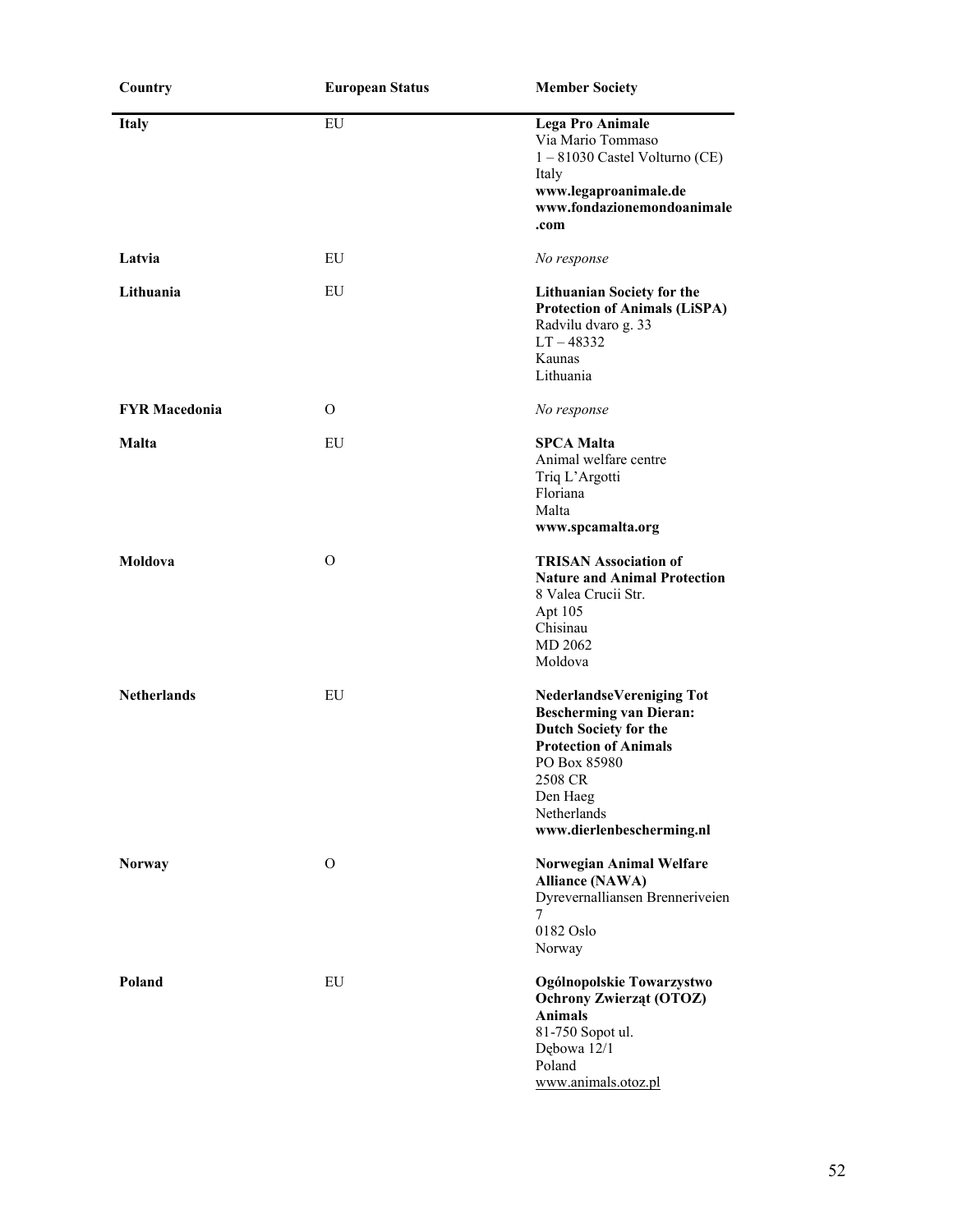| Country                      | <b>European Status</b> | <b>Member Society</b>                                                                                                                                                                                                                  |
|------------------------------|------------------------|----------------------------------------------------------------------------------------------------------------------------------------------------------------------------------------------------------------------------------------|
| Portugal                     | EU                     | <b>ANIMAL</b><br>Apartado 2028 - 8501-902<br>Portimão<br>Portugal<br>www.animal.org.pt                                                                                                                                                 |
| Romania                      | CC                     | No response                                                                                                                                                                                                                            |
| <b>Serbia and Montenegro</b> | O                      | Drustvo Prijatelja Zivotinja<br>(Ljubimic) Pancevo: The<br>Society for the Protection of<br>Animals - Ljubimci<br>Vojvode Radomira<br>Putnika 19<br>26000 Pancevo<br>Serbia                                                            |
| <b>Slovak Republic</b>       | EU                     | No response                                                                                                                                                                                                                            |
| Slovenia                     | EU                     | Society for the Protection of<br>Animals of Ljubljana, Slovenia<br>Po Box 4733,<br>SI-1001 Ljubljana<br>Slovenia                                                                                                                       |
| Spain                        | EU                     | <b>FAADA</b><br>C/ Joan d'Austria s/n.<br>08930 Sant Adria del Besos<br>Barcelona<br>Spain<br>www.faada.org                                                                                                                            |
| <b>Sweden</b>                | <b>EU</b>              | Djurskyddet Sverige: Animal<br><b>Welfare Sweden</b><br>Rokerigata 19<br>1121 62 Johanneshov<br>Sweden<br>www.djurskyddet.se<br>Svenska Djurskyddsforeningen<br>PO Box 5867<br>$5 - 10240$<br>Stockholm<br>Sweden<br>www.djurskgdd.org |
| <b>Switzerland</b>           | EU                     | <b>Schweizer Tierschutz STS /</b><br><b>Swiss Animal Protection SAP</b><br>Dornacherstrasse 101<br>CH-4008 Basel<br>Switzerland<br>www.tierschutz.com                                                                                  |
| <b>Turkey</b>                | CC                     | No response                                                                                                                                                                                                                            |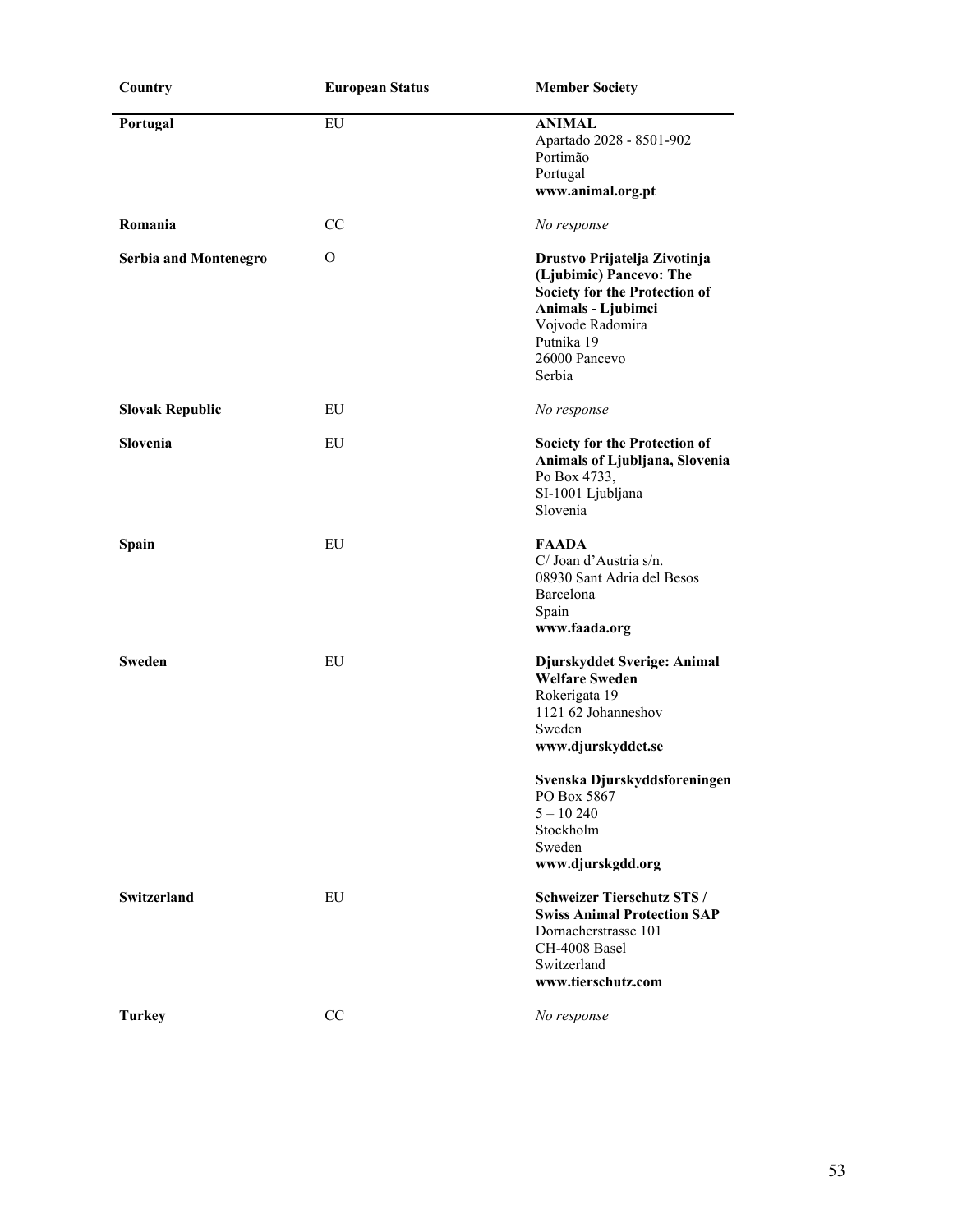| Country               | <b>European Status</b> | <b>Member Society</b>                                                                                   |
|-----------------------|------------------------|---------------------------------------------------------------------------------------------------------|
| <b>Ukraine</b>        | 0                      | <b>CETA Centre for the Ethical</b>                                                                      |
|                       |                        | <b>Treatment of Animals "LIFE"</b>                                                                      |
|                       |                        | 23 Stepnaya St                                                                                          |
|                       |                        | Malaya Danilovka                                                                                        |
|                       |                        | Dergachevsky raion                                                                                      |
|                       |                        | Kharkovskaya oblast, 62341                                                                              |
|                       |                        | Ukraine                                                                                                 |
|                       |                        | www.cetalife.com.ua                                                                                     |
| <b>United Kingdom</b> | EU                     | <b>Royal Society for the</b>                                                                            |
|                       |                        | <b>Prevention of Cruelty to</b>                                                                         |
|                       |                        | <b>Animals</b>                                                                                          |
|                       |                        | Wilberforce Way                                                                                         |
|                       |                        | Southwater                                                                                              |
|                       |                        | Horsham                                                                                                 |
|                       |                        | <b>West Sussex</b>                                                                                      |
|                       |                        | UK.                                                                                                     |
|                       |                        | www.rspca.org.uk                                                                                        |
|                       |                        | <b>Dogs Trust</b>                                                                                       |
|                       |                        | <b>Wakley Street</b>                                                                                    |
|                       |                        | London                                                                                                  |
|                       |                        | UK                                                                                                      |
|                       |                        | www.dogstrust.org.uk                                                                                    |
|                       |                        | Key: EU: Member of the European Union; CC: Candidate Country for membership of the EU; O: Other Country |